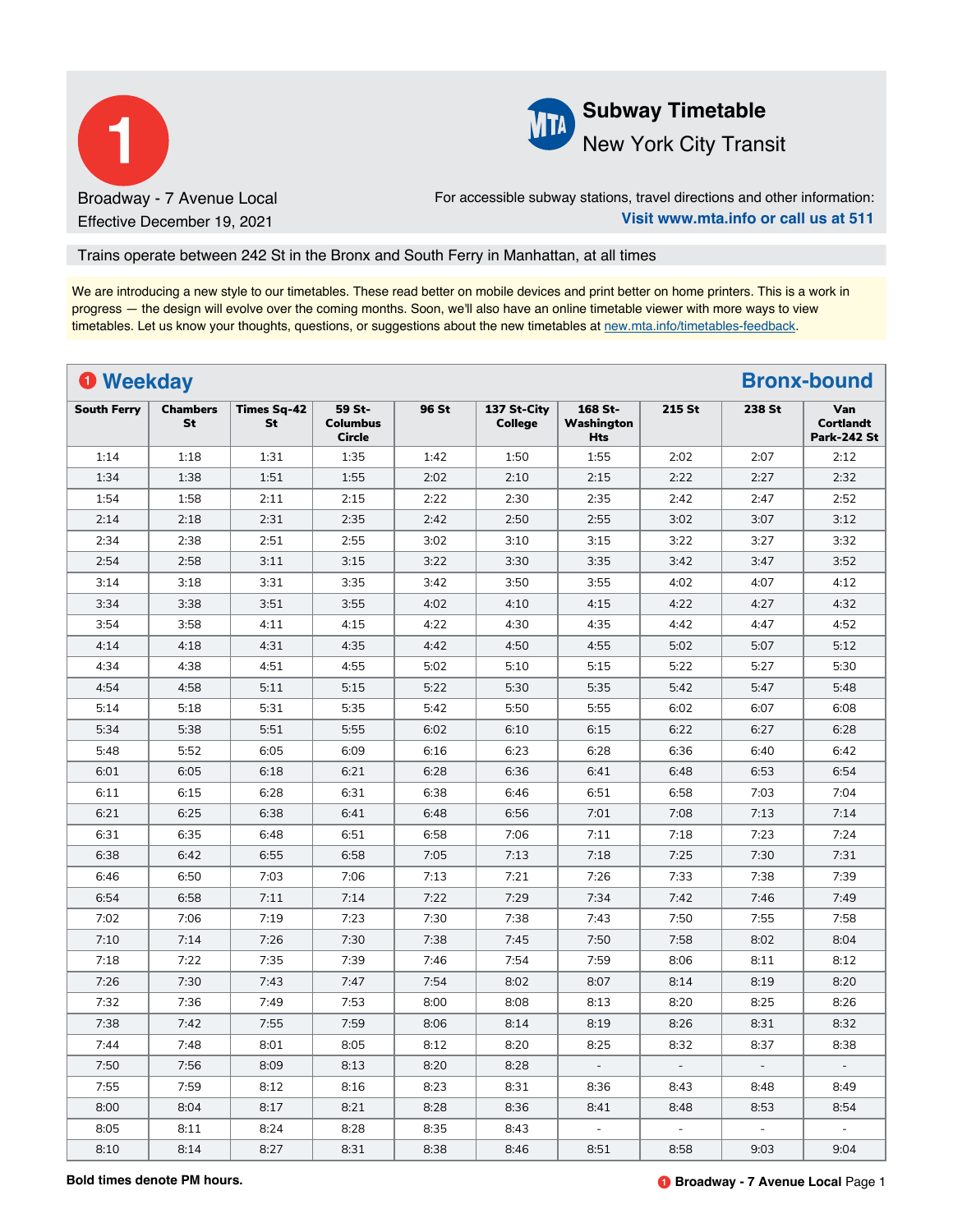| <b>South Ferry</b> | <b>Chambers</b><br>St | <b>Times Sq-42</b><br>St | 59 St-<br><b>Columbus</b><br><b>Circle</b> | 96 St | 137 St-City<br><b>College</b> | 168 St-<br>Washington<br>Hts | 215 St   | 238 St                   | Van<br>Cortlandt<br>Park-242 St |
|--------------------|-----------------------|--------------------------|--------------------------------------------|-------|-------------------------------|------------------------------|----------|--------------------------|---------------------------------|
| 8:14               | 8:18                  | 8:31                     | 8:35                                       | 8:42  | 8:50                          | 8:55                         | 9:02     | 9:07                     | 9:08                            |
| 8:18               | 8:24                  | 8:38                     | 8:41                                       | 8:49  | 8:56                          | $\sim$                       | $\omega$ | $\equiv$                 | $\sim$                          |
| 8:22               | 8:26                  | 8:40                     | 8:43                                       | 8:51  | 8:58                          | 9:03                         | 9:11     | 9:15                     | 9:16                            |
| 8:25               | 8:29                  | 8:43                     | 8:46                                       | 8:54  | 9:01                          | 9:06                         | 9:14     | 9:18                     | 9:19                            |
| 8:29               | 8:33                  | 8:47                     | 8:51                                       | 8:58  | 9:06                          | 9:11                         | 9:18     | 9:23                     | 9:26                            |
| 8:33               | 8:39                  | 8:53                     | 8:57                                       | 9:04  | 9:12                          | $\sim$                       | $\sim$   | $\sim$                   | $\sim$                          |
| 8:37               | 8:41                  | 8:55                     | 8:59                                       | 9:06  | 9:14                          | 9:19                         | 9:26     | 9:31                     | 9:32                            |
| 8:41               | 8:45                  | 8:59                     | 9:03                                       | 9:10  | 9:18                          | 9:23                         | 9:30     | 9:35                     | 9:37                            |
| 8:45               | 8:51                  | 9:05                     | 9:09                                       | 9:16  | 9:24                          | 9:29                         | 9:36     | $\equiv$                 | $\blacksquare$                  |
| 8:48               | 8:52                  | 9:06                     | 9:10                                       | 9:17  | 9:25                          | 9:30                         | 9:37     | 9:42                     | 9:43                            |
| 8:51               | 8:55                  | 9:09                     | 9:12                                       | 9:20  | 9:27                          | 9:32                         | 9:40     | 9:44                     | 9:46                            |
| 8:54               | 9:00                  | 9:14                     | 9:17                                       | 9:25  | 9:32                          | 9:37                         | 9:44     | $\overline{\phantom{a}}$ |                                 |
| 8:58               | 9:02                  | 9:15                     | 9:19                                       | 9:26  | 9:34                          | 9:39                         | 9:46     | 9:51                     | 9:52                            |
| 9:01               | 9:05                  | 9:18                     | 9:22                                       | 9:29  | 9:37                          | 9:42                         | 9:49     | 9:54                     | 9:56                            |
| 9:04               | 9:08                  | 9:21                     | 9:25                                       | 9:32  | 9:40                          | 9:45                         | 9:52     | 9:57                     | 9:59                            |
| 9:07               | 9:13                  | 9:26                     | 9:30                                       | 9:37  | 9:45                          | 9:50                         | 9:57     | $\overline{\phantom{a}}$ |                                 |
| 9:10               | 9:14                  | 9:27                     | 9:31                                       | 9:38  | 9:46                          | 9:51                         | 9:58     | 10:03                    | 10:06                           |
| 9:13               | 9:17                  | 9:30                     | 9:34                                       | 9:41  | 9:49                          | 9:54                         | 10:01    | 10:06                    | 10:11                           |
| 9:16               | 9:22                  | 9:35                     | 9:39                                       | 9:46  | 9:54                          | 9:59                         | 10:06    |                          |                                 |
| 9:19               | 9:23                  | 9:37                     | 9:41                                       | 9:48  | 9:56                          | 10:01                        | 10:08    | 10:13                    | 10:17                           |
| 9:23               | 9:27                  | 9:41                     | 9:44                                       | 9:52  | 9:59                          | 10:04                        | 10:12    | 10:16                    | 10:22                           |
| 9:27               | 9:31                  | 9:45                     | 9:48                                       | 9:56  | 10:03                         | 10:08                        | 10:18    | 10:22                    | 10:26                           |
| 9:31               | 9:35                  | 9:48                     | 9:52                                       | 9:59  | 10:07                         | 10:12                        | 10:20    | 10:25                    | 10:31                           |
| 9:35               | 9:39                  | 9:51                     | 9:55                                       | 10:02 | 10:10                         | 10:15                        | 10:23    | 10:28                    | 10:36                           |
| 9:38               | 9:44                  | 9:57                     | 10:00                                      | 10:08 | 10:15                         | 10:20                        | 10:30    | $\blacksquare$           | $\sim$                          |
| 9:42               | 9:46                  | 10:00                    | 10:03                                      | 10:11 | 10:18                         | 10:23                        | 10:31    | 10:35                    | 10:42                           |
| 9:47               | 9:51                  | 10:04                    | 10:07                                      | 10:15 | 10:22                         | 10:27                        | 10:35    | 10:39                    | 10:47                           |
| 9:51               | 9:55                  | 10:08                    | 10:11                                      | 10:19 | 10:26                         | 10:31                        | 10:39    | 10:43                    | 10:52                           |
| 9:56               | 10:00                 | 10:14                    | 10:17                                      | 10:25 | 10:32                         | 10:37                        | 10:45    | 10:49                    | 10:57                           |
| 10:01              | 10:05                 | 10:19                    | 10:22                                      | 10:30 | 10:37                         | 10:42                        | 10:50    | 10:54                    | 11:01                           |
| 10:05              | 10:09                 | 10:22                    | 10:25                                      | 10:33 | 10:40                         | 10:45                        | 10:53    | 10:57                    | 11:04                           |
| 10:10              | 10:14                 | 10:27                    | 10:30                                      | 10:38 | 10:45                         | 10:50                        | 10:58    | 11:02                    | 11:10                           |
| 10:16              | 10:20                 | 10:33                    | 10:36                                      | 10:44 | 10:51                         | 10:56                        | 11:04    | 11:08                    | 11:15                           |
| 10:21              | 10:25                 | 10:38                    | 10:41                                      | 10:49 | 10:56                         | 11:01                        | 11:09    | 11:13                    | 11:19                           |
| 10:27              | 10:31                 | 10:43                    | 10:47                                      | 10:54 | 11:02                         | 11:07                        | 11:14    | 11:19                    | 11:23                           |
| 10:32              | 10:36                 | 10:49                    | 10:52                                      | 11:00 | 11:07                         | 11:12                        | 11:20    | 11:24                    | 11:29                           |
| 10:38              | 10:42                 | 10:55                    | 10:58                                      | 11:06 | 11:13                         | 11:18                        | 11:26    | 11:30                    | 11:34                           |
| 10:43              | 10:47                 | 11:00                    | 11:03                                      | 11:11 | 11:18                         | 11:23                        | 11:31    | 11:35                    | 11:39                           |
| 10:48              | 10:52                 | 11:05                    | 11:08                                      | 11:16 | 11:23                         | 11:28                        | 11:36    | 11:40                    | 11:44                           |
| 10:53              | 10:57                 | 11:10                    | 11:13                                      | 11:21 | 11:28                         | 11:33                        | 11:41    | 11:45                    | 11:51                           |
| 10:58              | 11:02                 | 11:15                    | 11:18                                      | 11:26 | 11:33                         | 11:38                        | 11:46    | 11:50                    | 11:55                           |
| 11:03              | 11:07                 | 11:20                    | 11:23                                      | 11:31 | 11:38                         | 11:43                        | 11:51    | 11:55                    | 11:59                           |
| 11:08              | 11:12                 | 11:25                    | 11:28                                      | 11:36 | 11:43                         | 11:48                        | 11:56    | 12:00                    | 12:04                           |
| 11:13              | 11:17                 | 11:30                    | 11:33                                      | 11:41 | 11:48                         | 11:53                        | 12:01    | 12:05                    | 12:09                           |
| 11:18              | 11:22                 | 11:35                    | 11:38                                      | 11:46 | 11:53                         | 11:58                        | 12:06    | 12:10                    | 12:15                           |
| 11:23              | 11:27                 | 11:40                    | 11:43                                      | 11:51 | 11:58                         | 12:03                        | 12:11    | 12:15                    | 12:19                           |
| 11:28              | 11:32                 | 11:45                    | 11:48                                      | 11:56 | 12:03                         | 12:08                        | 12:16    | 12:20                    | 12:24                           |
| 11:34              | 11:38                 | 11:51                    | 11:54                                      | 12:02 | 12:09                         | 12:14                        | 12:22    | 12:26                    | 12:30                           |
| 11:39              | 11:43                 | 11:56                    | 11:59                                      | 12:07 | 12:14                         | 12:19                        | 12:27    | 12:31                    | 12:35                           |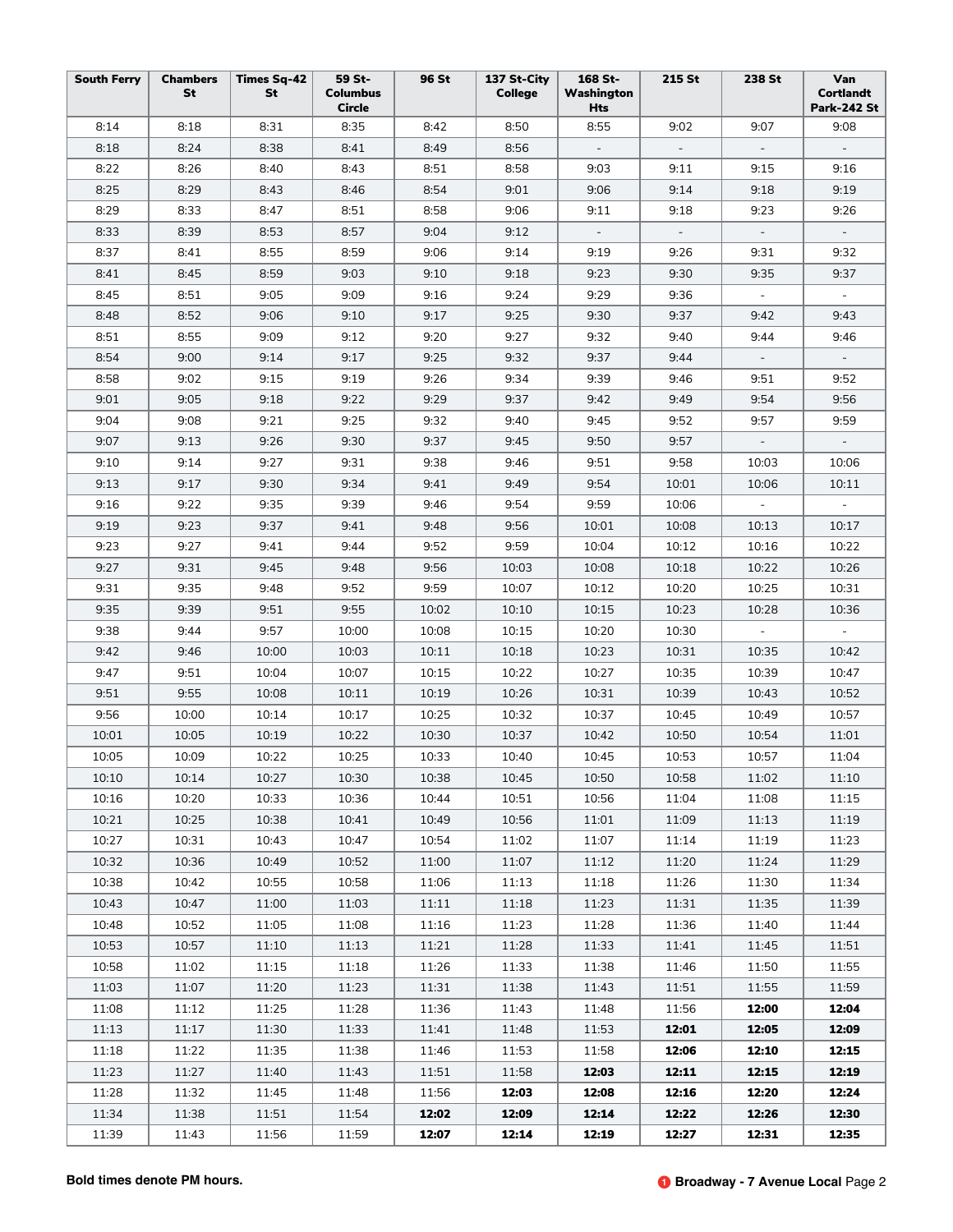| <b>South Ferry</b> | <b>Chambers</b><br>St | <b>Times Sq-42</b><br>St | 59 St-<br><b>Columbus</b><br>Circle | 96 St        | 137 St-City<br><b>College</b> | 168 St-<br>Washington<br>Hts | 215 St       | 238 St       | Van<br>Cortlandt<br><b>Park-242 St</b> |
|--------------------|-----------------------|--------------------------|-------------------------------------|--------------|-------------------------------|------------------------------|--------------|--------------|----------------------------------------|
| 11:45              | 11:49                 | 12:02                    | 12:05                               | 12:13        | 12:20                         | 12:25                        | 12:33        | 12:37        | 12:41                                  |
| 11:51              | 11:55                 | 12:08                    | 12:11                               | 12:19        | 12:26                         | 12:31                        | 12:39        | 12:43        | 12:47                                  |
| 11:57              | 12:01                 | 12:14                    | 12:17                               | 12:25        | 12:32                         | 12:37                        | 12:45        | 12:49        | 12:53                                  |
| 12:03              | 12:07                 | 12:20                    | 12:23                               | 12:31        | 12:38                         | 12:43                        | 12:51        | 12:55        | 12:59                                  |
| 12:09              | 12:13                 | 12:26                    | 12:29                               | 12:37        | 12:44                         | 12:49                        | 12:57        | 1:01         | 1:05                                   |
| 12:15              | 12:19                 | 12:32                    | 12:35                               | 12:43        | 12:50                         | 12:55                        | 1:03         | 1:07         | 1:11                                   |
| 12:21              | 12:25                 | 12:38                    | 12:41                               | 12:49        | 12:56                         | 1:01                         | 1:09         | 1:13         | 1:17                                   |
| 12:27              | 12:31                 | 12:44                    | 12:47                               | 12:55        | 1:02                          | 1:07                         | 1:15         | 1:19         | 1:23                                   |
| 12:33              | 12:37                 | 12:50                    | 12:53                               | 1:01         | 1:08                          | 1:13                         | 1:21         | 1:25         | 1:29                                   |
| 12:39              | 12:43                 | 12:56                    | 12:59                               | 1:07         | 1:14                          | 1:19                         | 1:27         | 1:31         | 1:35                                   |
| 12:45              | 12:49                 | 1:02                     | 1:05                                | 1:13         | 1:20                          | 1:25                         | 1:33         | 1:37         | 1:41                                   |
| 12:51              | 12:55                 | 1:08                     | 1:11                                | 1:19         | 1:26                          | 1:31                         | 1:39         | 1:43         | 1:47                                   |
| 12:57              | 1:01                  | 1:14                     | 1:17                                | 1:25         | 1:32                          | 1:37                         | 1:45         | 1:49         | 1:53                                   |
| 1:03               | 1:07                  | 1:20                     | 1:23                                | 1:31         | 1:38                          | 1:43                         | 1:51         | 1:55         | 1:59                                   |
| 1:09               | 1:13                  | 1:26                     | 1:29                                | 1:37         | 1:44                          | 1:49                         | 1:57         | 2:01         | 2:05                                   |
| 1:15               | 1:19                  | 1:32                     | 1:35                                | 1:43         | 1:50                          | 1:55                         | 2:03         | 2:07         | 2:11                                   |
| 1:21               | 1:25                  | 1:38                     | 1:41                                | 1:49         | 1:56                          | 2:01                         | 2:09         | 2:13         | 2:17                                   |
| 1:27               | 1:31                  | 1:44                     | 1:47                                | 1:55         | 2:02                          | 2:07                         | 2:15         | 2:19         | 2:23                                   |
| 1:33               | 1:37                  | 1:50                     | 1:53                                | 2:01         | 2:08                          | 2:13                         | 2:21         | 2:25         | 2:29                                   |
| 1:39               | 1:43                  | 1:56                     | 1:59                                | 2:07         | 2:14                          | 2:19                         | 2:27         | 2:31         | 2:35                                   |
| 1:45               | 1:49                  | 2:02                     | 2:05                                | 2:13         | 2:20                          | 2:25                         | 2:33         | 2:37         | 2:41                                   |
| 1:51               | 1:55                  | 2:08                     | 2:11                                | 2:19         | 2:26                          | 2:31                         | 2:39         | 2:43         | 2:47                                   |
| 1:57               | 2:01                  | 2:14                     | 2:17                                | 2:25         | 2:32                          | 2:37                         | 2:45         | 2:49         | 2:53                                   |
| 2:03               | 2:07                  | 2:20                     | 2:23                                | 2:31         | 2:38                          | 2:43                         | 2:51         | 2:55         | 3:00                                   |
| 2:09               | 2:13                  | 2:26                     | 2:29                                | 2:37         | 2:44                          | 2:49                         | 2:57         | 3:01         | 3:05                                   |
| 2:15               | 2:19                  | 2:32                     | 2:35                                | 2:43         | 2:50                          | 2:55                         | 3:03         | 3:07         | 3:10                                   |
| 2:21               | 2:25                  | 2:38                     | 2:41                                | 2:49         | 2:56                          | 3:01                         | 3:09         | 3:13         | 3:16                                   |
| 2:27               | 2:31                  | 2:44                     | 2:47                                | 2:55         | 3:02                          | 3:07                         | 3:15         | 3:19         | 3:21                                   |
| 2:33               | 2:37                  | 2:50                     | 2:53                                | 3:01         | 3:08                          | 3:13                         | 3:21         | 3:25         | 3:27                                   |
| 2:39               | 2:43                  | 2:56                     | 2:59                                | 3:07         | 3:14                          | 3:19                         | 3:27         | 3:31         | 3:33                                   |
| 2:45               | 2:49                  | 3:02                     | 3:05                                | 3:13         | 3:20                          | 3:25                         | 3:33         | 3:37         | 3:40                                   |
| 2:51               | 2:55                  | 3:08                     | 3:11                                | 3:19         | 3:26                          | 3:31                         | 3:39         | 3:43         | 3:45                                   |
| 2:57               | 3:01                  | 3:14                     | 3:17                                | 3:25         | 3:32                          | 3:37                         | 3:45         | 3:49         | 3:51                                   |
| 3:03               | 3:07                  | 3:19                     | 3:23                                | 3:30         | 3:38                          | 3:43                         | 3:50         | 3:55         | 3:58                                   |
| 3:09               | 3:13                  | 3:25                     | 3:29                                | 3:36         | 3:44                          | 3:49                         | 3:56         | 4:01         | 4:02                                   |
| 3:15               | 3:19<br>3:25          | 3:31                     | 3:35                                | 3:42         | 3:50                          | 3:55                         | 4:02         | 4:07         | 4:11                                   |
| 3:21<br>3:27       | 3:31                  | 3:37<br>3:43             | 3:41<br>3:47                        | 3:48<br>3:54 | 3:56<br>4:02                  | 4:01<br>4:07                 | 4:09<br>4:15 | 4:13<br>4:19 | 4:14<br>4:20                           |
| 3:32               | 3:36                  | 3:48                     | 3:52                                | 3:59         | 4:07                          | 4:12                         | 4:20         | 4:24         | 4:26                                   |
| 3:37               | 3:41                  | 3:53                     | 3:57                                | 4:04         | 4:12                          | 4:17                         | 4:25         | 4:30         | 4:31                                   |
| 3:42               | 3:46                  | 3:58                     | 4:02                                | 4:09         | 4:17                          | 4:22                         | 4:30         | 4:35         | 4:36                                   |
| 3:47               | 3:51                  | 4:03                     | 4:07                                | 4:14         | 4:22                          | 4:27                         | 4:35         | 4:40         | 4:43                                   |
| 3:52               | 3:56                  | 4:08                     | 4:12                                | 4:19         | 4:27                          | 4:32                         | 4:40         | 4:45         | 4:46                                   |
| 3:56               | 4:00                  | 4:13                     | 4:16                                | 4:24         | 4:32                          | 4:37                         | 4:45         | 4:49         | 4:52                                   |
| 4:02               | 4:06                  | 4:19                     | 4:22                                | 4:30         | 4:38                          | 4:43                         | 4:51         | 4:55         | 4:56                                   |
| 4:07               | 4:11                  | 4:24                     | 4:27                                | 4:35         | 4:43                          | 4:48                         | 4:56         | 5:00         | 5:03                                   |
| 4:12               | 4:16                  | 4:29                     | 4:32                                | 4:40         | 4:48                          | 4:53                         | 5:01         | 5:05         | 5:07                                   |
| 4:17               | 4:21                  | 4:34                     | 4:37                                | 4:45         | 4:53                          | 4:58                         | 5:06         | 5:10         | 5:11                                   |
| 4:22               | 4:26                  | 4:39                     | 4:42                                | 4:50         | 4:58                          | 5:03                         | 5:11         | 5:16         | 5:18                                   |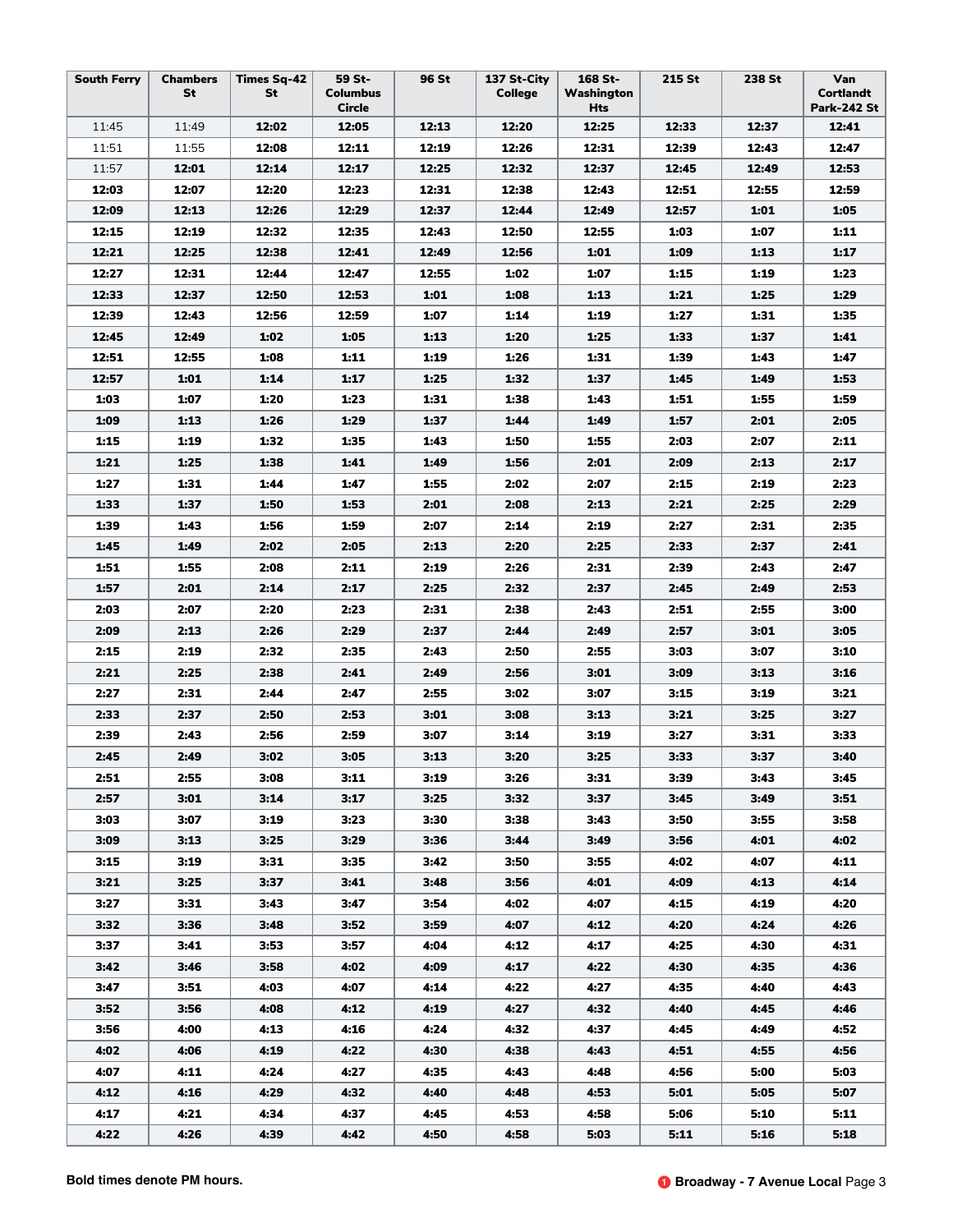| <b>South Ferry</b><br><b>Chambers</b><br>St | <b>Times Sq-42</b><br>St | 59 St-<br><b>Columbus</b><br>Circle | 96 St | 137 St-City<br><b>College</b> | 168 St-<br>Washington<br>Hts | 215 St | 238 St | Van<br>Cortlandt<br><b>Park-242 St</b> |
|---------------------------------------------|--------------------------|-------------------------------------|-------|-------------------------------|------------------------------|--------|--------|----------------------------------------|
| 4:27<br>4:31                                | 4:44                     | 4:48                                | 4:56  | 5:04                          | 5:09                         | 5:17   | 5:21   | 5:23                                   |
| 4:32<br>4:36                                | 4:49                     | 4:53                                | 5:01  | 5:09                          | 5:14                         | 5:22   | 5:26   | 5:27                                   |
| 4:37<br>4:41                                | 4:54                     | 4:58                                | 5:06  | 5:14                          | 5:19                         | 5:27   | 5:31   | 5:32                                   |
| 4:42<br>4:46                                | 4:59                     | 5:03                                | 5:11  | 5:19                          | 5:24                         | 5:32   | 5:36   | 5:37                                   |
| 4:47<br>4:51                                | 5:04                     | 5:08                                | 5:16  | 5:24                          | 5:29                         | 5:37   | 5:41   | 5:42                                   |
| 4:52<br>4:56                                | 5:09                     | 5:13                                | 5:21  | 5:29                          | 5:34                         | 5:42   | 5:46   | 5:47                                   |
| 4:56<br>5:00                                | 5:14                     | 5:18                                | 5:26  | 5:34                          | 5:39                         | 5:47   | 5:51   | 5:52                                   |
| 5:00<br>5:04                                | 5:18                     | 5:22                                | 5:30  | 5:38                          | 5:43                         | 5:51   | 5:55   | 5:56                                   |
| 5:04<br>5:08                                | 5:21                     | 5:25                                | 5:33  | 5:41                          | 5:46                         | 5:54   | 5:59   | 6:00                                   |
| 5:08<br>5:12                                | 5:26                     | 5:30                                | 5:38  | 5:46                          | 5:51                         | 5:59   | 6:03   | 6:04                                   |
| 5:12<br>5:16                                | 5:30                     | 5:34                                | 5:42  | 5:50                          | 5:55                         | 6:03   | 6:07   | 6:09                                   |
| 5:16<br>5:20                                | 5:34                     | 5:38                                | 5:46  | 5:54                          | 5:59                         | 6:07   | 6:11   | 6:13                                   |
| 5:20<br>5:24                                | 5:38                     | 5:42                                | 5:50  | 5:58                          | 6:03                         | 6:11   | 6:16   | 6:17                                   |
| 5:24<br>5:28                                | 5:42                     | 5:46                                | 5:54  | 6:02                          | 6:07                         | 6:15   | 6:20   | 6:22                                   |
| 5:28<br>5:32                                | 5:46                     | 5:50                                | 5:58  | 6:06                          | 6:11                         | 6:19   | 6:24   | 6:26                                   |
| 5:32<br>5:36                                | 5:50                     | 5:54                                | 6:02  | 6:10                          | 6:15                         | 6:23   | 6:28   | 6:30                                   |
| 5:35<br>5:39                                | 5:54                     | 5:58                                | 6:06  | 6:14                          | 6:19                         | 6:27   | 6:32   | 6:33                                   |
| 5:39<br>5:43                                | 5:57                     | 6:01                                | 6:09  | 6:17                          | 6:22                         | 6:30   | 6:35   | 6:37                                   |
| 5:42<br>5:46                                | 6:01                     | 6:05                                | 6:13  | 6:21                          | 6:26                         | 6:34   | 6:39   | 6:41                                   |
| 5:46<br>5:50                                | 6:04                     | 6:08                                | 6:16  | 6:24                          | 6:29                         | 6:37   | 6:42   | 6:45                                   |
| 5:48<br>5:52                                | 6:08                     | 6:12                                | 6:20  | 6:28                          | 6:33                         | 6:41   | 6:46   | 6:49                                   |
| 5:53<br>5:57                                | 6:11                     | 6:15                                | 6:23  | 6:31                          | 6:36                         | 6:44   | 6:50   | 6:53                                   |
| 5:56<br>6:00                                | 6:15                     | 6:18                                | 6:26  | 6:34                          | 6:39                         | 6:47   | 6:52   | 6:55                                   |
| 6:00<br>6:04                                | 6:18                     | 6:22                                | 6:29  | 6:37                          | 6:42                         | 6:50   | 6:55   | 6:58                                   |
| 6:04<br>6:08                                | 6:22                     | 6:26                                | 6:33  | 6:41                          | 6:46                         | 6:54   | 6:59   | 7:01                                   |
| 6:09<br>6:13                                | 6:27                     | 6:30                                | 6:38  | 6:46                          | 6:51                         | 6:59   | 7:04   | 7:07                                   |
| 6:13<br>6:17                                | 6:31                     | 6:34                                | 6:42  | 6:50                          | 6:55                         | 7:03   | 7:08   | 7:09                                   |
| 6:17<br>6:21                                | 6:35                     | 6:38                                | 6:46  | 6:54                          | 6:59                         | 7:07   | 7:12   | 7:13                                   |
| 6:21<br>6:25                                | 6:39                     | 6:42                                | 6:50  | 6:58                          | 7:03                         | 7:11   | 7:16   | 7:18                                   |
| 6:25<br>6:29                                | 6:43                     | 6:46                                | 6:54  | 7:02                          | 7:07                         | 7:15   | 7:20   | 7:22                                   |
| 6:30<br>6:34                                | 6:47                     | 6:50                                | 6:58  | 7:06                          | 7:11                         | 7:19   | 7:24   | 7:26                                   |
| 6:34<br>6:38                                | 6:51                     | 6:54                                | 7:02  | 7:10                          | 7:15                         | 7:23   | 7:28   | 7:29                                   |
| 6:38<br>6:42                                | 6:55                     | 6:58                                | 7:06  | 7:14                          | 7:19                         | 7:27   | 7:32   | 7:34                                   |
| 6:42<br>6:46                                | 6:59                     | 7:02                                | 7:10  | 7:18                          | 7:23                         | 7:31   | 7:36   | 7:38                                   |
| 6:46<br>6:50                                | 7:02                     | 7:06                                | 7:13  | 7:21                          | 7:26                         | 7:34   | 7:39   | 7:43                                   |
| 6:50<br>6:54                                | 7:06                     | 7:10                                | 7:17  | 7:25                          | 7:30                         | 7:38   | 7:43   | 7:45                                   |
| 6:54<br>6:58                                | 7:10                     | 7:14                                | 7:21  | 7:29                          | 7:34                         | 7:42   | 7:47   | 7:51                                   |
| 6:58<br>7:02                                | 7:14                     | 7:18                                | 7:25  | 7:33                          | 7:38                         | 7:46   | 7:51   | 7:55                                   |
| 7:02<br>7:06                                | 7:18                     | 7:22                                | 7:29  | 7:37                          | 7:42                         | 7:50   | 7:57   | 8:01                                   |
| 7:06<br>7:10                                | 7:22                     | 7:26                                | 7:33  | 7:41                          | 7:46                         | 7:54   | 8:01   | 8:04                                   |
| 7:10<br>7:14                                | 7:26                     | 7:30                                | 7:37  | 7:45                          | 7:50                         | 7:58   | 8:05   | 8:06                                   |
| 7:14<br>7:18                                | 7:31                     | 7:34                                | 7:42  | 7:50                          | 7:55                         | 8:03   | 8:10   | 8:12                                   |
| 7:19<br>7:23                                | 7:35                     | 7:39                                | 7:46  | 7:54                          | 7:59                         | 8:07   | 8:12   | 8:15                                   |
| 7:23<br>7:27                                | 7:40                     | 7:43                                | 7:51  | 7:59                          | 8:04                         | 8:11   | 8:16   | 8:19                                   |
| 7:28<br>7:32                                | 7:44                     | 7:48                                | 7:55  | 8:03                          | 8:08                         | 8:16   | 8:20   | 8:23                                   |
| 7:32<br>7:36                                | 7:49                     | 7:52                                | 8:00  | 8:07                          | 8:12                         | 8:20   | 8:24   | 8:27                                   |
| 7:37<br>7:41                                | 7:53                     | 7:57                                | 8:04  | 8:12                          | 8:17                         | 8:24   | 8:29   | 8:32                                   |
| 7:41<br>7:45                                | 7:58                     | 8:01                                | 8:08  | 8:16                          | 8:21                         | 8:28   | 8:33   | 8:36                                   |
| 7:46<br>7:50                                | 8:02                     | 8:06                                | 8:13  | 8:20                          | 8:25                         | 8:33   | 8:37   | 8:41                                   |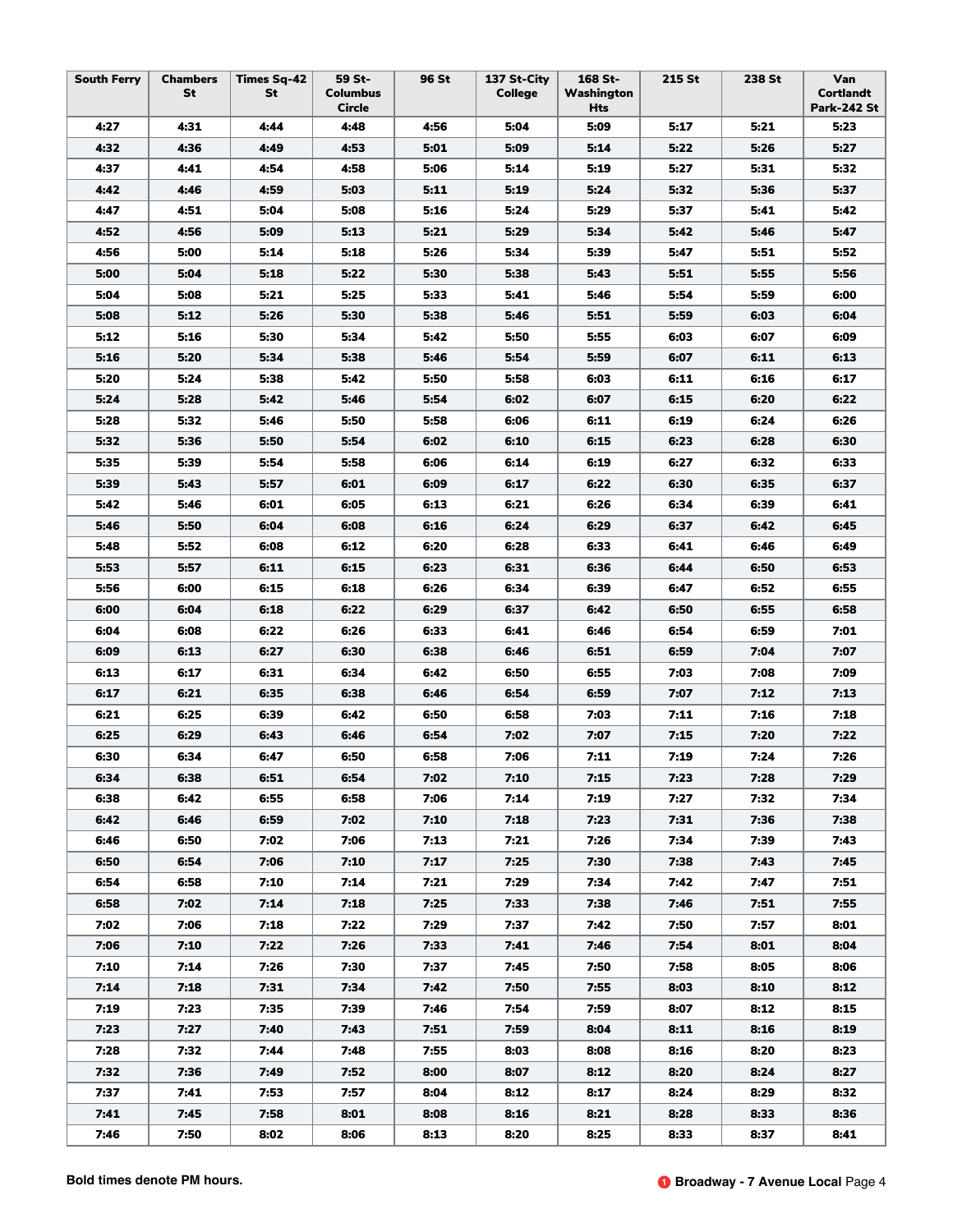| <b>South Ferry</b> | <b>Chambers</b><br><b>St</b> | <b>Times Sq-42</b><br>St | 59 St-<br><b>Columbus</b><br>Circle | 96 St | 137 St-City<br>College | 168 St-<br>Washington<br>Hts | 215 St | 238 St | Van<br><b>Cortlandt</b><br><b>Park-242 St</b> |
|--------------------|------------------------------|--------------------------|-------------------------------------|-------|------------------------|------------------------------|--------|--------|-----------------------------------------------|
| 7:50               | 7:54                         | 8:07                     | 8:10                                | 8:17  | 8:25                   | 8:30                         | 8:37   | 8:42   | 8:43                                          |
| 7:55               | 7:59                         | 8:11                     | 8:15                                | 8:22  | 8:29                   | 8:34                         | 8:42   | 8:46   | 8:48                                          |
| 8:00               | 8:04                         | 8:16                     | 8:20                                | 8:27  | 8:34                   | 8:39                         | 8:47   | 8:51   | 8:53                                          |
| 8:04               | 8:08                         | 8:21                     | 8:24                                | 8:31  | 8:39                   | 8:44                         | 8:51   | 8:56   | 8:57                                          |
| 8:08               | 8:12                         | 8:25                     | 8:29                                | 8:36  | 8:43                   | 8:48                         | 8:56   | 9:00   | 9:02                                          |
| 8:13               | 8:17                         | 8:30                     | 8:33                                | 8:40  | 8:48                   | 8:53                         | 9:00   | 9:05   | 9:06                                          |
| 8:17               | 8:21                         | 8:34                     | 8:38                                | 8:45  | 8:52                   | 8:57                         | 9:05   | 9:09   | 9:12                                          |
| 8:22               | 8:26                         | 8:39                     | 8:42                                | 8:49  | 8:57                   | 9:02                         | 9:09   | 9:14   | 9:15                                          |
| 8:26               | 8:30                         | 8:43                     | 8:47                                | 8:54  | 9:01                   | 9:06                         | 9:14   | 9:18   | 9:20                                          |
| 8:31               | 8:35                         | 8:48                     | 8:51                                | 8:58  | 9:06                   | 9:11                         | 9:18   | 9:23   | 9:24                                          |
| 8:35               | 8:39                         | 8:52                     | 8:56                                | 9:03  | 9:10                   | 9:15                         | 9:23   | 9:27   | 9:30                                          |
| 8:40               | 8:44                         | 8:57                     | 9:00                                | 9:07  | 9:15                   | 9:20                         | 9:27   | 9:32   | 9:33                                          |
| 8:44               | 8:48                         | 9:01                     | 9:05                                | 9:12  | 9:19                   | 9:24                         | 9:32   | 9:36   | 9:38                                          |
| 8:49               | 8:53                         | 9:06                     | 9:09                                | 9:16  | 9:24                   | 9:29                         | 9:36   | 9:41   | 9:42                                          |
| 8:54               | 8:58                         | 9:10                     | 9:14                                | 9:21  | 9:28                   | 9:33                         | 9:41   | 9:45   | 9:47                                          |
| 8:58               | 9:02                         | 9:15                     | 9:18                                | 9:25  | 9:33                   | 9:38                         | 9:45   | 9:50   | 9:51                                          |
| 9:02               | 9:06                         | 9:19                     | 9:23                                | 9:30  | 9:37                   | 9:42                         | 9:50   | 9:54   | 9:56                                          |
| 9:06               | 9:10                         | 9:24                     | 9:27                                | 9:34  | 9:42                   | 9:47                         | 9:54   | 9:59   | 10:00                                         |
| 9:12               | 9:16                         | 9:28                     | 9:32                                | 9:39  | 9:46                   | 9:51                         | 9:59   | 10:03  | 10:06                                         |
| 9:16               | 9:20                         | 9:33                     | 9:36                                | 9:43  | 9:51                   | 9:56                         | 10:03  | 10:08  | 10:09                                         |
| 9:21               | 9:25                         | 9:37                     | 9:41                                | 9:48  | 9:55                   | 10:00                        | 10:08  | 10:12  | 10:15                                         |
| 9:25               | 9:29                         | 9:42                     | 9:45                                | 9:52  | 10:00                  | 10:05                        | 10:12  | 10:17  | 10:18                                         |
| 9:30               | 9:34                         | 9:46                     | 9:50                                | 9:57  | 10:04                  | 10:09                        | 10:17  | 10:21  | 10:24                                         |
| 9:34               | 9:38                         | 9:51                     | 9:54                                | 10:01 | 10:09                  | 10:14                        | 10:21  | 10:26  | 10:28                                         |
| 9:39               | 9:43                         | 9:55                     | 9:59                                | 10:06 | 10:13                  | 10:18                        | 10:26  | 10:30  | 10:33                                         |
| 9:44               | 9:48                         | 10:00                    | 10:04                               | 10:11 | 10:18                  | 10:23                        | 10:31  | 10:35  | 10:39                                         |
| 9:49               | 9:53                         | 10:05                    | 10:09                               | 10:16 | 10:23                  | 10:28                        | 10:36  | 10:40  | 10:45                                         |
| 9:54               | 9:58                         | 10:10                    | 10:14                               | 10:21 | 10:28                  | 10:33                        | 10:41  | 10:45  | 10:50                                         |
| 9:59               | 10:03                        | 10:15                    | 10:19                               | 10:26 | 10:33                  | 10:38                        | 10:46  | 10:50  | 10:53                                         |
| 10:04              | 10:08                        | 10:20                    | 10:24                               | 10:31 | 10:38                  | 10:43                        | 10:51  | 10:55  | 11:00                                         |
| 10:09              | 10:13                        | 10:25                    | 10:29                               | 10:36 | 10:43                  | 10:48                        | 10:56  | 11:00  | 11:03                                         |
| 10:14              | 10:18                        | 10:30                    | 10:34                               | 10:41 | 10:48                  | 10:53                        | 11:01  | 11:05  | 11:10                                         |
| 10:20              | 10:24                        | 10:36                    | 10:40                               | 10:47 | 10:54                  | 10:59                        | 11:07  | 11:11  | 11:16                                         |
| 10:26              | 10:30                        | 10:42                    | 10:46                               | 10:53 | 11:00                  | 11:05                        | 11:13  | 11:17  | 11:22                                         |
| 10:32              | 10:36                        | 10:48                    | 10:52                               | 10:59 | 11:06                  | 11:11                        | 11:19  | 11:23  | 11:28                                         |
| 10:38              | 10:42                        | 10:54                    | 10:58                               | 11:05 | 11:12                  | 11:17                        | 11:25  | 11:29  | 11:34                                         |
| 10:44              | 10:48                        | 11:00                    | 11:04                               | 11:11 | 11:19                  | 11:24                        | 11:31  | 11:36  | 11:41                                         |
| 10:51              | 10:55                        | 11:07                    | 11:11                               | 11:18 | 11:26                  | 11:31                        | 11:38  | 11:43  | 11:48                                         |
| 10:59              | 11:03                        | 11:16                    | 11:20                               | 11:27 | 11:34                  | 11:39                        | 11:47  | 11:51  | 11:56                                         |
| 11:09              | 11:13                        | 11:26                    | 11:30                               | 11:37 | 11:44                  | 11:49                        | 11:57  | 12:01  | 12:06                                         |
| 11:19              | 11:23                        | 11:36                    | 11:40                               | 11:47 | 11:54                  | 11:59                        | 12:07  | 12:11  | 12:16                                         |
| 11:29              | 11:33                        | 11:46                    | 11:50                               | 11:57 | 12:04                  | 12:09                        | 12:17  | 12:21  | 12:26                                         |
| 11:39              | 11:43                        | 11:56                    | 12:00                               | 12:07 | 12:14                  | 12:19                        | 12:27  | 12:31  | 12:36                                         |
| 11:49              | 11:53                        | 12:06                    | 12:10                               | 12:17 | 12:24                  | 12:29                        | 12:37  | 12:41  | 12:46                                         |
| 11:59              | 12:03                        | 12:16                    | 12:20                               | 12:27 | 12:34                  | 12:39                        | 12:47  | 12:51  | 12:56                                         |
| 12:09              | 12:13                        | 12:26                    | 12:30                               | 12:37 | 12:44                  | 12:49                        | 12:57  | 1:01   | 1:06                                          |
| 12:19              | 12:23                        | 12:36                    | 12:40                               | 12:47 | 12:54                  | 12:59                        | 1:07   | 1:11   | 1:16                                          |
| 12:32              | 12:36                        | 12:49                    | 12:53                               | 1:00  | 1:07                   | 1:12                         | 1:20   | 1:24   | 1:29                                          |
| 12:45              | 12:49                        | 1:02                     | 1:06                                | 1:13  | 1:21                   | 1:26                         | 1:33   | 1:38   | 1:43                                          |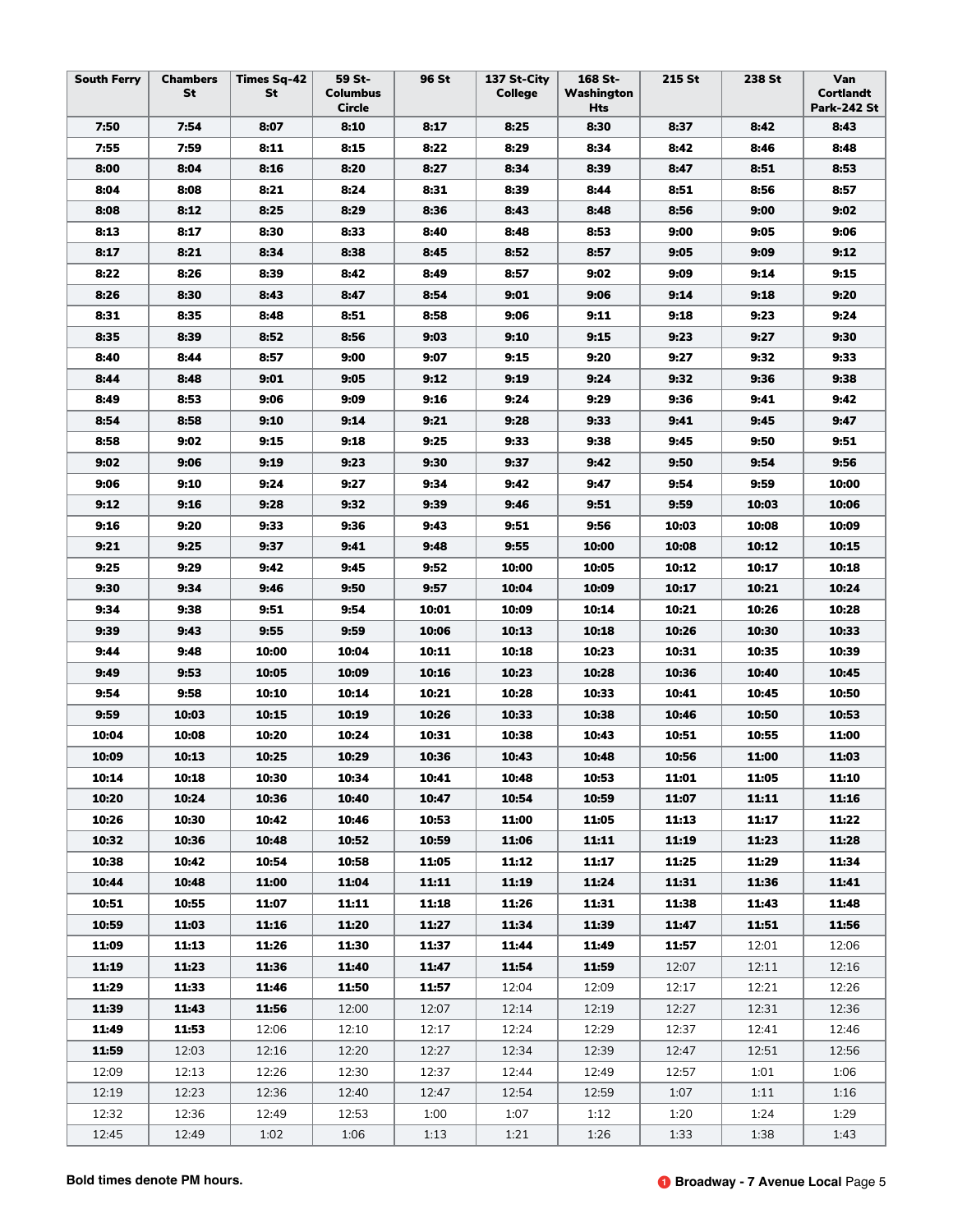| <b>South Ferry</b> | <b>Chambers</b><br>St | Times Sa-42<br>St | 59 St-<br><b>Columbus</b><br><b>Circle</b> | 96 St | 137 St-City<br>College | $168$ St-<br>Washington<br><b>Hts</b> | 215 St | 238 St | Van<br><b>Cortlandt</b><br><b>Park-242 St</b> |
|--------------------|-----------------------|-------------------|--------------------------------------------|-------|------------------------|---------------------------------------|--------|--------|-----------------------------------------------|
| 12:59              | 1:03                  | 1:16              | 1:20                                       | 1:27  | 1:34                   | 1:39                                  | 1:47   | 1:51   | 1:56                                          |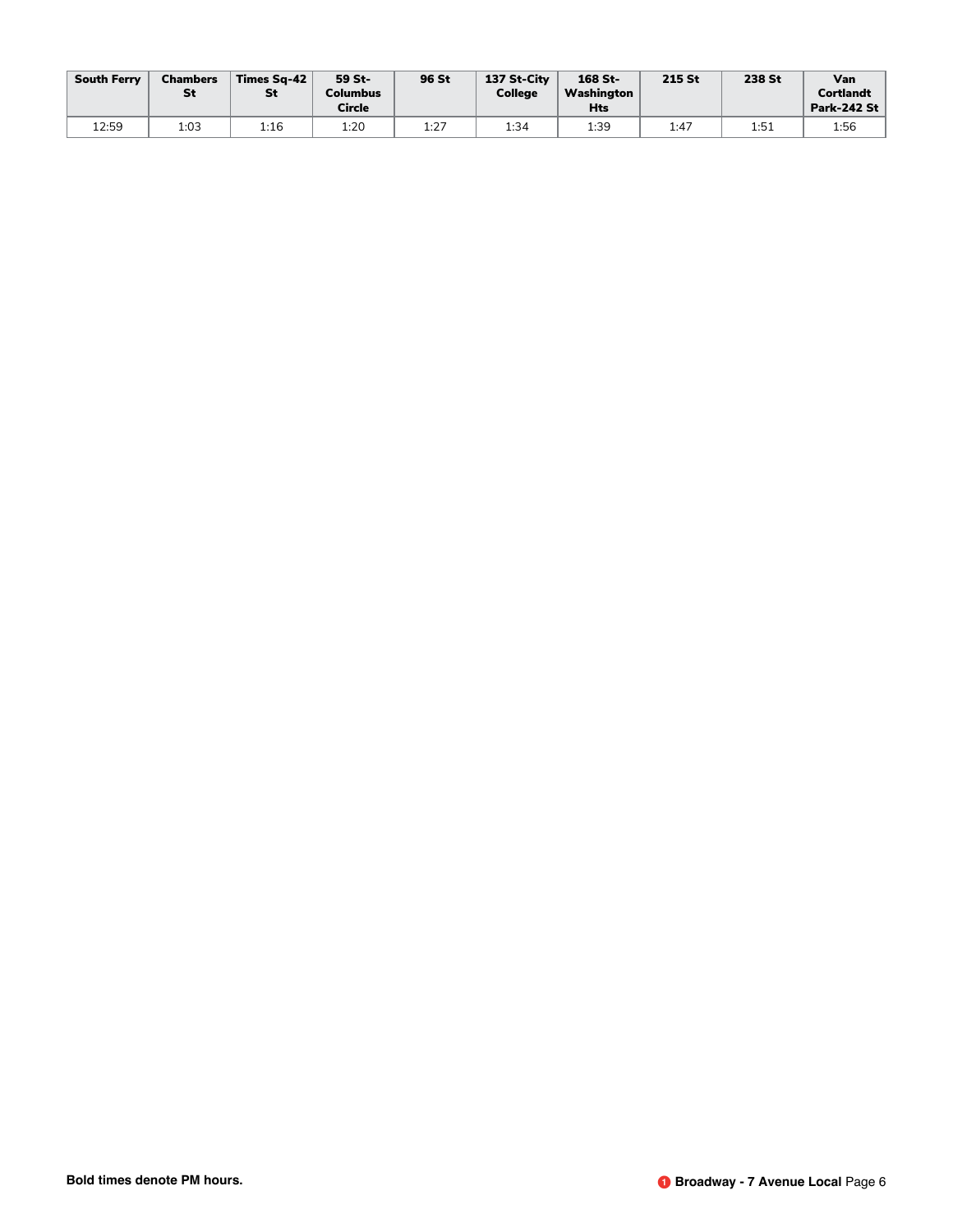| <b>O</b> Weekday                              |        |                   |                                     |                               |       |                                    |                                 | <b>Manhattan-bound</b> |                    |
|-----------------------------------------------|--------|-------------------|-------------------------------------|-------------------------------|-------|------------------------------------|---------------------------------|------------------------|--------------------|
| Van<br><b>Cortlandt</b><br><b>Park-242 St</b> | 238 St | <b>Dyckman St</b> | 168 St-<br>Washington<br><b>Hts</b> | 137 St-City<br><b>College</b> | 96 St | 66 St-<br>Lincoln<br><b>Center</b> | <b>Times Sq-42</b><br><b>St</b> | <b>Chambers</b><br>St  | <b>South Ferry</b> |
| 12:06                                         | 12:08  | 12:15             | 12:20                               | 12:25                         | 12:32 | 12:38                              | 12:43                           | 12:56                  | 1:02               |
| 12:25                                         | 12:27  | 12:34             | 12:39                               | 12:44                         | 12:51 | 12:57                              | 1:02                            | 1:15                   | 1:21               |
| 12:45                                         | 12:47  | 12:54             | 12:59                               | 1:04                          | 1:11  | 1:17                               | 1:22                            | 1:35                   | 1:41               |
| 1:05                                          | 1:07   | 1:14              | 1:19                                | 1:24                          | 1:31  | 1:37                               | 1:42                            | 1:55                   | 2:01               |
| 1:25                                          | 1:27   | 1:34              | 1:39                                | 1:44                          | 1:51  | 1:57                               | 2:02                            | 2:15                   | 2:21               |
| 1:45                                          | 1:47   | 1:54              | 1:59                                | 2:04                          | 2:11  | 2:17                               | 2:22                            | 2:35                   | 2:41               |
| 2:05                                          | 2:07   | 2:14              | 2:19                                | 2:24                          | 2:31  | 2:37                               | 2:42                            | 2:55                   | 3:01               |
| 2:25                                          | 2:27   | 2:34              | 2:39                                | 2:44                          | 2:51  | 2:57                               | 3:02                            | 3:15                   | 3:21               |
| 2:45                                          | 2:47   | 2:54              | 2:59                                | 3:04                          | 3:11  | 3:17                               | 3:22                            | 3:35                   | 3:41               |
| 3:05                                          | 3:07   | 3:14              | 3:19                                | 3:24                          | 3:31  | 3:37                               | 3:42                            | 3:55                   | 4:01               |
| 3:25                                          | 3:27   | 3:34              | 3:39                                | 3:44                          | 3:51  | 3:57                               | 4:02                            | 4:15                   | 4:21               |
| 3:45                                          | 3:47   | 3:54              | 3:59                                | 4:04                          | 4:11  | 4:17                               | 4:22                            | 4:35                   | 4:41               |
| 4:05                                          | 4:07   | 4:14              | 4:19                                | 4:24                          | 4:31  | 4:37                               | 4:42                            | 4:55                   | 5:01               |
| 4:25                                          | 4:27   | 4:34              | 4:39                                | 4:44                          | 4:51  | 4:57                               | 5:02                            | 5:15                   | 5:21               |
| 4:42                                          | 4:44   | 4:51              | 4:56                                | 5:01                          | 5:08  | 5:14                               | 5:19                            | 5:32                   | 5:38               |
| 4:57                                          | 4:59   | 5:06              | 5:11                                | 5:16                          | 5:23  | 5:29                               | 5:34                            | 5:47                   | 5:51               |
| 5:09                                          | 5:10   | 5:17              | 5:22                                | 5:27                          | 5:35  | 5:41                               | 5:46                            | 5:58                   | 6:02               |
| 5:17                                          | 5:18   | 5:25              | 5:30                                | 5:35                          | 5:43  | 5:49                               | 5:54                            | 6:06                   | 6:10               |
| 5:25                                          | 5:26   | 5:33              | 5:38                                | 5:43                          | 5:51  | 5:57                               | 6:02                            | 6:15                   | 6:19               |
| 5:33                                          | 5:34   | 5:41              | 5:46                                | 5:51                          | 5:59  | 6:05                               | 6:10                            | 6:23                   | 6:27               |
| 5:41                                          | 5:42   | 5:49              | 5:54                                | 5:59                          | 6:07  | 6:13                               | 6:18                            | 6:31                   | 6:35               |
| 5:49                                          | 5:50   | 5:57              | 6:02                                | 6:07                          | 6:15  | 6:21                               | 6:26                            | 6:39                   | 6:43               |
| 5:57                                          | 5:58   | 6:05              | 6:10                                | 6:15                          | 6:23  | 6:29                               | 6:34                            | 6:47                   | 6:51               |
| 6:05                                          | 6:06   | 6:13              | 6:18                                | 6:23                          | 6:31  | 6:37                               | 6:42                            | 6:55                   | 6:59               |
| 6:13                                          | 6:14   | 6:21              | 6:26                                | 6:31                          | 6:39  | 6:45                               | 6:50                            | 7:03                   | 7:07               |
| 6:21                                          | 6:22   | 6:29              | 6:34                                | 6:39                          | 6:47  | 6:53                               | 6:58                            | 7:11                   | 7:15               |
| 6:29                                          | 6:30   | 6:37              | 6:42                                | 6:47                          | 6:55  | 7:01                               | 7:06                            | 7:19                   | 7:23               |
| 6:35                                          | 6:36   | 6:43              | 6:48                                | 6:53                          | 7:01  | 7:07                               | 7:12                            | 7:24                   | 7:28               |
|                                               | 6:42   | 6:49              | 6:54                                | 6:59                          | 7:07  | 7:13                               | 7:18                            | 7:30                   | 7:36               |
| 6:46                                          | 6:47   | 6:54              | 6:59                                | 7:04                          | 7:12  | 7:17                               | 7:22                            | 7:35                   | 7:40               |
|                                               | 6:52   | 6:59              | 7:04                                | 7:09                          | 7:17  | 7:22                               | 7:27                            | 7:40                   | 7:46               |
| 6:55                                          | 6:57   | 7:04              | 7:09                                | 7:14                          | 7:22  | 7:27                               | 7:32                            | 7:45                   | 7:52               |
| $\sim$                                        | 7:02   | 7:09              | 7:14                                | 7:19                          | 7:27  | 7:32                               | 7:37                            | 7:50                   | 7:57               |
| 7:05                                          | 7:07   | 7:14              | 7:19                                | 7:24                          | 7:32  | 7:37                               | 7:42                            | 7:55                   | 8:02               |
| $\sim$                                        | 7:12   | 7:19              | 7:24                                | 7:29                          | 7:37  | 7:42                               | 7:47                            | 8:00                   | 8:07               |
| 7:14                                          | 7:16   | 7:23              | 7:28                                | 7:33                          | 7:41  | 7:46                               | 7:51                            | 8:04                   | 8:12               |
| 7:18                                          | 7:20   | 7:27              | 7:32                                | 7:37                          | 7:45  | 7:50                               | 7:55                            | 8:08                   | 8:16               |
| $\omega_{\rm c}$                              | 7:23   | 7:30              | 7:35                                | 7:40                          | 7:48  | 7:54                               | 7:59                            | 8:12                   | 8:20               |
| 7:25                                          | 7:26   | 7:33              | 7:38                                | 7:43                          | 7:51  | 7:57                               | 8:02                            | 8:15                   | 8:24               |
| 7:28                                          | 7:30   | 7:37              | 7:42                                | 7:47                          | 7:55  | 8:01                               | 8:06                            | 8:19                   | 8:27               |
| $\omega$ .                                    | 7:34   | 7:41              | 7:46                                | 7:51                          | 7:59  | 8:05                               | 8:10                            | 8:23                   | 8:31               |
| 7:37                                          | 7:38   | 7:45              | 7:50                                | 7:56                          | 8:04  | 8:10                               | 8:15                            | 8:28                   | 8:35               |
| 7:41                                          | 7:42   | 7:49              | 7:54                                | 8:00                          | 8:08  | 8:14                               | 8:19                            | 8:32                   | 8:39               |
| $\sim$                                        | 7:46   | 7:53              | 7:58                                | 8:04                          | 8:12  | 8:18                               | 8:23                            | 8:36                   | 8:43               |
| 7:48                                          | 7:49   | 7:56              | 8:01                                | 8:07                          | 8:16  | 8:22                               | 8:27                            | 8:40                   | 8:47               |
| 7:52                                          | 7:53   | 8:00              | 8:05                                | 8:11                          | 8:19  | 8:25                               | 8:30                            | 8:43                   | 8:50               |
| $\overline{\phantom{a}}$                      |        |                   | $\omega$                            | 8:14                          | 8:22  | 8:28                               | 8:33                            | 8:46                   | 8:53               |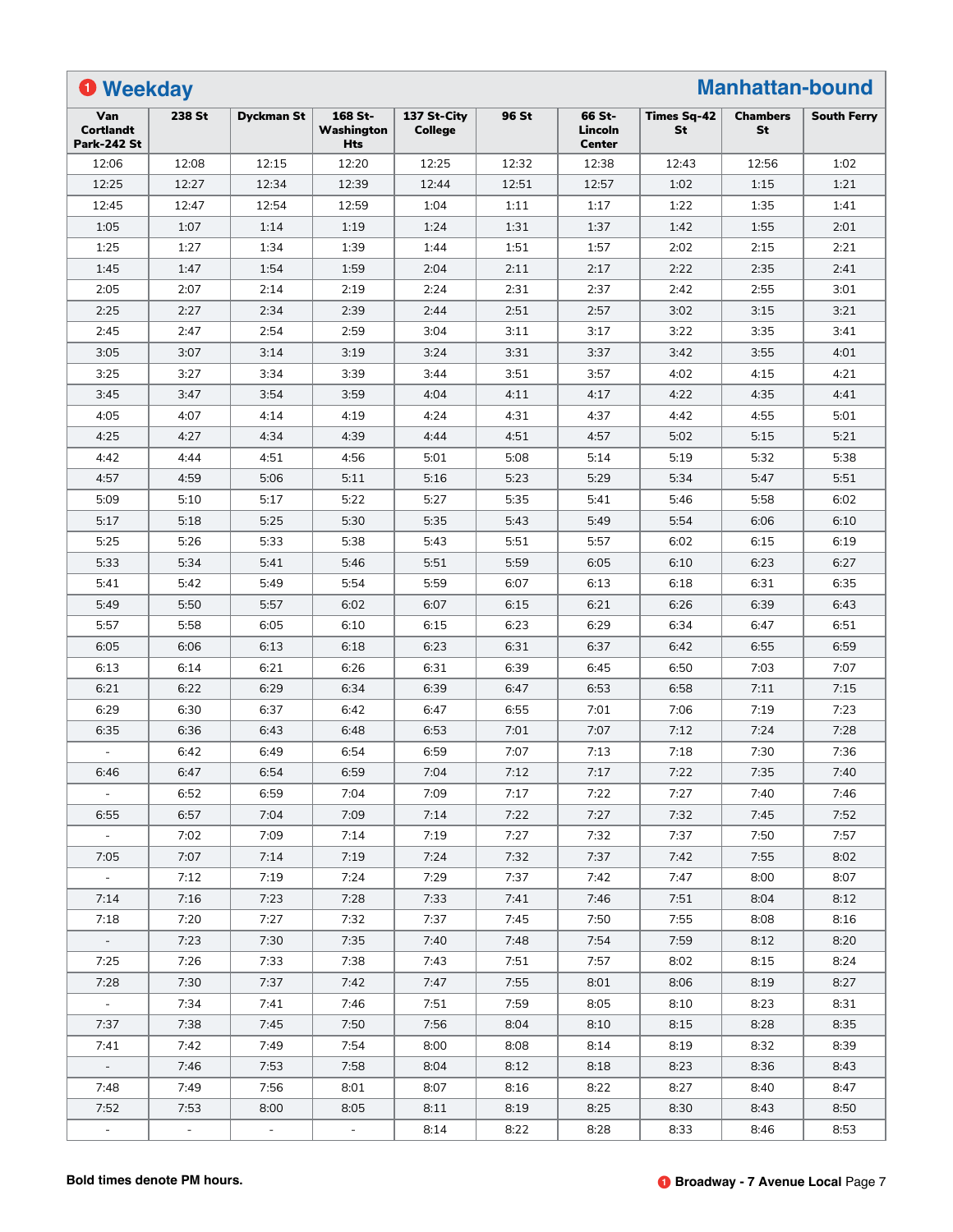| Van<br>Cortlandt<br><b>Park-242 St</b> | 238 St                   | <b>Dyckman St</b>        | 168 St-<br>Washington<br>Hts | 137 St-City<br>College | 96 St | 66 St-<br>Lincoln<br><b>Center</b> | Times Sq-42<br>St | <b>Chambers</b><br>St | <b>South Ferry</b> |
|----------------------------------------|--------------------------|--------------------------|------------------------------|------------------------|-------|------------------------------------|-------------------|-----------------------|--------------------|
| 7:56                                   | 7:57                     | 8:04                     | 8:09                         | 8:15                   | 8:25  | 8:31                               | 8:36              | 8:50                  | 8:56               |
| $\equiv$                               | 8:01                     | 8:08                     | 8:13                         | 8:19                   | 8:28  | 8:34                               | 8:40              | 8:53                  | 9:00               |
| 8:02                                   | 8:03                     | 8:12                     | 8:17                         | 8:23                   | 8:31  | 8:37                               | 8:43              | 8:56                  | 9:03               |
| 8:06                                   | 8:07                     | 8:14                     | 8:19                         | 8:25                   | 8:34  | 8:40                               | 8:46              | 8:59                  | 9:06               |
| $\sim$                                 | $\overline{\phantom{a}}$ | $\equiv$                 | $\overline{\phantom{a}}$     | 8:29                   | 8:37  | 8:43                               | 8:48              | 9:02                  | 9:09               |
| 8:11                                   | 8:12                     | 8:19                     | 8:24                         | 8:30                   | 8:40  | 8:46                               | 8:52              | 9:05                  | 9:12               |
| $\blacksquare$                         | 8:15                     | 8:22                     | 8:27                         | 8:33                   | 8:43  | 8:49                               | 8:55              | 9:08                  | 9:15               |
| 8:18                                   | 8:19                     | 8:26                     | 8:31                         | 8:37                   | 8:46  | 8:52                               | 8:58              | 9:11                  | 9:18               |
| $\blacksquare$                         | $\overline{\phantom{a}}$ | $\equiv$                 | $\overline{\phantom{a}}$     | 8:42                   | 8:50  | 8:56                               | 9:01              | 9:15                  | 9:21               |
| 8:24                                   | 8:25                     | 8:32                     | 8:37                         | 8:43                   | 8:53  | 9:00                               | 9:05              | 9:19                  | 9:25               |
| 8:29                                   | 8:31                     | 8:38                     | 8:43                         | 8:49                   | 8:57  | 9:04                               | 9:09              | 9:23                  | 9:28               |
| $\sim$                                 | $\blacksquare$           | $\blacksquare$           | $\overline{\phantom{a}}$     | 8:53                   | 9:01  | 9:07                               | 9:13              | 9:26                  | 9:33               |
| 8:36                                   | 8:37                     | 8:44                     | 8:49                         | 8:55                   | 9:05  | 9:11                               | 9:17              | 9:30                  | 9:36               |
| 8:42                                   | 8:44                     | 8:51                     | 8:56                         | 9:02                   | 9:10  | 9:16                               | 9:21              | 9:35                  | 9:40               |
| $\blacksquare$                         | $\overline{\phantom{a}}$ | $\overline{\phantom{a}}$ | $\overline{\phantom{a}}$     | 9:06                   | 9:14  | 9:20                               | 9:26              | 9:39                  | 9:44               |
| 8:50                                   | 8:52                     | 8:59                     | 9:04                         | 9:10                   | 9:20  | 9:26                               | 9:31              | 9:44                  | 9:48               |
| 8:57                                   | 8:58                     | 9:05                     | 9:10                         | 9:16                   | 9:24  | 9:30                               | 9:35              | 9:48                  | 9:53               |
| $\omega$                               | $\omega$                 | $\equiv$                 | $\blacksquare$               | 9:21                   | 9:29  | 9:35                               | 9:40              | 9:53                  | 9:58               |
| 9:06                                   | 9:07                     | 9:14                     | 9:19                         | 9:25                   | 9:35  | 9:41                               | 9:46              | 9:59                  | 10:03              |
| 9:13                                   | 9:14                     | 9:21                     | 9:26                         | 9:32                   | 9:40  | 9:46                               | 9:51              | 10:04                 | 10:08              |
| 9:18                                   | 9:19                     | 9:26                     | 9:31                         | 9:37                   | 9:45  | 9:51                               | 9:56              | 10:09                 |                    |
|                                        |                          |                          |                              |                        |       |                                    |                   |                       | 10:13              |
| 9:24                                   | 9:25                     | 9:32                     | 9:37                         | 9:42                   | 9:50  | 9:56                               | 10:01             | 10:14                 | 10:18              |
| 9:29                                   | 9:30                     | 9:37                     | 9:42                         | 9:47                   | 9:55  | 10:01                              | 10:06             | 10:19                 | 10:23              |
| 9:34                                   | 9:36                     | 9:43                     | 9:48                         | 9:53                   | 10:01 | 10:07                              | 10:12             | 10:25                 | 10:29              |
| 9:39                                   | 9:41                     | 9:48                     | 9:53                         | 9:58                   | 10:06 | 10:12                              | 10:17             | 10:30                 | 10:34              |
| 9:44                                   | 9:46                     | 9:53                     | 9:58                         | 10:03                  | 10:11 | 10:17                              | 10:22             | 10:35                 | 10:40              |
| 9:49                                   | 9:51                     | 9:58                     | 10:03                        | 10:08                  | 10:16 | 10:22                              | 10:27             | 10:40                 | 10:45              |
| 9:54                                   | 9:56                     | 10:03                    | 10:08                        | 10:13                  | 10:21 | 10:27                              | 10:32             | 10:45                 | 10:50              |
| 9:57                                   | 9:59                     | 10:08                    | 10:13                        | 10:18                  | 10:26 | 10:32                              | 10:37             | 10:50                 | 10:55              |
| 10:04                                  | 10:06                    | 10:13                    | 10:18                        | 10:23                  | 10:31 | 10:37                              | 10:42             | 10:55                 | 11:00              |
| 10:09                                  | 10:11                    | 10:18                    | 10:23                        | 10:28                  | 10:36 | 10:42                              | 10:47             | 11:00                 | 11:05              |
| 10:14                                  | 10:16                    | 10:23                    | 10:28                        | 10:33                  | 10:41 | 10:47                              | 10:52             | 11:05                 | 11:10              |
| 10:19                                  | 10:21                    | 10:28                    | 10:33                        | 10:38                  | 10:46 | 10:52                              | 10:57             | 11:10                 | 11:15              |
| 10:24                                  | 10:26                    | 10:33                    | 10:38                        | 10:43                  | 10:51 | 10:57                              | 11:02             | 11:15                 | 11:20              |
| 10:29                                  | 10:31                    | 10:38                    | 10:43                        | 10:48                  | 10:56 | 11:02                              | 11:07             | 11:20                 | 11:25              |
| 10:34                                  | 10:36                    | 10:43                    | 10:48                        | 10:53                  | 11:01 | 11:07                              | 11:12             | 11:25                 | 11:30              |
| 10:40                                  | 10:42                    | 10:49                    | 10:54                        | 10:59                  | 11:07 | 11:13                              | 11:18             | 11:31                 | 11:36              |
| 10:45                                  | 10:47                    | 10:54                    | 11:00                        | 11:05                  | 11:13 | 11:19                              | 11:24             | 11:37                 | 11:41              |
| 10:50                                  | 10:52                    | 10:59                    | 11:05                        | 11:11                  | 11:19 | 11:25                              | 11:30             | 11:43                 | 11:47              |
| 10:55                                  | 10:57                    | 11:04                    | 11:10                        | 11:16                  | 11:25 | 11:31                              | 11:36             | 11:49                 | 11:53              |
| 11:01                                  | 11:03                    | 11:10                    | 11:16                        | 11:22                  | 11:31 | 11:37                              | 11:42             | 11:55                 | 11:59              |
| 11:07                                  | 11:09                    | 11:16                    | 11:22                        | 11:28                  | 11:37 | 11:43                              | 11:48             | 12:01                 | 12:05              |
| 11:13                                  | 11:15                    | 11:22                    | 11:28                        | 11:34                  | 11:43 | 11:49                              | 11:54             | 12:07                 | 12:11              |
| 11:19                                  | 11:21                    | 11:28                    | 11:34                        | 11:40                  | 11:49 | 11:55                              | 12:00             | 12:13                 | 12:17              |
| 11:25                                  | 11:27                    | 11:34                    | 11:40                        | 11:46                  | 11:55 | 12:01                              | 12:06             | 12:19                 | 12:23              |
| 11:31                                  | 11:33                    | 11:40                    | 11:46                        | 11:52                  | 12:01 | 12:07                              | 12:12             | 12:25                 | 12:29              |
| 11:37                                  | 11:39                    | 11:46                    | 11:52                        | 11:58                  | 12:07 | 12:13                              | 12:18             | 12:31                 | 12:35              |
| 11:43                                  | 11:45                    | 11:52                    | 11:58                        | 12:04                  | 12:13 | 12:19                              | 12:24             | 12:37                 | 12:41              |
| 11:49                                  | 11:51                    | 11:58                    | 12:04                        | 12:10                  | 12:19 | 12:25                              | 12:30             | 12:43                 | 12:47              |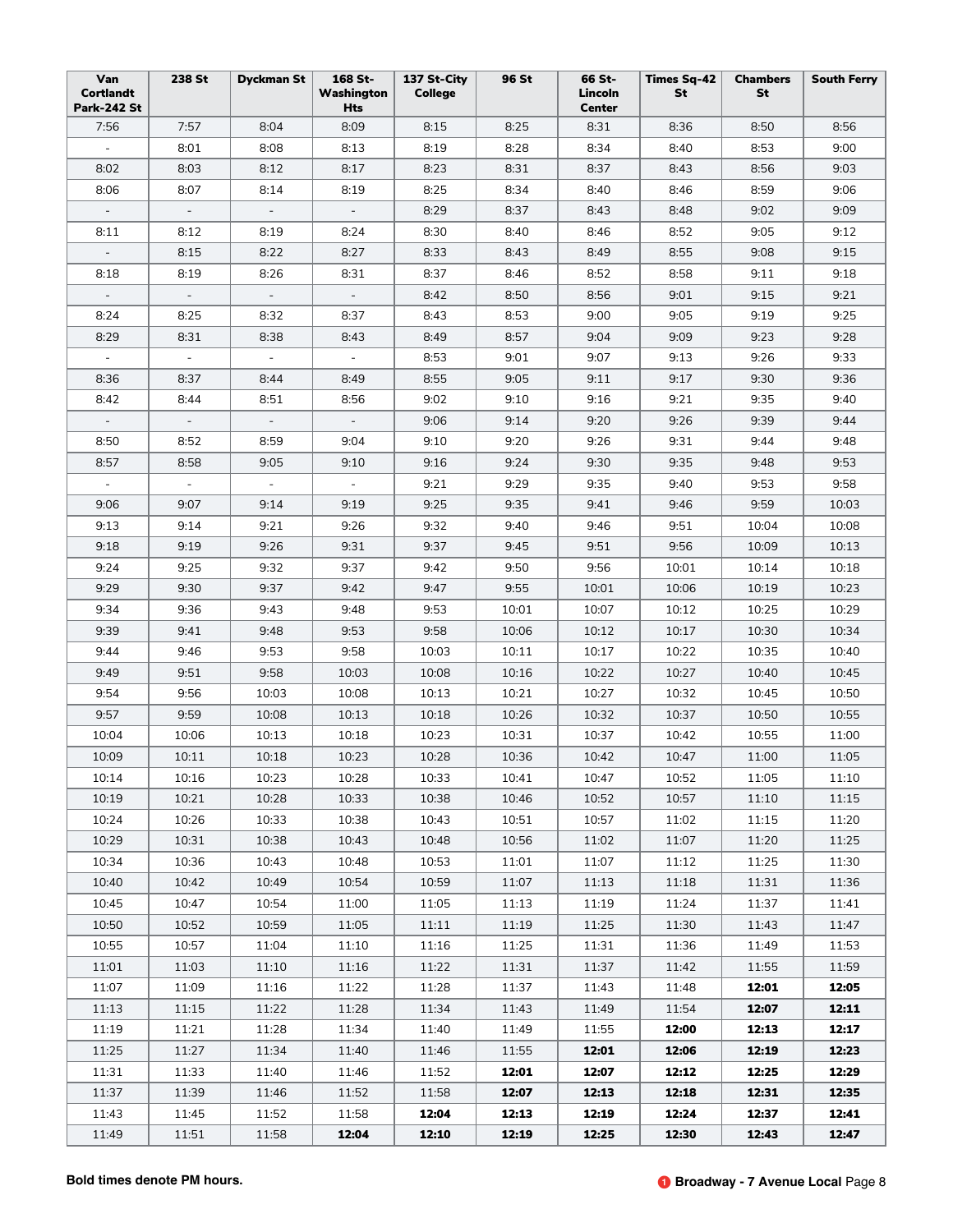| Van<br>Cortlandt<br><b>Park-242 St</b> | 238 St | <b>Dyckman St</b> | 168 St-<br>Washington<br>Hts | 137 St-City<br>College | 96 St | 66 St-<br>Lincoln<br><b>Center</b> | <b>Times Sq-42</b><br><b>St</b> | <b>Chambers</b><br>St | <b>South Ferry</b> |
|----------------------------------------|--------|-------------------|------------------------------|------------------------|-------|------------------------------------|---------------------------------|-----------------------|--------------------|
| 11:55                                  | 11:57  | 12:04             | 12:10                        | 12:16                  | 12:25 | 12:31                              | 12:36                           | 12:49                 | 12:53              |
| 12:01                                  | 12:03  | 12:10             | 12:16                        | 12:22                  | 12:31 | 12:37                              | 12:42                           | 12:55                 | 12:59              |
| 12:07                                  | 12:09  | 12:16             | 12:22                        | 12:28                  | 12:37 | 12:43                              | 12:48                           | 1:01                  | 1:05               |
| 12:13                                  | 12:15  | 12:22             | 12:28                        | 12:34                  | 12:43 | 12:49                              | 12:54                           | 1:07                  | 1:11               |
| 12:19                                  | 12:21  | 12:28             | 12:34                        | 12:40                  | 12:49 | 12:55                              | 1:00                            | 1:13                  | 1:17               |
| 12:25                                  | 12:27  | 12:34             | 12:40                        | 12:46                  | 12:55 | 1:01                               | 1:06                            | 1:19                  | 1:23               |
| 12:31                                  | 12:33  | 12:40             | 12:46                        | 12:52                  | 1:01  | 1:07                               | 1:12                            | 1:25                  | 1:29               |
| 12:37                                  | 12:39  | 12:46             | 12:52                        | 12:58                  | 1:07  | 1:13                               | 1:18                            | 1:31                  | 1:35               |
| 12:43                                  | 12:45  | 12:52             | 12:58                        | 1:04                   | 1:13  | 1:19                               | 1:24                            | 1:37                  | 1:41               |
| 12:49                                  | 12:51  | 12:58             | 1:04                         | 1:10                   | 1:19  | 1:25                               | 1:30                            | 1:43                  | 1:47               |
| 12:55                                  | 12:57  | 1:04              | 1:10                         | 1:16                   | 1:25  | 1:31                               | 1:36                            | 1:49                  | 1:53               |
| 1:01                                   | 1:03   | 1:10              | 1:16                         | 1:22                   | 1:31  | 1:37                               | 1:42                            | 1:55                  | 1:59               |
| 1:07                                   | 1:09   | 1:16              | 1:22                         | 1:28                   | 1:37  | 1:43                               | 1:48                            | 2:01                  | 2:05               |
| 1:13                                   | 1:15   | 1:22              | 1:28                         | 1:34                   | 1:43  | 1:49                               | 1:54                            | 2:07                  | 2:11               |
| 1:19                                   | 1:21   | 1:28              | 1:34                         | 1:40                   | 1:49  | 1:55                               | 2:00                            | 2:13                  | 2:17               |
| 1:25                                   | 1:27   | 1:34              | 1:40                         | 1:46                   | 1:55  | 2:01                               | 2:06                            | 2:19                  | 2:23               |
| 1:31                                   | 1:33   | 1:40              | 1:46                         | 1:52                   | 2:01  | 2:07                               | 2:12                            | 2:25                  | 2:29               |
| 1:37                                   | 1:39   | 1:46              | 1:52                         | 1:58                   | 2:07  | 2:13                               | 2:18                            | 2:31                  | 2:35               |
| 1:43                                   | 1:45   | 1:52              | 1:58                         | 2:04                   | 2:13  | 2:19                               | 2:24                            | 2:37                  | 2:41               |
| 1:49                                   | 1:51   | 1:58              | 2:04                         | 2:10                   | 2:19  | 2:25                               | 2:30                            | 2:43                  | 2:47               |
| 1:55                                   | 1:57   | 2:04              | 2:10                         | 2:16                   | 2:25  | 2:31                               | 2:36                            | 2:49                  | 2:53               |
| 2:01                                   | 2:03   | 2:10              | 2:16                         | 2:22                   | 2:31  | 2:37                               | 2:42                            | 2:55                  | 2:59               |
| 2:07                                   | 2:09   | 2:16              | 2:22                         | 2:28                   | 2:37  | 2:43                               | 2:48                            | 3:01                  | 3:05               |
| 2:13                                   | 2:15   | 2:22              | 2:28                         | 2:34                   | 2:43  | 2:49                               | 2:54                            | 3:07                  | 3:11               |
| 2:19                                   | 2:21   | 2:28              | 2:34                         | 2:40                   | 2:49  | 2:55                               | 3:00                            | 3:13                  | 3:17               |
| 2:25                                   | 2:27   | 2:34              | 2:40                         | 2:46                   | 2:55  | 3:01                               | 3:06                            | 3:19                  | 3:23               |
| 2:31                                   | 2:32   | 2:39              | 2:45                         | 2:51                   | 3:00  | 3:06                               | 3:11                            | 3:24                  | 3:29               |
| 2:36                                   | 2:37   | 2:44              | 2:50                         | 2:56                   | 3:05  | 3:11                               | 3:16                            | 3:29                  | 3:34               |
| 2:42                                   | 2:43   | 2:50              | 2:56                         | 3:02                   | 3:10  | 3:16                               | 3:21                            | 3:34                  | 3:39               |
| 2:48                                   | 2:49   | 2:56              | 3:02                         | 3:07                   | 3:15  | 3:21                               | 3:26                            | 3:39                  | 3:44               |
| 2:54                                   | 2:55   | 3:02              | 3:07                         | 3:12                   | 3:20  | 3:26                               | 3:32                            | 3:45                  | 3:49               |
| 2:59                                   | 3:00   | 3:07              | 3:12                         | 3:17                   | 3:25  | 3:31                               | 3:37                            | 3:50                  | 3:54               |
| 3:04                                   | 3:05   | 3:12              | 3:17                         | 3:22                   | 3:30  | 3:36                               | 3:42                            | 3:55                  | 3:59               |
| 3:09                                   | 3:10   | 3:17              | 3:22                         | 3:27                   | 3:35  | 3:41                               | 3:47                            | 4:00                  | 4:04               |
| 3:14                                   | 3:15   | 3:22              | 3:27                         | 3:32                   | 3:40  | 3:46                               | 3:52                            | 4:05                  | 4:09               |
| 3:19                                   | 3:20   | 3:27              | 3:32                         | 3:37                   | 3:45  | 3:51                               | 3:57                            | 4:10                  | 4:14               |
| 3:24                                   | 3:25   | 3:32              | 3:37                         | 3:42                   | 3:50  | 3:56                               | 4:02                            | 4:15                  | 4:19               |
| 3:29                                   | 3:30   | 3:37              | 3:42                         | 3:47                   | 3:55  | 4:01                               | 4:07                            | 4:20                  | 4:24               |
| 3:34                                   | 3:35   | 3:42              | 3:47                         | 3:52                   | 4:00  | 4:06                               | 4:12                            | 4:25                  | 4:29               |
| 3:39                                   | 3:40   | 3:47              | 3:52                         | 3:57                   | 4:05  | 4:11                               | 4:17                            | 4:30                  | 4:34               |
| 3:44                                   | 3:45   | 3:52              | 3:57                         | 4:02                   | 4:10  | 4:16                               | 4:22                            | 4:35                  | 4:39               |
| 3:49                                   | 3:50   | 3:57              | 4:02                         | 4:07                   | 4:15  | 4:21                               | 4:27                            | 4:40                  | 4:44               |
| $\equiv$                               | 3:54   | 4:01              | 4:06                         | 4:11                   | 4:19  | 4:25                               | 4:30                            | 4:43                  | 4:49               |
| 3:56                                   | 3:58   | 4:05              | 4:10                         | 4:15                   | 4:23  | 4:29                               | 4:34                            | 4:47                  | 4:54               |
| 4:01                                   | 4:02   | 4:09              | 4:14                         | 4:19                   | 4:27  | 4:33                               | 4:39                            | 4:52                  | 4:58               |
| $\sim$                                 | 4:06   | 4:13              | 4:18                         | 4:23                   | 4:31  | 4:37                               | 4:43                            | 4:56                  | 5:03               |
| 4:09                                   | 4:10   | 4:17              | 4:22                         | 4:27                   | 4:35  | 4:41                               | 4:47                            | 5:00                  | 5:06               |
| 4:13                                   | 4:14   | 4:21              | 4:26                         | 4:31                   | 4:39  | 4:45                               | 4:51                            | 5:04                  | 5:10               |
| 4:17                                   | 4:18   | 4:25              | 4:30                         | 4:35                   | 4:43  | 4:49                               | 4:55                            | 5:08                  | 5:14               |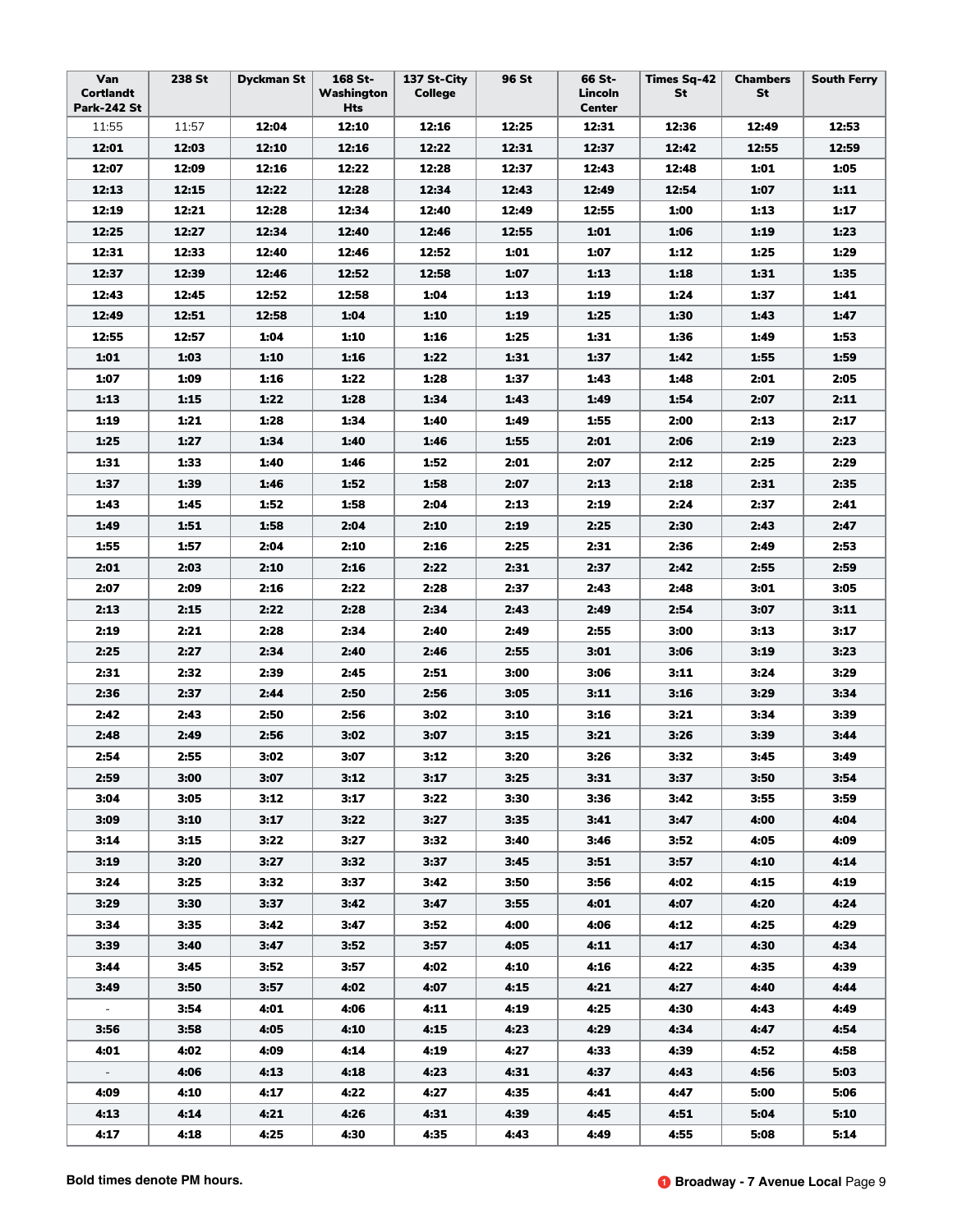| Van<br><b>Cortlandt</b><br><b>Park-242 St</b> | 238 St | <b>Dyckman St</b> | 168 St-<br>Washington<br>Hts | 137 St-City<br>College | 96 St | 66 St-<br>Lincoln<br><b>Center</b> | <b>Times Sq-42</b><br>St | <b>Chambers</b><br>St | <b>South Ferry</b> |
|-----------------------------------------------|--------|-------------------|------------------------------|------------------------|-------|------------------------------------|--------------------------|-----------------------|--------------------|
|                                               | 4:22   | 4:29              | 4:34                         | 4:39                   | 4:47  | 4:53                               | 4:59                     | 5:12                  | 5:17               |
| 4:24                                          | 4:26   | 4:33              | 4:38                         | 4:43                   | 4:51  | 4:57                               | 5:03                     | 5:16                  | 5:22               |
| 4:29                                          | 4:30   | 4:37              | 4:42                         | 4:47                   | 4:55  | 5:01                               | 5:07                     | 5:20                  | 5:26               |
| 4:33                                          | 4:34   | 4:41              | 4:46                         | 4:51                   | 4:59  | 5:05                               | 5:11                     | 5:24                  | 5:30               |
| $\overline{\phantom{a}}$                      | 4:38   | 4:45              | 4:50                         | 4:55                   | 5:03  | 5:09                               | 5:15                     | 5:28                  | 5:33               |
| 4:41                                          | 4:42   | 4:49              | 4:54                         | 4:59                   | 5:07  | 5:13                               | 5:19                     | 5:32                  | 5:37               |
| 4:45                                          | 4:46   | 4:53              | 4:58                         | 5:03                   | 5:11  | 5:17                               | 5:23                     | 5:36                  | 5:40               |
|                                               | 4:48   | 4:55              | 5:00                         | 5:05                   | 5:13  | 5:19                               | 5:25                     | 5:38                  | 5:44               |
| 4:51                                          | 4:52   | 4:59              | 5:04                         | 5:09                   | 5:17  | 5:23                               | 5:29                     | 5:42                  | 5:48               |
| $\blacksquare$                                | 4:55   | 5:02              | 5:07                         | 5:12                   | 5:20  | 5:26                               | 5:32                     | 5:45                  | 5:50               |
| 4:55                                          | 4:56   | 5:05              | 5:10                         | 5:15                   | 5:23  | 5:29                               | 5:35                     | 5:48                  | 5:54               |
| 5:01                                          | 5:02   | 5:09              | 5:14                         | 5:19                   | 5:27  | 5:33                               | 5:39                     | 5:52                  | 5:58               |
| 5:06                                          | 5:07   | 5:14              | 5:19                         | 5:24                   | 5:32  | 5:38                               | 5:44                     | 5:57                  | 6:01               |
| 5:10                                          | 5:11   | 5:18              | 5:23                         | 5:28                   | 5:36  | 5:42                               | 5:48                     | 6:01                  | 6:05               |
| $\overline{\phantom{a}}$                      | 5:15   | 5:22              | 5:27                         | 5:32                   | 5:40  | 5:46                               | 5:52                     | 6:05                  | 6:10               |
| 5:17                                          | 5:18   | 5:25              | 5:30                         | 5:35                   | 5:43  | 5:49                               | 5:55                     | 6:08                  | 6:14               |
| 5:21                                          | 5:23   | 5:30              | 5:35                         | 5:40                   | 5:48  | 5:54                               | 5:59                     | 6:12                  | 6:18               |
| 5:26                                          | 5:27   | 5:34              | 5:39                         | 5:44                   | 5:52  | 5:58                               | 6:04                     | 6:17                  | 6:22               |
| 5:30                                          | 5:32   | 5:39              | 5:44                         | 5:49                   | 5:57  | 6:03                               | 6:08                     | 6:21                  | 6:26               |
| 5:35                                          | 5:36   | 5:43              | 5:48                         | 5:53                   | 6:01  | 6:07                               | 6:13                     | 6:26                  | 6:32               |
| 5:39                                          | 5:41   | 5:48              | 5:53                         | 5:58                   | 6:06  | 6:12                               | 6:17                     | 6:30                  | 6:35               |
| 5:44                                          | 5:45   | 5:52              | 5:57                         | 6:02                   | 6:10  | 6:16                               | 6:22                     | 6:35                  | 6:39               |
| 5:49                                          | 5:50   | 5:57              | 6:02                         | 6:07                   | 6:15  | 6:21                               | 6:27                     | 6:40                  | 6:44               |
| 5:54                                          | 5:55   | 6:02              | 6:07                         | 6:12                   | 6:20  | 6:26                               | 6:32                     | 6:45                  | 6:49               |
| 5:58                                          | 6:00   | 6:07              | 6:12                         | 6:17                   | 6:25  | 6:31                               | 6:37                     | 6:50                  | 6:54               |
| 6:03                                          | 6:04   | 6:11              | 6:16                         | 6:21                   | 6:29  | 6:35                               | 6:41                     | 6:54                  | 6:58               |
| 6:07                                          | 6:09   | 6:16              | 6:21                         | 6:26                   | 6:34  | 6:40                               | 6:45                     | 6:58                  | 7:03               |
| 6:11                                          | 6:13   | 6:20              | 6:25                         | 6:30                   | 6:38  | 6:44                               | 6:49                     | 7:02                  | 7:07               |
| 6:16                                          | 6:17   | 6:24              | 6:29                         | 6:34                   | 6:42  | 6:48                               | 6:54                     | 7:07                  | 7:11               |
| 6:20                                          | 6:22   | 6:29              | 6:34                         | 6:39                   | 6:47  | 6:53                               | 6:58                     | 7:11                  | 7:16               |
| 6:24                                          | 6:26   | 6:33              | 6:38                         | 6:43                   | 6:51  | 6:57                               | 7:02                     | 7:15                  | 7:20               |
| 6:29                                          | 6:30   | 6:37              | 6:42                         | 6:47                   | 6:55  | 7:01                               | 7:07                     | 7:20                  | 7:24               |
| 6:31                                          | 6:33   | 6:42              | 6:47                         | 6:52                   | 7:00  | 7:06                               | 7:11                     | 7:24                  | 7:29               |
| 6:35                                          | 6:37   | 6:46              | 6:51                         | 6:56                   | 7:04  | 7:10                               | 7:16                     | 7:28                  | 7:33               |
| 6:40                                          | 6:41   | 6:51              | 6:56                         | 7:01                   | 7:09  | 7:15                               | 7:20                     | 7:32                  | 7:37               |
| 6:47                                          | 6:48   | 6:55              | 7:00                         | 7:05                   | 7:13  | 7:19                               | 7:24                     | 7:36                  | 7:41               |
| 6:49                                          | 6:51   | 7:00              | 7:05                         | 7:10                   | 7:18  | 7:23                               | 7:28                     | 7:41                  | 7:45               |
| 6:54                                          | 6:55   | 7:03              | 7:08                         | 7:13                   | 7:21  | 7:26                               | 7:31                     | 7:44                  | 7:48               |
| 6:57                                          | 6:58   | 7:08              | 7:13                         | 7:18                   | 7:26  | 7:32                               | 7:37                     | 7:49                  | 7:54               |
| 6:59                                          | 7:01   | 7:11              | 7:16                         | 7:21                   | 7:29  | 7:34                               | 7:39                     | 7:52                  | 7:56               |
| 7:06                                          | 7:08   | 7:15              | 7:20                         | 7:25                   | 7:33  | 7:38                               | 7:43                     | 7:56                  | 8:01               |
| 7:10                                          | 7:12   | 7:19              | 7:24                         | 7:29                   | 7:37  | 7:42                               | 7:47                     | 8:00                  | 8:06               |
| 7:14                                          | 7:16   | 7:23              | 7:28                         | 7:33                   | 7:41  | 7:46                               | 7:51                     | 8:04                  | 8:10               |
| 7:19                                          | 7:20   | 7:27              | 7:32                         | 7:37                   | 7:45  | 7:51                               | 7:56                     | 8:08                  | 8:14               |
| 7:23                                          | 7:25   | 7:32              | 7:37                         | 7:42                   | 7:50  | 7:55                               | 8:00                     | 8:13                  | 8:19               |
| 7:27                                          | 7:28   | 7:36              | 7:41                         | 7:46                   | 7:54  | 8:00                               | 8:05                     | 8:17                  | 8:23               |
| 7:32                                          | 7:34   | 7:41              | 7:46                         | 7:51                   | 7:59  | 8:04                               | 8:09                     | 8:22                  | 8:28               |
| 7:37                                          | 7:38   | 7:45              | 7:50                         | 7:55                   | 8:03  | 8:09                               | 8:14                     | 8:26                  | 8:32               |
| 7:41                                          | 7:43   | 7:50              | 7:55                         | 8:00                   | 8:08  | 8:13                               | 8:18                     | 8:31                  | 8:37               |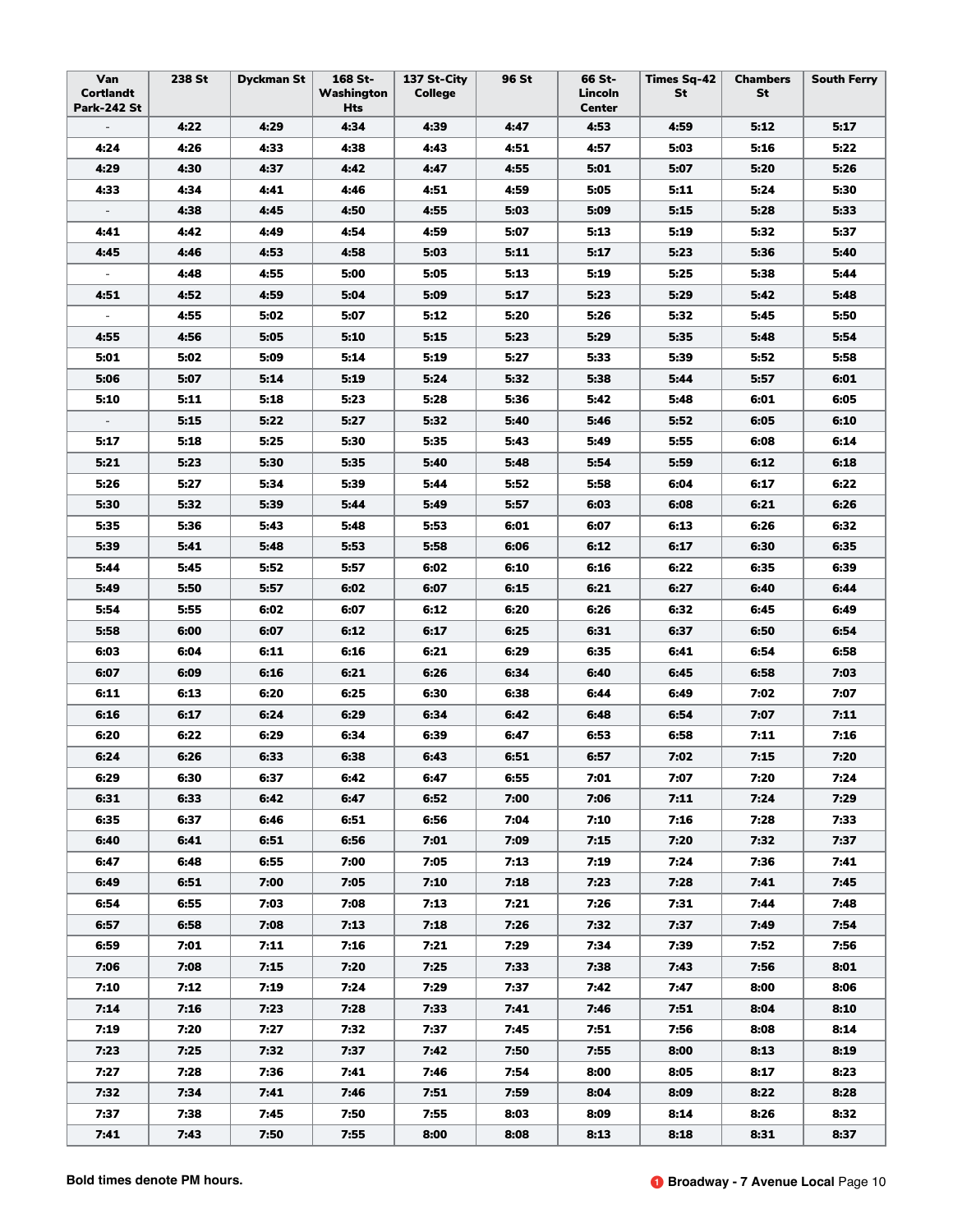| Van<br><b>Cortlandt</b><br><b>Park-242 St</b> | 238 St | <b>Dyckman St</b> | 168 St-<br>Washington<br>Hts | 137 St-City<br><b>College</b> | 96 St | 66 St-<br>Lincoln<br><b>Center</b> | <b>Times Sq-42</b><br>St | <b>Chambers</b><br>St | <b>South Ferry</b> |
|-----------------------------------------------|--------|-------------------|------------------------------|-------------------------------|-------|------------------------------------|--------------------------|-----------------------|--------------------|
| 7:44                                          | 7:45   | 7:54              | 7:59                         | 8:04                          | 8:12  | 8:18                               | 8:23                     | 8:35                  | 8:41               |
| 7:49                                          | 7:51   | 7:59              | 8:04                         | 8:09                          | 8:17  | 8:22                               | 8:27                     | 8:40                  | 8:46               |
| 7:53                                          | 7:55   | 8:04              | 8:09                         | 8:14                          | 8:22  | 8:27                               | 8:32                     | 8:45                  | 8:50               |
| 7:59                                          | 8:00   | 8:09              | 8:14                         | 8:19                          | 8:27  | 8:32                               | 8:37                     | 8:50                  | 8:55               |
| 8:02                                          | 8:04   | 8:11              | 8:16                         | 8:21                          | 8:29  | 8:34                               | 8:39                     | 8:52                  | 9:00               |
| 8:05                                          | 8:06   | 8:14              | 8:19                         | 8:24                          | 8:32  | 8:37                               | 8:42                     | 8:55                  | 9:03               |
| 8:09                                          | 8:11   | 8:19              | 8:24                         | 8:29                          | 8:37  | 8:42                               | 8:47                     | 9:00                  | 9:08               |
| 8:15                                          | 8:17   | 8:24              | 8:29                         | 8:34                          | 8:42  | 8:47                               | 8:52                     | 9:05                  | 9:13               |
| 8:20                                          | 8:22   | 8:29              | 8:34                         | 8:39                          | 8:47  | 8:52                               | 8:57                     | 9:10                  | 9:18               |
| 8:25                                          | 8:27   | 8:34              | 8:39                         | 8:44                          | 8:52  | 8:57                               | 9:02                     | 9:15                  | 9:23               |
| 8:30                                          | 8:32   | 8:39              | 8:44                         | 8:49                          | 8:57  | 9:02                               | 9:07                     | 9:20                  | 9:27               |
| 8:35                                          | 8:36   | 8:44              | 8:49                         | 8:54                          | 9:02  | 9:07                               | 9:12                     | 9:25                  | 9:31               |
| 8:40                                          | 8:42   | 8:49              | 8:54                         | 8:59                          | 9:07  | 9:12                               | 9:17                     | 9:30                  | 9:36               |
| 8:45                                          | 8:47   | 8:54              | 8:59                         | 9:04                          | 9:12  | 9:17                               | 9:22                     | 9:35                  | 9:40               |
| 8:50                                          | 8:52   | 8:59              | 9:04                         | 9:09                          | 9:17  | 9:22                               | 9:27                     | 9:40                  | 9:45               |
| 8:55                                          | 8:57   | 9:04              | 9:09                         | 9:14                          | 9:22  | 9:27                               | 9:32                     | 9:45                  | 9:50               |
| 9:00                                          | 9:02   | 9:09              | 9:14                         | 9:19                          | 9:27  | 9:32                               | 9:37                     | 9:50                  | 9:55               |
| 9:05                                          | 9:06   | 9:14              | 9:19                         | 9:24                          | 9:32  | 9:37                               | 9:42                     | 9:55                  | 10:00              |
| 9:10                                          | 9:12   | 9:19              | 9:24                         | 9:29                          | 9:37  | 9:42                               | 9:47                     | 10:00                 | 10:05              |
| 9:16                                          | 9:18   | 9:25              | 9:30                         | 9:35                          | 9:43  | 9:48                               | 9:53                     | 10:06                 | 10:10              |
| 9:22                                          | 9:24   | 9:31              | 9:36                         | 9:41                          | 9:49  | 9:54                               | 9:59                     | 10:12                 | 10:16              |
| 9:28                                          | 9:30   | 9:37              | 9:42                         | 9:47                          | 9:55  | 10:00                              | 10:05                    | 10:18                 | 10:22              |
| 9:34                                          | 9:36   | 9:43              | 9:48                         | 9:53                          | 10:01 | 10:07                              | 10:12                    | 10:25                 | 10:29              |
| 9:40                                          | 9:42   | 9:49              | 9:54                         | 9:59                          | 10:07 | 10:13                              | 10:18                    | 10:31                 | 10:35              |
| 9:46                                          | 9:48   | 9:55              | 10:00                        | 10:05                         | 10:12 | 10:18                              | 10:23                    | 10:36                 | 10:40              |
| 9:54                                          | 9:56   | 10:03             | 10:08                        | 10:13                         | 10:20 | 10:26                              | 10:31                    | 10:44                 | 10:48              |
| 10:04                                         | 10:06  | 10:13             | 10:18                        | 10:23                         | 10:30 | 10:36                              | 10:41                    | 10:54                 | 10:58              |
| 10:14                                         | 10:16  | 10:23             | 10:28                        | 10:33                         | 10:40 | 10:46                              | 10:51                    | 11:04                 | 11:08              |
| 10:24                                         | 10:26  | 10:33             | 10:38                        | 10:43                         | 10:50 | 10:56                              | 11:01                    | 11:14                 | 11:20              |
| 10:34                                         | 10:36  | 10:43             | 10:48                        | 10:53                         | 11:00 | 11:06                              | 11:11                    | 11:24                 | 11:30              |
| 10:44                                         | 10:46  | 10:53             | 10:58                        | 11:03                         | 11:10 | 11:16                              | 11:21                    | 11:34                 | 11:40              |
| 10:54                                         | 10:56  | 11:03             | 11:08                        | 11:13                         | 11:20 | 11:26                              | 11:31                    | 11:44                 | 11:50              |
| 11:04                                         | 11:06  | 11:13             | 11:18                        | 11:23                         | 11:30 | 11:36                              | 11:41                    | 11:54                 | 12:00              |
| 11:14                                         | 11:16  | 11:24             | 11:29                        | 11:34                         | 11:41 | 11:47                              | 11:52                    | 12:05                 | 12:11              |
| 11:26                                         | 11:28  | 11:37             | 11:42                        | 11:47                         | 11:54 | 12:00                              | 12:05                    | 12:18                 | 12:24              |
| 11:38                                         | 11:40  | 11:49             | 11:54                        | 11:59                         | 12:06 | 12:12                              | 12:17                    | 12:30                 | 12:36              |
| 11:52                                         | 11:54  | 12:01             | 12:06                        | 12:11                         | 12:18 | 12:24                              | 12:29                    | 12:42                 | 12:48              |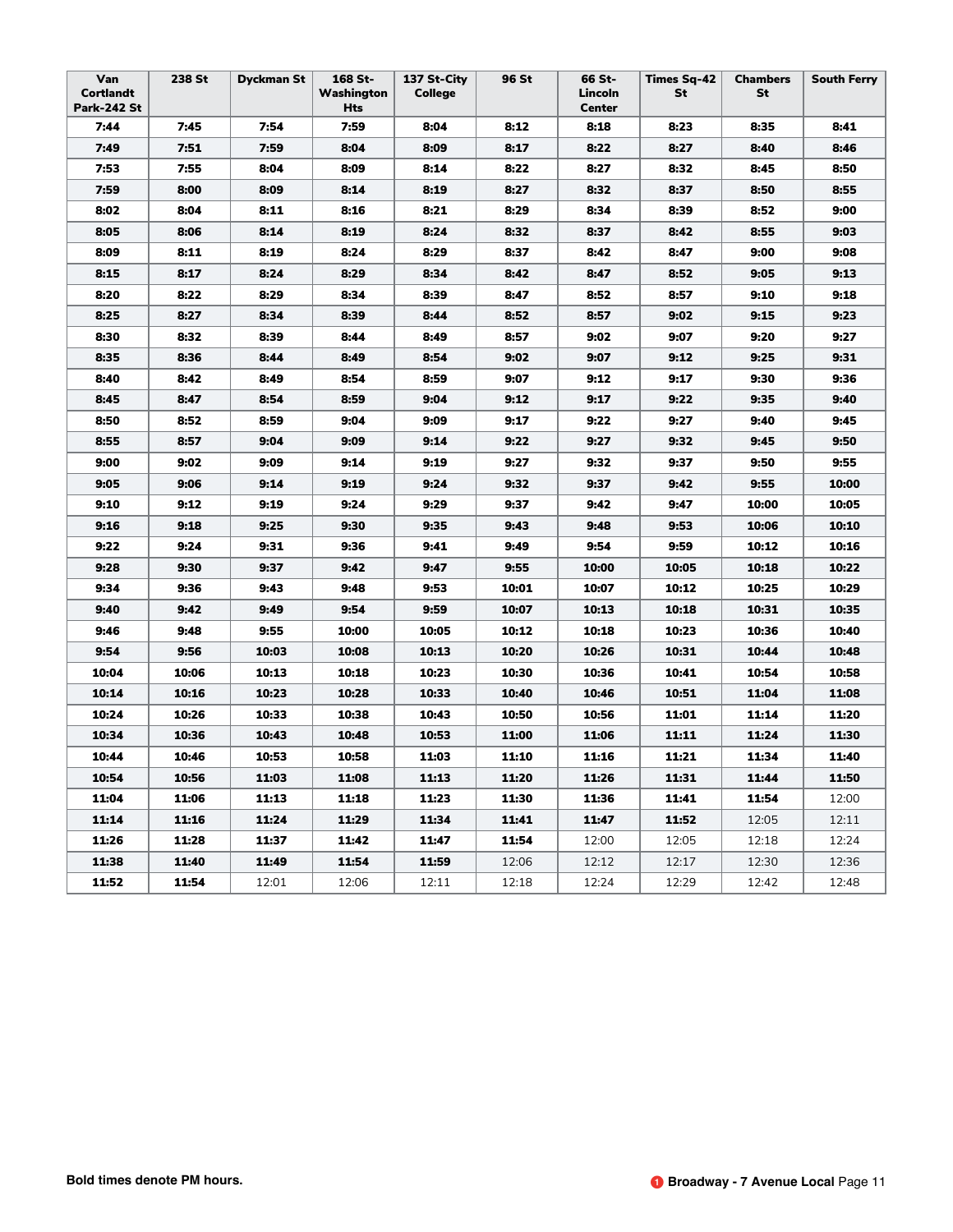| <b>O</b> Saturday  |                       |                          |                                            |       |                               |                              |        |        | <b>Bronx-bound</b>                            |
|--------------------|-----------------------|--------------------------|--------------------------------------------|-------|-------------------------------|------------------------------|--------|--------|-----------------------------------------------|
| <b>South Ferry</b> | <b>Chambers</b><br>St | <b>Times Sq-42</b><br>St | 59 St-<br><b>Columbus</b><br><b>Circle</b> | 96 St | 137 St-City<br><b>College</b> | 168 St-<br>Washington<br>Hts | 215 St | 238 St | Van<br><b>Cortlandt</b><br><b>Park-242 St</b> |
| 1:12               | 1:16                  | 1:29                     | 1:33                                       | 1:40  | 1:48                          | 1:54                         | 2:01   | 2:06   | 2:10                                          |
| 1:32               | 1:36                  | 1:49                     | 1:53                                       | 2:00  | 2:08                          | 2:14                         | 2:21   | 2:26   | 2:30                                          |
| 1:52               | 1:56                  | 2:09                     | 2:13                                       | 2:20  | 2:28                          | 2:34                         | 2:41   | 2:46   | 2:50                                          |
| 2:12               | 2:16                  | 2:29                     | 2:33                                       | 2:40  | 2:48                          | 2:54                         | 3:01   | 3:06   | 3:10                                          |
| 2:32               | 2:36                  | 2:49                     | 2:53                                       | 3:00  | 3:08                          | 3:14                         | 3:21   | 3:26   | 3:30                                          |
| 2:52               | 2:56                  | 3:09                     | 3:13                                       | 3:20  | 3:28                          | 3:34                         | 3:41   | 3:46   | 3:50                                          |
| 3:12               | 3:16                  | 3:29                     | 3:33                                       | 3:40  | 3:48                          | 3:54                         | 4:01   | 4:06   | 4:10                                          |
| 3:32               | 3:36                  | 3:49                     | 3:53                                       | 4:00  | 4:08                          | 4:14                         | 4:21   | 4:26   | 4:30                                          |
| 3:52               | 3:56                  | 4:09                     | 4:13                                       | 4:20  | 4:28                          | 4:34                         | 4:41   | 4:46   | 4:50                                          |
| 4:12               | 4:16                  | 4:29                     | 4:33                                       | 4:40  | 4:48                          | 4:54                         | 5:01   | 5:06   | 5:10                                          |
| 4:32               | 4:36                  | 4:49                     | 4:53                                       | 5:00  | 5:08                          | 5:14                         | 5:21   | 5:26   | 5:27                                          |
| 4:52               | 4:56                  | 5:09                     | 5:13                                       | 5:20  | 5:28                          | 5:34                         | 5:41   | 5:46   | 5:47                                          |
| 5:12               | 5:16                  | 5:29                     | 5:33                                       | 5:40  | 5:48                          | 5:54                         | 6:01   | 6:06   | 6:07                                          |
| 5:32               | 5:36                  | 5:49                     | 5:53                                       | 6:00  | 6:08                          | 6:14                         | 6:21   | 6:26   | 6:27                                          |
| 5:52               | 5:56                  | 6:09                     | 6:13                                       | 6:20  | 6:28                          | 6:34                         | 6:41   | 6:46   | 6:47                                          |
| 6:08               | 6:12                  | 6:25                     | 6:29                                       | 6:36  | 6:44                          | 6:50                         | 6:57   | 7:02   | 7:05                                          |
| 6:24               | 6:28                  | 6:41                     | 6:45                                       | 6:52  | 7:00                          | 7:06                         | 7:13   | 7:18   | 7:21                                          |
| 6:36               | 6:41                  | 6:54                     | 6:58                                       | 7:05  | 7:13                          | 7:18                         | 7:26   | 7:30   | 7:34                                          |
| 6:49               | 6:53                  | 7:06                     | 7:10                                       | 7:17  | 7:25                          | 7:31                         | 7:38   | 7:43   | 7:46                                          |
| 6:58               | 7:02                  | 7:17                     | 7:21                                       | 7:28  | 7:36                          | 7:42                         | 7:49   | 7:54   | 7:57                                          |
| 7:08               | 7:12                  | 7:27                     | 7:31                                       | 7:38  | 7:46                          | 7:52                         | 8:00   | 8:04   | 8:09                                          |
| 7:17               | 7:21                  | 7:36                     | 7:40                                       | 7:47  | 7:55                          | 8:01                         | 8:08   | 8:13   | 8:17                                          |
| 7:27               | 7:31                  | 7:44                     | 7:48                                       | 7:56  | 8:04                          | 8:09                         | 8:17   | 8:21   | 8:25                                          |
| 7:35               | 7:39                  | 7:52                     | 7:56                                       | 8:04  | 8:12                          | 8:17                         | 8:25   | 8:29   | 8:33                                          |
| 7:43               | 7:47                  | 8:00                     | 8:04                                       | 8:12  | 8:20                          | 8:25                         | 8:33   | 8:37   | 8:41                                          |
| 7:51               | 7:55                  | 8:08                     | 8:12                                       | 8:20  | 8:28                          | 8:33                         | 8:41   | 8:45   | 8:49                                          |
| 7:59               | 8:03                  | 8:16                     | 8:20                                       | 8:28  | 8:36                          | 8:41                         | 8:49   | 8:53   | 8:57                                          |
| 8:07               | 8:11                  | 8:24                     | 8:28                                       | 8:36  | 8:44                          | 8:49                         | 8:57   | 9:01   | 9:05                                          |
| 8:15               | 8:19                  | 8:32                     | 8:36                                       | 8:44  | 8:52                          | 8:57                         | 9:05   | 9:09   | 9:13                                          |
| 8:23               | 8:27                  | 8:40                     | 8:44                                       | 8:52  | 9:00                          | 9:05                         | 9:13   | 9:17   | 9:21                                          |
| 8:31               | 8:35                  | 8:48                     | 8:52                                       | 9:00  | 9:08                          | 9:13                         | 9:21   | 9:25   | 9:29                                          |
| 8:39               | 8:43                  | 8:56                     | 9:00                                       | 9:08  | 9:16                          | 9:21                         | 9:29   | 9:33   | 9:37                                          |
| 8:47               | 8:51                  | 9:04                     | 9:08                                       | 9:16  | 9:24                          | 9:29                         | 9:37   | 9:41   | 9:45                                          |
| 8:55               | 8:59                  | 9:12                     | 9:16                                       | 9:24  | 9:32                          | 9:37                         | 9:45   | 9:49   | 9:53                                          |
| 9:03               | 9:07                  | 9:20                     | 9:24                                       | 9:32  | 9:40                          | 9:45                         | 9:53   | 9:57   | 10:01                                         |
| 9:11               | 9:15                  | 9:28                     | 9:32                                       | 9:40  | 9:48                          | 9:53                         | 10:01  | 10:05  | 10:09                                         |
| 9:19               | 9:23                  | 9:36                     | 9:40                                       | 9:48  | 9:56                          | 10:01                        | 10:09  | 10:13  | 10:17                                         |
| 9:27               | 9:31                  | 9:44                     | 9:48                                       | 9:56  | 10:04                         | 10:09                        | 10:17  | 10:21  | 10:25                                         |
| 9:35               | 9:39                  | 9:53                     | 9:57                                       | 10:05 |                               |                              | 10:26  | 10:30  | 10:34                                         |
| 9:43               | 9:47                  | 10:00                    | 10:04                                      | 10:12 | 10:13<br>10:20                | 10:18<br>10:25               | 10:33  | 10:37  |                                               |
| 9:51               | 9:55                  | 10:08                    | 10:12                                      | 10:20 | 10:28                         | 10:33                        | 10:41  | 10:45  | 10:41<br>10:49                                |
|                    |                       |                          |                                            |       |                               |                              |        |        |                                               |
| 9:59               | 10:03                 | 10:16                    | 10:20                                      | 10:28 | 10:36                         | 10:41                        | 10:49  | 10:53  | 10:57                                         |
| 10:07              | 10:11                 | 10:24                    | 10:28                                      | 10:36 | 10:44                         | 10:49                        | 10:57  | 11:01  | 11:05                                         |
| 10:15              | 10:19                 | 10:32                    | 10:36                                      | 10:44 | 10:52                         | 10:57                        | 11:05  | 11:09  | 11:13                                         |
| 10:23              | 10:27                 | 10:40                    | 10:44                                      | 10:52 | 11:00                         | 11:05                        | 11:13  | 11:17  | 11:21                                         |
| 10:31              | 10:35                 | 10:48                    | 10:52                                      | 11:00 | 11:08                         | 11:13                        | 11:21  | 11:25  | 11:29                                         |
| 10:39              | 10:43                 | 10:56                    | 11:00                                      | 11:08 | 11:16                         | 11:21                        | 11:29  | 11:33  | 11:37                                         |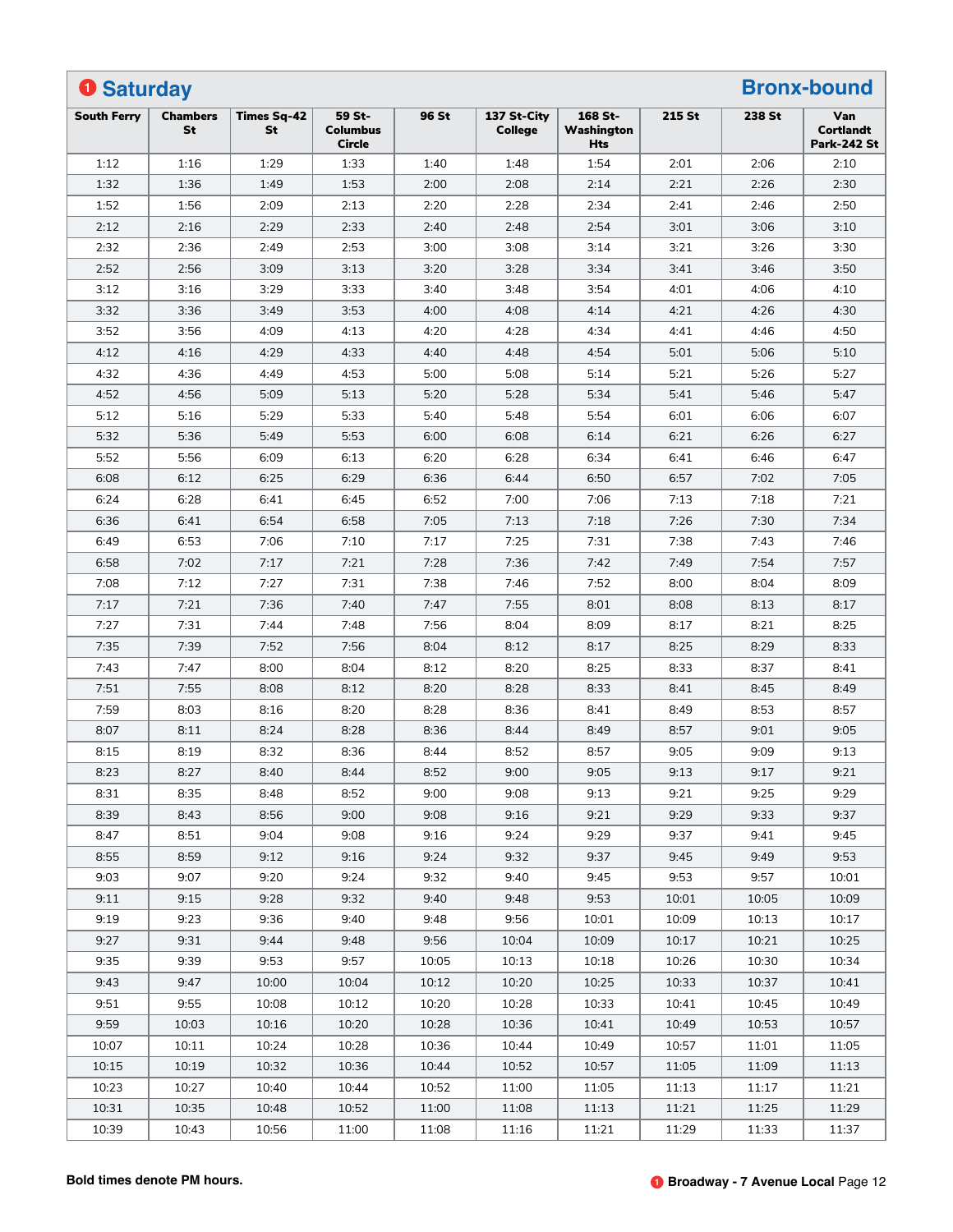| <b>South Ferry</b> | <b>Chambers</b><br>St | <b>Times Sq-42</b><br>St | 59 St-<br><b>Columbus</b><br><b>Circle</b> | 96 St | 137 St-City<br><b>College</b> | 168 St-<br>Washington<br>Hts | 215 St | 238 St | Van<br>Cortlandt<br><b>Park-242 St</b> |
|--------------------|-----------------------|--------------------------|--------------------------------------------|-------|-------------------------------|------------------------------|--------|--------|----------------------------------------|
| 10:47              | 10:51                 | 11:04                    | 11:08                                      | 11:16 | 11:24                         | 11:29                        | 11:37  | 11:41  | 11:45                                  |
| 10:55              | 10:59                 | 11:12                    | 11:16                                      | 11:24 | 11:32                         | 11:37                        | 11:45  | 11:49  | 11:53                                  |
| 11:03              | 11:07                 | 11:20                    | 11:24                                      | 11:32 | 11:40                         | 11:45                        | 11:53  | 11:57  | 12:01                                  |
| 11:11              | 11:15                 | 11:28                    | 11:32                                      | 11:40 | 11:48                         | 11:53                        | 12:01  | 12:05  | 12:09                                  |
| 11:19              | 11:23                 | 11:36                    | 11:40                                      | 11:48 | 11:56                         | 12:01                        | 12:09  | 12:13  | 12:17                                  |
| 11:27              | 11:31                 | 11:44                    | 11:48                                      | 11:56 | 12:04                         | 12:09                        | 12:17  | 12:21  | 12:25                                  |
| 11:35              | 11:39                 | 11:52                    | 11:56                                      | 12:04 | 12:12                         | 12:17                        | 12:25  | 12:29  | 12:33                                  |
| 11:43              | 11:47                 | 12:00                    | 12:04                                      | 12:12 | 12:20                         | 12:25                        | 12:33  | 12:37  | 12:41                                  |
| 11:51              | 11:55                 | 12:08                    | 12:12                                      | 12:20 | 12:28                         | 12:33                        | 12:41  | 12:45  | 12:49                                  |
| 11:59              | 12:03                 | 12:16                    | 12:20                                      | 12:28 | 12:36                         | 12:41                        | 12:49  | 12:53  | 12:57                                  |
| 12:07              | 12:11                 | 12:24                    | 12:28                                      | 12:36 | 12:44                         | 12:49                        | 12:57  | 1:01   | 1:05                                   |
| 12:15              | 12:19                 | 12:32                    | 12:36                                      | 12:44 | 12:52                         | 12:57                        | 1:05   | 1:09   | 1:13                                   |
| 12:23              | 12:27                 | 12:40                    | 12:44                                      | 12:52 | 1:00                          | 1:05                         | 1:13   | 1:17   | 1:21                                   |
| 12:31              | 12:35                 | 12:48                    | 12:52                                      | 1:00  | 1:08                          | 1:13                         | 1:21   | 1:25   | 1:29                                   |
| 12:39              | 12:43                 | 12:56                    | 1:00                                       | 1:08  | 1:16                          | 1:21                         | 1:29   | 1:33   | 1:37                                   |
| 12:47              | 12:51                 | 1:04                     | 1:08                                       | 1:16  | 1:24                          | 1:29                         | 1:37   | 1:41   | 1:45                                   |
| 12:55              | 12:59                 | 1:12                     | 1:16                                       | 1:24  | 1:32                          | 1:37                         | 1:45   | 1:49   | 1:53                                   |
| 1:03               | 1:07                  | 1:20                     | 1:24                                       | 1:32  | 1:40                          | 1:45                         | 1:53   | 1:57   | 2:01                                   |
| 1:11               | 1:15                  | 1:28                     | 1:32                                       | 1:40  | 1:48                          | 1:53                         | 2:01   | 2:05   | 2:09                                   |
| 1:19               | 1:23                  | 1:36                     | 1:40                                       | 1:48  | 1:56                          | 2:01                         | 2:09   | 2:13   | 2:17                                   |
| 1:27               | 1:31                  | 1:44                     | 1:48                                       | 1:56  | 2:04                          | 2:09                         | 2:17   | 2:21   | 2:25                                   |
| 1:35               | 1:39                  | 1:52                     | 1:56                                       | 2:04  | 2:12                          | 2:17                         | 2:25   | 2:29   | 2:33                                   |
| 1:43               | 1:47                  | 2:00                     | 2:04                                       | 2:12  | 2:20                          | 2:25                         | 2:33   | 2:37   | 2:41                                   |
| 1:51               | 1:55                  | 2:08                     | 2:12                                       | 2:20  | 2:28                          | 2:33                         | 2:41   | 2:45   | 2:49                                   |
| 1:59               | 2:03                  | 2:16                     | 2:20                                       | 2:28  | 2:36                          | 2:41                         | 2:49   | 2:53   | 2:57                                   |
| 2:07               | 2:11                  | 2:24                     | 2:28                                       | 2:36  | 2:44                          | 2:49                         | 2:57   | 3:01   | 3:05                                   |
| 2:15               | 2:19                  | 2:32                     | 2:36                                       | 2:44  | 2:52                          | 2:57                         | 3:05   | 3:09   | 3:13                                   |
| 2:23               | 2:27                  | 2:40                     | 2:44                                       | 2:52  | 3:00                          | 3:05                         | 3:13   | 3:17   | 3:21                                   |
| 2:31               | 2:35                  | 2:48                     | 2:52                                       | 3:00  | 3:08                          | 3:13                         | 3:21   | 3:25   | 3:29                                   |
| 2:39               | 2:43                  | 2:56                     | 3:00                                       | 3:08  | 3:16                          | 3:21                         | 3:29   | 3:33   | 3:37                                   |
| 2:47               | 2:51                  | 3:04                     | 3:08                                       | 3:16  | 3:24                          | 3:29                         | 3:37   | 3:41   | 3:45                                   |
| 2:55               | 2:59                  | 3:12                     | 3:16                                       | 3:24  | 3:32                          | 3:37                         | 3:45   | 3:49   | 3:53                                   |
| 3:03               | 3:07                  | 3:20                     | 3:24                                       | 3:32  | 3:40                          | 3:45                         | 3:53   | 3:57   | 4:01                                   |
| 3:11               | 3:15                  | 3:28                     | 3:32                                       | 3:40  | 3:48                          | 3:53                         | 4:01   | 4:05   | 4:09                                   |
| 3:19               | 3:23                  | 3:36                     | 3:40                                       | 3:48  | 3:56                          | 4:01                         | 4:09   | 4:13   | 4:17                                   |
| 3:27               | 3:31                  | 3:44                     | 3:48                                       | 3:56  | 4:04                          | 4:09                         | 4:17   | 4:21   | 4:25                                   |
| 3:35               | 3:39                  | 3:52                     | 3:56                                       | 4:04  | 4:12                          | 4:17                         | 4:25   | 4:29   | 4:33                                   |
| 3:43               | 3:47                  | 4:00                     | 4:04                                       | 4:12  | 4:20                          | 4:25                         | 4:33   | 4:37   | 4:41                                   |
| 3:51               | 3:55                  | 4:08                     | 4:12                                       | 4:20  | 4:28                          | 4:33                         | 4:41   | 4:45   | 4:49                                   |
| 3:59               | 4:03                  | 4:16                     | 4:20                                       | 4:28  | 4:36                          | 4:41                         | 4:49   | 4:53   | 4:57                                   |
| 4:07               | 4:11                  | 4:24                     | 4:28                                       | 4:36  | 4:44                          | 4:49                         | 4:57   | 5:01   | 5:05                                   |
| 4:15               | 4:19                  | 4:32                     | 4:36                                       | 4:44  | 4:52                          | 4:57                         | 5:05   | 5:09   | 5:13                                   |
| 4:23               | 4:27                  | 4:40                     | 4:44                                       | 4:52  | 5:00                          | 5:05                         | 5:13   | 5:17   | 5:21                                   |
| 4:31               | 4:35                  | 4:48                     | 4:52                                       | 5:00  | 5:08                          | 5:13                         | 5:21   | 5:25   | 5:29                                   |
| 4:39               | 4:43                  | 4:56                     | 5:00                                       | 5:08  | 5:16                          | 5:21                         | 5:29   | 5:33   | 5:37                                   |
| 4:47               | 4:51                  | 5:04                     | 5:08                                       | 5:16  | 5:24                          | 5:29                         | 5:37   | 5:41   | 5:45                                   |
| 4:55               | 4:59                  | 5:12                     | 5:16                                       | 5:24  | 5:32                          | 5:37                         | 5:45   | 5:49   | 5:53                                   |
| 5:03               | 5:07                  | 5:20                     | 5:24                                       | 5:32  | 5:40                          | 5:45                         | 5:53   | 5:57   | 6:01                                   |
| 5:11               | 5:15                  | 5:28                     | 5:32                                       | 5:40  | 5:48                          | 5:53                         | 6:01   | 6:05   | 6:09                                   |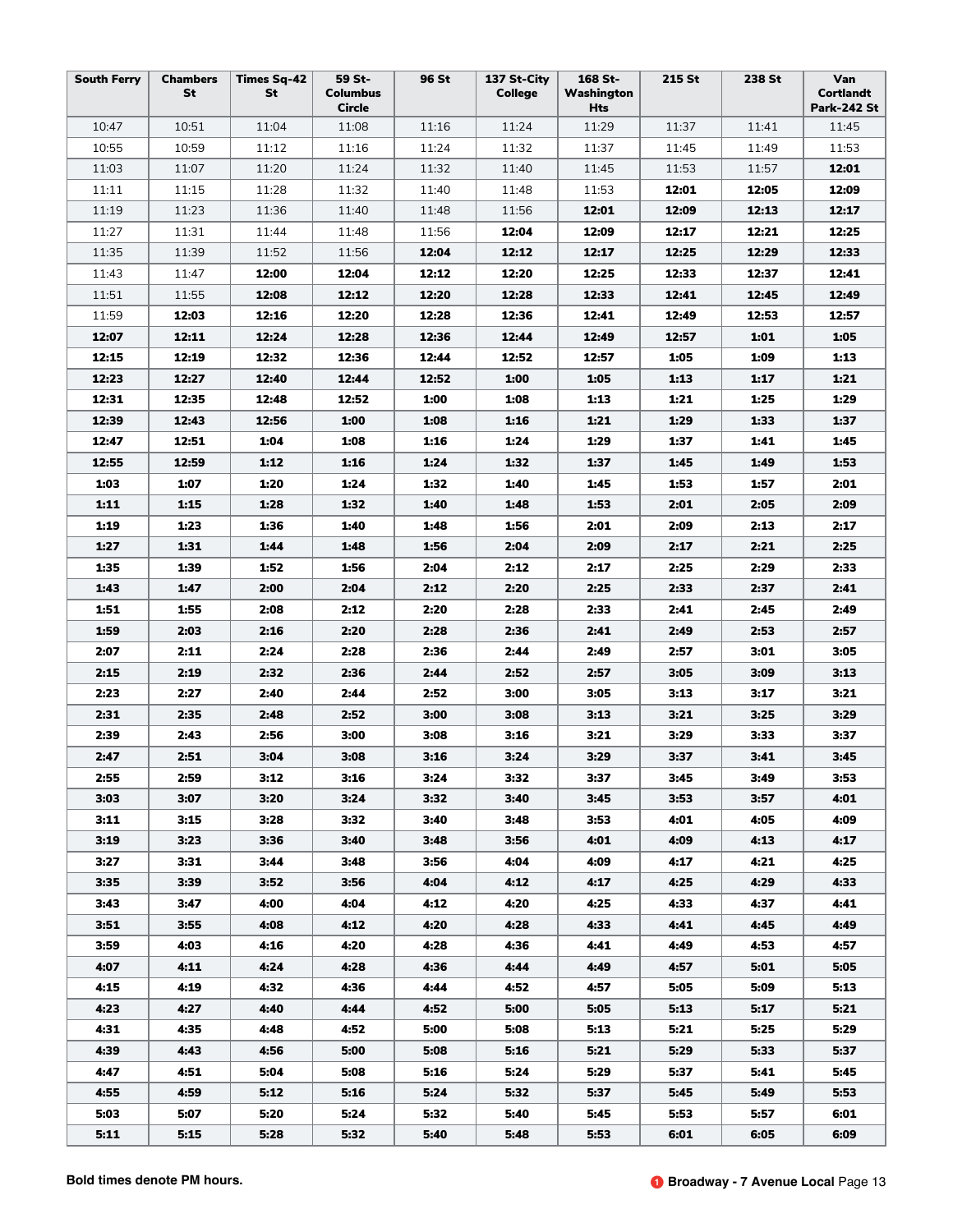| <b>South Ferry</b> | <b>Chambers</b><br><b>St</b> | <b>Times Sq-42</b><br>St | 59 St-<br><b>Columbus</b><br>Circle | 96 St | 137 St-City<br><b>College</b> | 168 St-<br>Washington<br>Hts | 215 St | 238 St | Van<br><b>Cortlandt</b><br><b>Park-242 St</b> |
|--------------------|------------------------------|--------------------------|-------------------------------------|-------|-------------------------------|------------------------------|--------|--------|-----------------------------------------------|
| 5:19               | 5:23                         | 5:36                     | 5:40                                | 5:48  | 5:56                          | 6:01                         | 6:09   | 6:13   | 6:17                                          |
| 5:27               | 5:31                         | 5:44                     | 5:48                                | 5:56  | 6:04                          | 6:09                         | 6:17   | 6:21   | 6:25                                          |
| 5:35               | 5:39                         | 5:52                     | 5:56                                | 6:04  | 6:12                          | 6:17                         | 6:25   | 6:29   | 6:33                                          |
| 5:43               | 5:47                         | 6:00                     | 6:04                                | 6:12  | 6:20                          | 6:25                         | 6:33   | 6:37   | 6:41                                          |
| 5:51               | 5:55                         | 6:08                     | 6:12                                | 6:20  | 6:28                          | 6:33                         | 6:41   | 6:45   | 6:49                                          |
| 5:59               | 6:03                         | 6:16                     | 6:20                                | 6:28  | 6:36                          | 6:41                         | 6:49   | 6:53   | 6:57                                          |
| 6:07               | 6:11                         | 6:24                     | 6:28                                | 6:36  | 6:44                          | 6:49                         | 6:57   | 7:01   | 7:05                                          |
| 6:15               | 6:19                         | 6:32                     | 6:36                                | 6:44  | 6:52                          | 6:57                         | 7:05   | 7:09   | 7:13                                          |
| 6:23               | 6:27                         | 6:40                     | 6:44                                | 6:52  | 7:00                          | 7:05                         | 7:13   | 7:17   | 7:21                                          |
| 6:31               | 6:35                         | 6:48                     | 6:52                                | 7:00  | 7:08                          | 7:13                         | 7:21   | 7:25   | 7:29                                          |
| 6:39               | 6:43                         | 6:56                     | 7:00                                | 7:08  | 7:16                          | 7:21                         | 7:29   | 7:33   | 7:37                                          |
| 6:47               | 6:51                         | 7:04                     | 7:08                                | 7:16  | 7:24                          | 7:29                         | 7:37   | 7:41   | 7:45                                          |
| 6:55               | 6:59                         | 7:12                     | 7:16                                | 7:24  | 7:32                          | 7:37                         | 7:45   | 7:49   | 7:53                                          |
| 7:03               | 7:07                         | 7:20                     | 7:24                                | 7:32  | 7:40                          | 7:45                         | 7:53   | 7:57   | 8:01                                          |
| 7:11               | 7:15                         | 7:28                     | 7:32                                | 7:40  | 7:48                          | 7:53                         | 8:01   | 8:05   | 8:09                                          |
| 7:19               | 7:23                         | 7:36                     | 7:40                                | 7:48  | 7:56                          | 8:01                         | 8:09   | 8:13   | 8:17                                          |
| 7:27               | 7:31                         | 7:44                     | 7:48                                | 7:56  | 8:04                          | 8:09                         | 8:17   | 8:21   | 8:25                                          |
| 7:35               | 7:39                         | 7:52                     | 7:56                                | 8:04  | 8:12                          | 8:17                         | 8:25   | 8:29   | 8:33                                          |
| 7:43               | 7:47                         | 8:00                     | 8:04                                | 8:12  | 8:20                          | 8:25                         | 8:33   | 8:37   | 8:41                                          |
| 7:51               | 7:55                         | 8:08                     | 8:12                                | 8:20  | 8:28                          | 8:33                         | 8:41   | 8:45   | 8:49                                          |
| 7:59               | 8:03                         | 8:16                     | 8:20                                | 8:28  | 8:36                          | 8:41                         | 8:49   | 8:53   | 8:57                                          |
| 8:07               | 8:11                         | 8:24                     | 8:28                                | 8:36  | 8:44                          | 8:49                         | 8:57   | 9:01   | 9:05                                          |
| 8:15               | 8:19                         | 8:32                     | 8:36                                | 8:44  | 8:52                          | 8:57                         | 9:05   | 9:09   | 9:13                                          |
| 8:23               | 8:27                         | 8:40                     | 8:44                                | 8:52  | 9:00                          | 9:05                         | 9:13   | 9:17   | 9:21                                          |
| 8:31               | 8:35                         | 8:48                     | 8:52                                | 9:00  | 9:08                          | 9:13                         | 9:21   | 9:25   | 9:29                                          |
| 8:39               | 8:43                         | 8:56                     | 9:00                                | 9:08  | 9:16                          | 9:21                         | 9:29   | 9:33   | 9:37                                          |
| 8:47               | 8:51                         | 9:04                     | 9:08                                | 9:16  | 9:24                          | 9:29                         | 9:37   | 9:41   | 9:45                                          |
| 8:55               | 8:59                         | 9:12                     | 9:16                                | 9:24  | 9:32                          | 9:37                         | 9:45   | 9:49   | 9:53                                          |
| 9:03               | 9:07                         | 9:20                     | 9:24                                | 9:32  | 9:40                          | 9:45                         | 9:53   | 9:57   | 10:01                                         |
| 9:11               | 9:15                         | 9:28                     | 9:32                                | 9:40  | 9:48                          | 9:53                         | 10:01  | 10:05  | 10:09                                         |
| 9:19               | 9:23                         | 9:36                     | 9:40                                | 9:48  | 9:56                          | 10:01                        | 10:09  | 10:13  | 10:17                                         |
| 9:27               | 9:31                         | 9:44                     | 9:48                                | 9:56  | 10:04                         | 10:09                        | 10:17  | 10:21  | 10:25                                         |
| 9:35               | 9:39                         | 9:52                     | 9:56                                | 10:04 | 10:12                         | 10:17                        | 10:25  | 10:29  | 10:33                                         |
| 9:43               | 9:47                         | 10:00                    | 10:04                               | 10:12 | 10:20                         | 10:25                        | 10:33  | 10:37  | 10:41                                         |
| 9:51               | 9:55                         | 10:08                    | 10:12                               | 10:20 | 10:28                         | 10:33                        | 10:41  | 10:45  | 10:49                                         |
| 9:59               | 10:03                        | 10:16                    | 10:20                               | 10:28 | 10:36                         | 10:41                        | 10:49  | 10:53  | 10:57                                         |
| 10:07              | 10:11                        | 10:24                    | 10:28                               | 10:36 | 10:44                         | 10:49                        | 10:57  | 11:01  | 11:03                                         |
| 10:15              | 10:19                        | 10:32                    | 10:36                               | 10:44 | 10:52                         | 10:57                        | 11:05  | 11:09  | 11:11                                         |
| 10:23              | 10:27                        | 10:40                    | 10:44                               | 10:52 | 11:00                         | 11:05                        | 11:13  | 11:17  | 11:19                                         |
| 10:31              | 10:35                        | 10:48                    | 10:52                               | 11:00 | 11:08                         | 11:13                        | 11:21  | 11:25  | 11:27                                         |
| 10:39              | 10:43                        | 10:56                    | 11:00                               | 11:08 | 11:16                         | 11:21                        | 11:29  | 11:33  | 11:35                                         |
| 10:47              | 10:51                        | 11:04                    | 11:08                               | 11:16 | 11:24                         | 11:29                        | 11:37  | 11:41  | 11:43                                         |
| 10:55              | 10:59                        | 11:12                    | 11:16                               | 11:24 | 11:32                         | 11:37                        | 11:45  | 11:49  | 11:51                                         |
| 11:03              | 11:07                        | 11:20                    | 11:24                               | 11:32 | 11:40                         | 11:45                        | 11:53  | 11:57  | 11:59                                         |
| 11:11              | 11:15                        | 11:28                    | 11:32                               | 11:40 | 11:48                         | 11:53                        | 12:01  | 12:05  | 12:07                                         |
| 11:19              | 11:23                        | 11:36                    | 11:40                               | 11:48 | 11:56                         | 12:01                        | 12:09  | 12:13  | 12:15                                         |
| 11:27              | 11:31                        | 11:44                    | 11:48                               | 11:56 | 12:04                         | 12:09                        | 12:17  | 12:21  | 12:23                                         |
| 11:35              | 11:39                        | 11:52                    | 11:56                               | 12:04 | 12:12                         | 12:17                        | 12:25  | 12:29  | 12:31                                         |
| 11:43              | 11:47                        | 12:00                    | 12:04                               | 12:12 | 12:20                         | 12:25                        | 12:33  | 12:37  | 12:39                                         |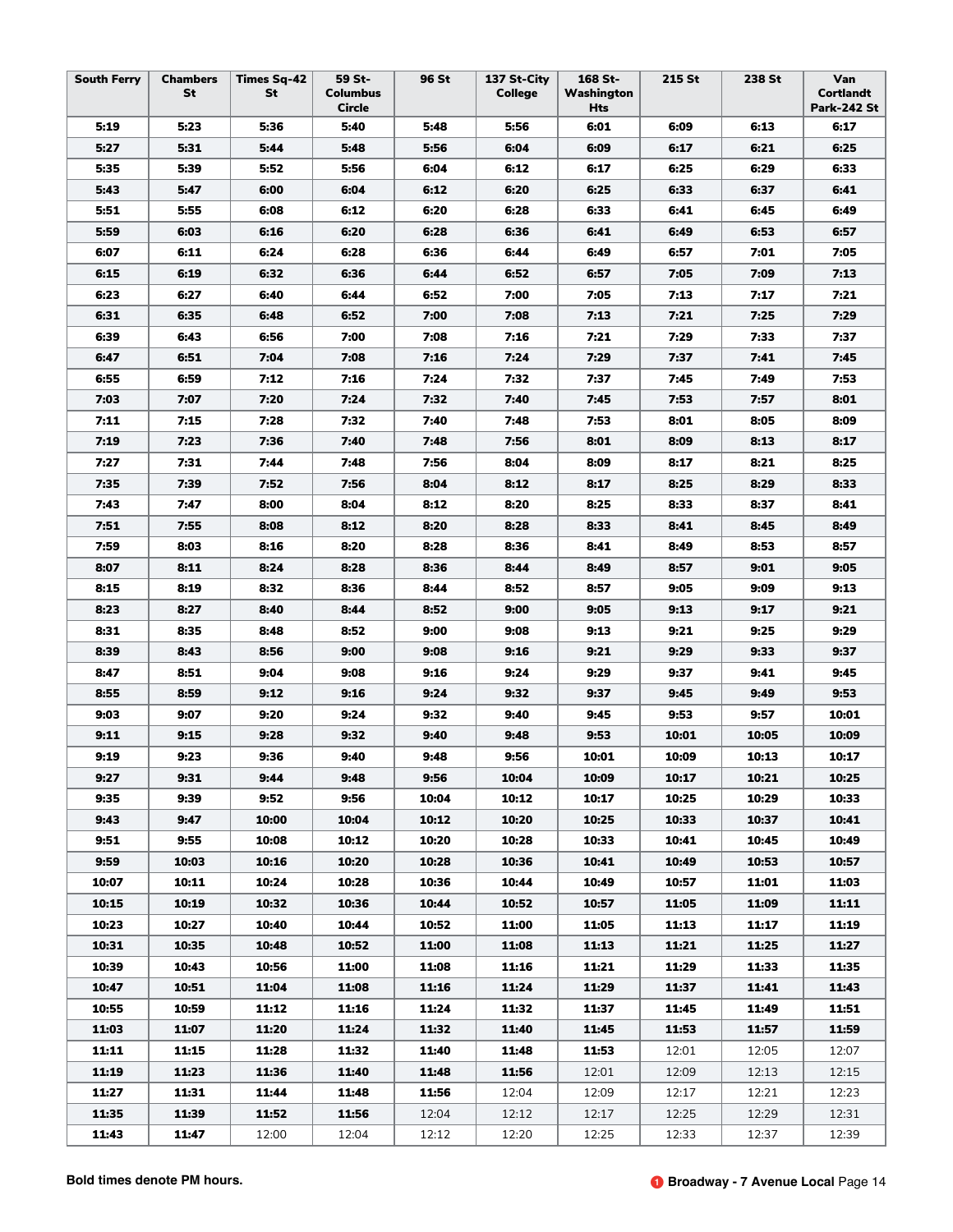| <b>South Ferry</b> | <b>Chambers</b><br><b>St</b> | <b>Times Sq-42</b><br>St | 59 St-<br><b>Columbus</b><br><b>Circle</b> | 96 St | 137 St-City<br>College | 168 St-<br>Washington<br><b>Hts</b> | 215 St | 238 St | <b>Van</b><br><b>Cortlandt</b><br><b>Park-242 St</b> |
|--------------------|------------------------------|--------------------------|--------------------------------------------|-------|------------------------|-------------------------------------|--------|--------|------------------------------------------------------|
| 11:51              | 11:55                        | 12:08                    | 12:12                                      | 12:20 | 12:28                  | 12:33                               | 12:41  | 12:45  | 12:47                                                |
| 11:59              | 12:03                        | 12:16                    | 12:20                                      | 12:28 | 12:36                  | 12:41                               | 12:49  | 12:53  | 12:55                                                |
| 12:07              | 12:11                        | 12:25                    | 12:29                                      | 12:36 | 12:45                  | 12:50                               | 12:57  | 1:02   | 1:03                                                 |
| 12:15              | 12:19                        | 12:33                    | 12:37                                      | 12:44 | 12:53                  | 12:58                               | 1:05   | 1:10   | 1:11                                                 |
| 12:23              | 12:27                        | 12:41                    | 12:45                                      | 12:52 | 1:01                   | 1:06                                | 1:13   | 1:18   | 1:19                                                 |
| 12:31              | 12:35                        | 12:49                    | 12:53                                      | 1:00  | 1:09                   | 1:14                                | 1:21   | 1:26   | 1:27                                                 |
| 12:39              | 12:43                        | 12:57                    | 1:01                                       | 1:08  | 1:16                   | 1:21                                | 1:29   | 1:33   | 1:35                                                 |
| 12:47              | 12:51                        | 1:06                     | 1:10                                       | 1:17  | 1:25                   | 1:31                                | 1:38   | 1:43   | 1:44                                                 |
| 12:55              | 12:59                        | 1:12                     | 1:16                                       | 1:23  | 1:31                   | 1:37                                | 1:44   | 1:49   | 1:50                                                 |
| 1:03               | 1:07                         | 1:21                     | 1:25                                       | 1:32  | 1:40                   | 1:45                                | 1:53   | 1:57   | 1:59                                                 |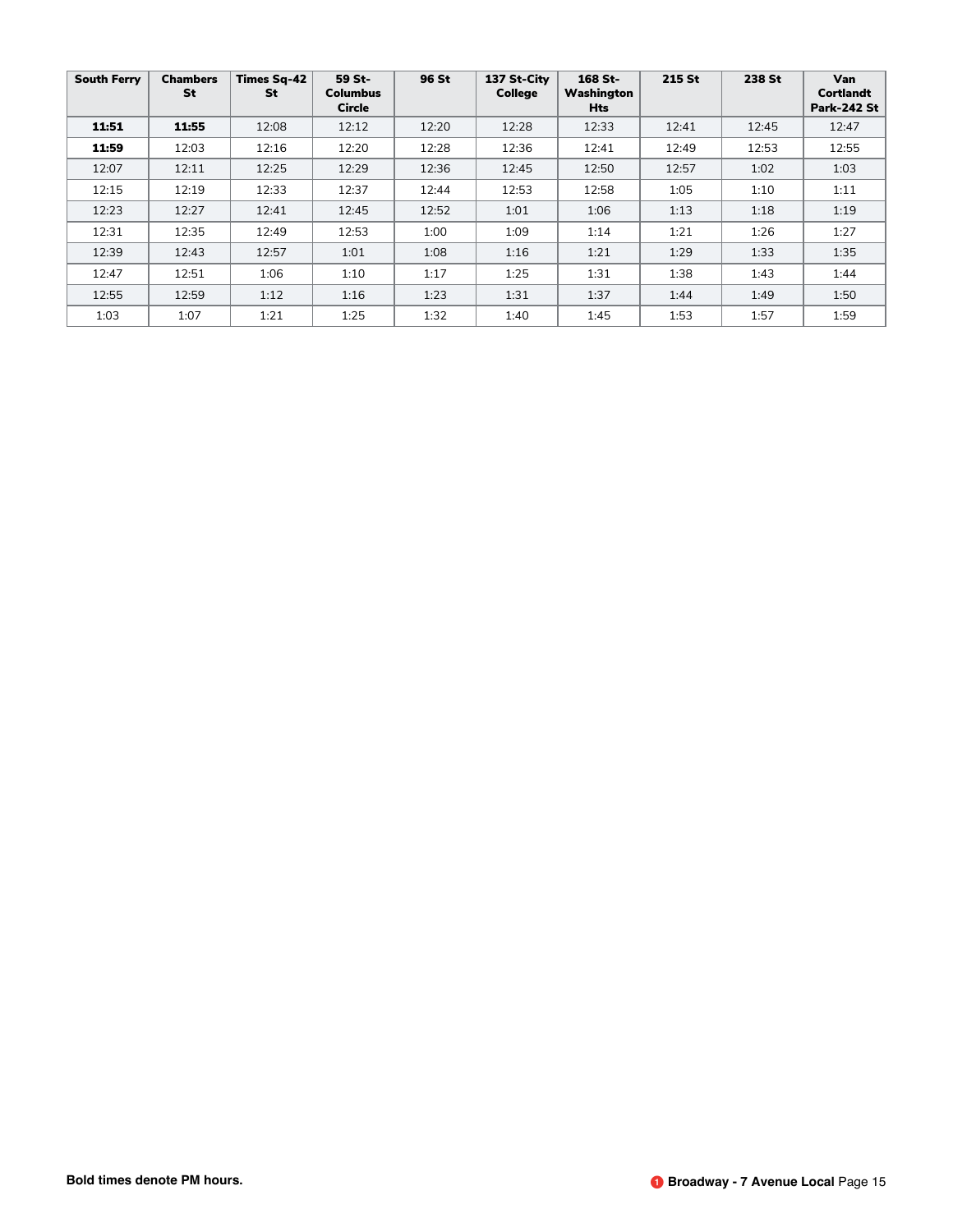| <b>Manhattan-bound</b><br><b>O</b> Saturday   |        |                   |                                     |                               |       |                                    |                          |                       |                    |
|-----------------------------------------------|--------|-------------------|-------------------------------------|-------------------------------|-------|------------------------------------|--------------------------|-----------------------|--------------------|
| Van<br><b>Cortlandt</b><br><b>Park-242 St</b> | 238 St | <b>Dyckman St</b> | 168 St-<br>Washington<br><b>Hts</b> | 137 St-City<br><b>College</b> | 96 St | 66 St-<br>Lincoln<br><b>Center</b> | Times Sq-42<br><b>St</b> | <b>Chambers</b><br>St | <b>South Ferry</b> |
| 12:06                                         | 12:07  | 12:14             | 12:19                               | 12:24                         | 12:32 | 12:38                              | 12:43                    | 12:56                 | 1:04               |
| 12:26                                         | 12:27  | 12:34             | 12:39                               | 12:44                         | 12:52 | 12:58                              | 1:03                     | 1:16                  | 1:24               |
| 12:46                                         | 12:47  | 12:54             | 12:59                               | 1:04                          | 1:12  | 1:18                               | 1:23                     | 1:36                  | 1:44               |
| 1:06                                          | 1:07   | 1:14              | 1:19                                | 1:24                          | 1:32  | 1:38                               | 1:43                     | 1:56                  | 2:04               |
| 1:26                                          | 1:27   | 1:34              | 1:39                                | 1:44                          | 1:52  | 1:58                               | 2:03                     | 2:16                  | 2:24               |
| 1:46                                          | 1:47   | 1:54              | 1:59                                | 2:04                          | 2:12  | 2:18                               | 2:23                     | 2:36                  | 2:44               |
| 2:06                                          | 2:07   | 2:14              | 2:19                                | 2:24                          | 2:32  | 2:38                               | 2:43                     | 2:56                  | 3:04               |
| 2:26                                          | 2:27   | 2:34              | 2:39                                | 2:44                          | 2:52  | 2:58                               | 3:03                     | 3:16                  | 3:24               |
| 2:46                                          | 2:47   | 2:54              | 2:59                                | 3:04                          | 3:12  | 3:18                               | 3:23                     | 3:36                  | 3:44               |
| 3:06                                          | 3:07   | 3:14              | 3:19                                | 3:24                          | 3:32  | 3:38                               | 3:43                     | 3:56                  | 4:04               |
| 3:26                                          | 3:27   | 3:34              | 3:39                                | 3:44                          | 3:52  | 3:58                               | 4:03                     | 4:16                  | 4:24               |
| 3:46                                          | 3:47   | 3:54              | 3:59                                | 4:04                          | 4:12  | 4:18                               | 4:23                     | 4:36                  | 4:44               |
| 4:06                                          | 4:07   | 4:14              | 4:19                                | 4:24                          | 4:32  | 4:38                               | 4:43                     | 4:56                  | 5:04               |
| 4:26                                          | 4:27   | 4:34              | 4:39                                | 4:44                          | 4:52  | 4:58                               | 5:03                     | 5:16                  | 5:24               |
| 4:46                                          | 4:47   | 4:54              | 4:59                                | 5:04                          | 5:12  | 5:18                               | 5:23                     | 5:36                  | 5:41               |
| 5:03                                          | 5:05   | 5:12              | 5:17                                | 5:22                          | 5:30  | 5:36                               | 5:41                     | 5:53                  | 5:58               |
| 5:20                                          | 5:22   | 5:29              | 5:34                                | 5:39                          | 5:47  | 5:53                               | 5:58                     | 6:10                  | 6:15               |
| 5:31                                          | 5:33   | 5:40              | 5:45                                | 5:50                          | 5:58  | 6:04                               | 6:09                     | 6:21                  | 6:26               |
| 5:41                                          | 5:43   | 5:50              | 5:55                                | 6:00                          | 6:08  | 6:14                               | 6:19                     | 6:31                  | 6:36               |
| 5:51                                          | 5:53   | 6:00              | 6:05                                | 6:10                          | 6:18  | 6:24                               | 6:29                     | 6:41                  | 6:46               |
| 5:59                                          | 6:01   | 6:08              | 6:13                                | 6:18                          | 6:26  | 6:32                               | 6:37                     | 6:49                  | 6:56               |
| 6:07                                          | 6:09   | 6:16              | 6:21                                | 6:26                          | 6:34  | 6:40                               | 6:45                     | 6:57                  | 7:02               |
| 6:15                                          | 6:17   | 6:24              | 6:29                                | 6:34                          | 6:42  | 6:48                               | 6:53                     | 7:05                  | 7:12               |
| 6:23                                          | 6:25   | 6:32              | 6:37                                | 6:42                          | 6:50  | 6:56                               | 7:01                     | 7:13                  | 7:20               |
| 6:31                                          | 6:33   | 6:40              | 6:45                                | 6:50                          | 6:58  | 7:04                               | 7:09                     | 7:22                  | 7:29               |
| 6:39                                          | 6:41   | 6:48              | 6:53                                | 6:58                          | 7:06  | 7:12                               | 7:17                     | 7:30                  | 7:37               |
| 6:47                                          | 6:49   | 6:56              | 7:01                                | 7:06                          | 7:14  | 7:20                               | 7:25                     | 7:38                  | 7:45               |
| 6:55                                          | 6:57   | 7:04              | 7:09                                | 7:14                          | 7:22  | 7:28                               | 7:33                     | 7:46                  | 7:53               |
| 7:03                                          | 7:05   | 7:12              | 7:17                                | 7:22                          | 7:30  | 7:36                               | 7:41                     | 7:54                  | 8:01               |
| 7:11                                          | 7:13   | 7:20              | 7:25                                | 7:30                          | 7:38  | 7:44                               | 7:49                     | 8:02                  | 8:09               |
| 7:19                                          | 7:21   | 7:28              | 7:33                                | 7:38                          | 7:46  | 7:52                               | 7:57                     | 8:10                  | 8:17               |
| 7:27                                          | 7:29   | 7:36              | 7:41                                | 7:46                          | 7:54  | 8:00                               | 8:05                     | 8:18                  | 8:25               |
| 7:35                                          | 7:37   | 7:44              | 7:49                                | 7:54                          | 8:02  | 8:08                               | 8:13                     | 8:26                  | 8:33               |
| 7:43                                          | 7:45   | 7:52              | 7:57                                | 8:02                          | 8:10  | 8:16                               | 8:21                     | 8:34                  | 8:41               |
| 7:51                                          | 7:53   | 8:00              | 8:05                                | 8:10                          | 8:18  | 8:24                               | 8:29                     | 8:42                  | 8:49               |
| 7:59                                          | 8:01   | 8:08              | 8:13                                | 8:18                          | 8:26  | 8:32                               | 8:37                     | 8:50                  | 8:57               |
| 8:07                                          | 8:09   | 8:16              | 8:21                                | 8:26                          | 8:34  | 8:40                               | 8:45                     | 8:58                  | 9:05               |
| 8:15                                          | 8:17   | 8:24              | 8:29                                | 8:34                          | 8:42  | 8:48                               | 8:53                     | 9:06                  | 9:13               |
| 8:23                                          | 8:25   | 8:32              | 8:37                                | 8:42                          | 8:50  | 8:56                               | 9:01                     | 9:14                  | 9:21               |
| 8:31                                          | 8:33   | 8:40              | 8:45                                | 8:50                          | 8:58  | 9:04                               | 9:09                     | 9:22                  | 9:29               |
| 8:39                                          | 8:41   | 8:48              | 8:53                                | 8:58                          | 9:06  | 9:12                               | 9:17                     | 9:30                  | 9:37               |
| 8:47                                          | 8:49   | 8:56              | 9:01                                | 9:06                          | 9:14  | 9:20                               | 9:25                     | 9:38                  | 9:45               |
| 8:55                                          | 8:57   | 9:04              | 9:09                                | 9:14                          | 9:22  | 9:28                               | 9:33                     | 9:46                  | 9:53               |
| 9:03                                          | 9:05   | 9:12              | 9:17                                | 9:22                          | 9:30  | 9:36                               | 9:41                     | 9:54                  | 10:01              |
| 9:11                                          | 9:13   | 9:20              | 9:25                                | 9:30                          | 9:38  | 9:44                               | 9:49                     | 10:02                 | 10:09              |
| 9:19                                          | 9:21   | 9:28              | 9:33                                | 9:38                          | 9:46  | 9:52                               | 9:57                     | 10:10                 | 10:17              |
| 9:27                                          | 9:29   | 9:36              | 9:41                                | 9:46                          | 9:54  | 10:00                              | 10:05                    | 10:18                 | 10:25              |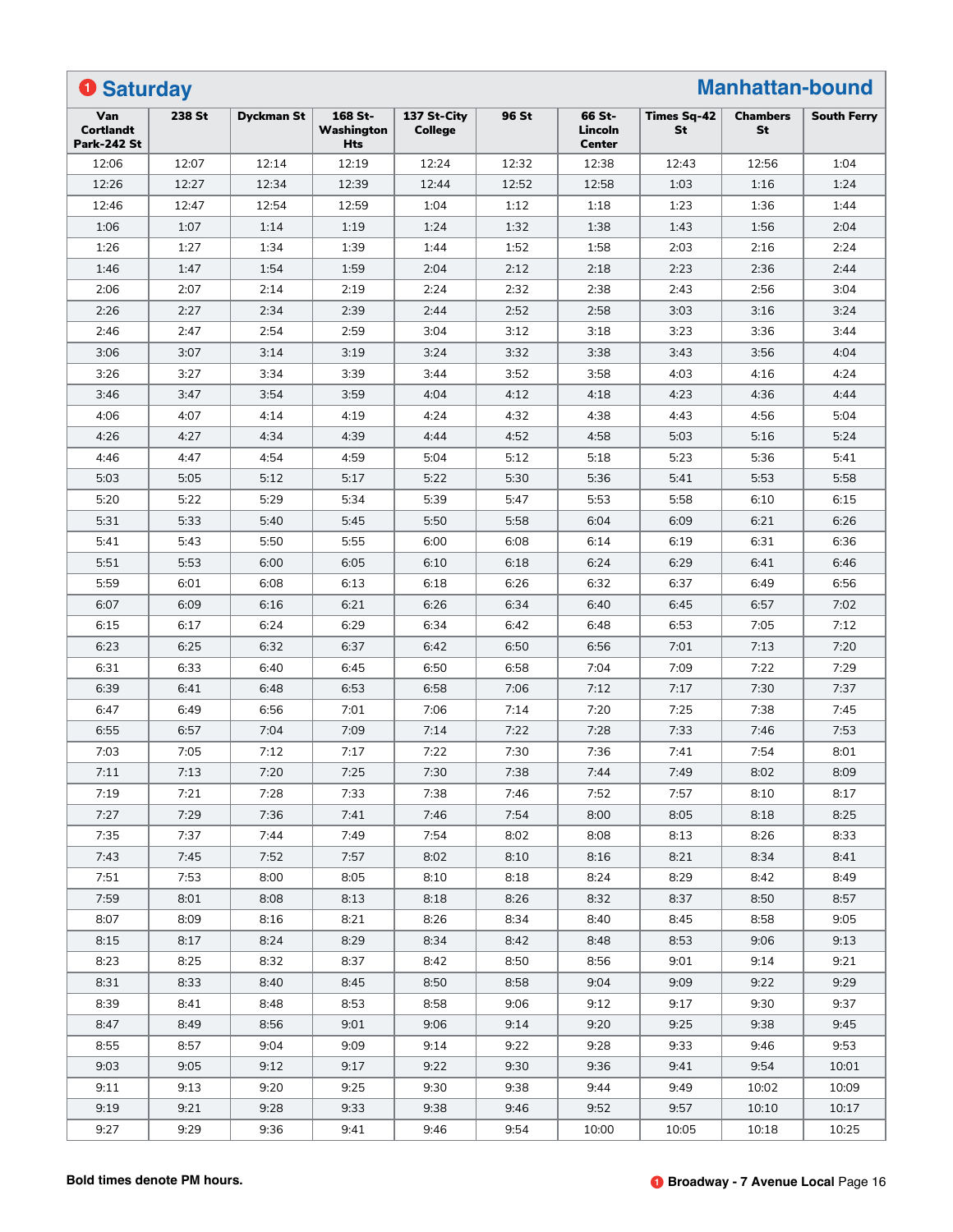| Van<br><b>Cortlandt</b><br><b>Park-242 St</b> | 238 St | <b>Dyckman St</b> | 168 St-<br>Washington<br><b>Hts</b> | 137 St-City<br>College | 96 St | 66 St-<br>Lincoln<br><b>Center</b> | <b>Times Sq-42</b><br>St | <b>Chambers</b><br>St | <b>South Ferry</b> |
|-----------------------------------------------|--------|-------------------|-------------------------------------|------------------------|-------|------------------------------------|--------------------------|-----------------------|--------------------|
| 9:35                                          | 9:37   | 9:44              | 9:49                                | 9:54                   | 10:02 | 10:08                              | 10:13                    | 10:26                 | 10:33              |
| 9:43                                          | 9:45   | 9:52              | 9:57                                | 10:02                  | 10:10 | 10:16                              | 10:21                    | 10:34                 | 10:41              |
| 9:51                                          | 9:53   | 10:00             | 10:05                               | 10:10                  | 10:18 | 10:24                              | 10:29                    | 10:42                 | 10:49              |
| 9:59                                          | 10:01  | 10:08             | 10:13                               | 10:18                  | 10:26 | 10:32                              | 10:37                    | 10:50                 | 10:57              |
| 10:07                                         | 10:09  | 10:16             | 10:21                               | 10:26                  | 10:34 | 10:40                              | 10:45                    | 10:58                 | 11:05              |
| 10:15                                         | 10:17  | 10:24             | 10:29                               | 10:34                  | 10:42 | 10:48                              | 10:53                    | 11:06                 | 11:13              |
| 10:23                                         | 10:25  | 10:32             | 10:37                               | 10:42                  | 10:50 | 10:56                              | 11:01                    | 11:14                 | 11:21              |
| 10:31                                         | 10:33  | 10:40             | 10:45                               | 10:50                  | 10:58 | 11:04                              | 11:09                    | 11:22                 | 11:29              |
| 10:39                                         | 10:41  | 10:48             | 10:53                               | 10:58                  | 11:06 | 11:12                              | 11:17                    | 11:30                 | 11:37              |
| 10:47                                         | 10:49  | 10:56             | 11:01                               | 11:06                  | 11:14 | 11:20                              | 11:25                    | 11:38                 | 11:45              |
| 10:55                                         | 10:57  | 11:04             | 11:09                               | 11:14                  | 11:22 | 11:28                              | 11:33                    | 11:46                 | 11:53              |
| 11:03                                         | 11:05  | 11:12             | 11:17                               | 11:22                  | 11:30 | 11:36                              | 11:41                    | 11:54                 | 12:01              |
| 11:11                                         | 11:13  | 11:20             | 11:25                               | 11:30                  | 11:38 | 11:44                              | 11:49                    | 12:02                 | 12:09              |
| 11:19                                         | 11:21  | 11:28             | 11:33                               | 11:38                  | 11:46 | 11:52                              | 11:57                    | 12:10                 | 12:17              |
| 11:27                                         | 11:29  | 11:36             | 11:41                               | 11:46                  | 11:54 | 12:00                              | 12:05                    | 12:18                 | 12:25              |
| 11:35                                         | 11:37  | 11:44             | 11:49                               | 11:54                  | 12:02 | 12:08                              | 12:13                    | 12:26                 | 12:33              |
| 11:43                                         | 11:45  | 11:52             | 11:57                               | 12:02                  | 12:10 | 12:16                              | 12:21                    | 12:34                 | 12:41              |
| 11:51                                         | 11:53  | 12:00             | 12:05                               | 12:10                  | 12:18 | 12:24                              | 12:29                    | 12:42                 | 12:49              |
| 11:59                                         | 12:01  | 12:08             | 12:13                               | 12:18                  | 12:26 | 12:32                              | 12:37                    | 12:50                 | 12:57              |
| 12:07                                         | 12:09  | 12:16             | 12:21                               | 12:26                  | 12:34 | 12:40                              | 12:45                    | 12:58                 | 1:05               |
| 12:15                                         | 12:17  | 12:24             | 12:29                               | 12:34                  | 12:42 | 12:48                              | 12:53                    | 1:06                  | 1:13               |
| 12:23                                         | 12:25  | 12:32             | 12:37                               | 12:42                  | 12:50 | 12:56                              | 1:01                     | 1:14                  | 1:21               |
| 12:31                                         | 12:33  | 12:40             | 12:45                               | 12:50                  | 12:58 | 1:04                               | 1:09                     | 1:22                  | 1:29               |
| 12:39                                         | 12:41  | 12:48             | 12:53                               | 12:58                  | 1:06  | 1:12                               | 1:17                     | 1:30                  | 1:37               |
| 12:47                                         | 12:49  | 12:56             | 1:01                                | 1:06                   | 1:14  | 1:20                               | 1:25                     | 1:38                  | 1:45               |
| 12:55                                         | 12:57  | 1:04              | 1:09                                | 1:14                   | 1:22  | 1:28                               | 1:33                     | 1:46                  | 1:53               |
| 1:03                                          | 1:05   | 1:12              | 1:17                                | 1:22                   | 1:30  | 1:36                               | 1:41                     | 1:54                  | 2:01               |
| 1:11                                          | 1:13   | 1:20              | 1:25                                | 1:30                   | 1:38  | 1:44                               | 1:49                     | 2:02                  | 2:09               |
| 1:19                                          | 1:21   | 1:28              | 1:33                                | 1:38                   | 1:46  | 1:52                               | 1:57                     | 2:10                  | 2:17               |
| 1:27                                          | 1:29   | 1:36              | 1:41                                | 1:46                   | 1:54  | 2:00                               | 2:05                     | 2:18                  | 2:25               |
| 1:35                                          | 1:37   | 1:44              | 1:49                                | 1:54                   | 2:02  | 2:08                               | 2:13                     | 2:26                  | 2:33               |
| 1:43                                          | 1:45   | 1:52              | 1:57                                | 2:02                   | 2:10  | 2:16                               | 2:21                     | 2:34                  | 2:41               |
| 1:51                                          | 1:53   | 2:00              | 2:05                                | 2:10                   | 2:18  | 2:24                               | 2:29                     | 2:42                  | 2:49               |
| 1:59                                          | 2:01   | 2:08              | 2:13                                | 2:18                   | 2:26  | 2:32                               | 2:37                     | 2:50                  | 2:57               |
| 2:07                                          | 2:09   | 2:16              | 2:21                                | 2:26                   | 2:34  | 2:40                               | 2:45                     | 2:58                  | 3:05               |
| 2:15                                          | 2:17   | 2:24              | 2:29                                | 2:34                   | 2:42  | 2:48                               | 2:53                     | 3:06                  | 3:13               |
| 2:23                                          | 2:25   | 2:32              | 2:37                                | 2:42                   | 2:50  | 2:56                               | 3:01                     | 3:14                  | 3:21               |
| 2:31                                          | 2:33   | 2:40              | 2:45                                | 2:50                   | 2:58  | 3:04                               | 3:09                     | 3:22                  | 3:29               |
| 2:39                                          | 2:41   | 2:48              | 2:53                                | 2:58                   | 3:06  | 3:12                               | 3:17                     | 3:30                  | 3:37               |
| 2:47                                          | 2:49   | 2:56              | 3:01                                | 3:06                   | 3:14  | 3:20                               | 3:25                     | 3:38                  | 3:45               |
| 2:55                                          | 2:57   | 3:04              | 3:09                                | 3:14                   | 3:22  | 3:28                               | 3:33                     | 3:46                  | 3:53               |
| 3:03                                          | 3:05   | 3:12              | 3:17                                | 3:22                   | 3:30  | 3:36                               | 3:41                     | 3:54                  | 4:01               |
| 3:11                                          | 3:13   | 3:20              | 3:25                                | 3:30                   | 3:38  | 3:44                               | 3:49                     | 4:02                  | 4:09               |
| 3:19                                          | 3:21   | 3:28              | 3:33                                | 3:38                   | 3:46  | 3:52                               | 3:57                     | 4:10                  | 4:17               |
| 3:27                                          | 3:29   | 3:36              | 3:41                                | 3:46                   | 3:54  | 4:00                               | 4:05                     | 4:18                  | 4:25               |
| 3:35                                          | 3:37   | 3:44              | 3:49                                | 3:54                   | 4:02  | 4:08                               | 4:13                     | 4:26                  | 4:33               |
| 3:43                                          | 3:45   | 3:52              | 3:57                                | 4:02                   | 4:10  | 4:16                               | 4:21                     | 4:34                  | 4:41               |
| 3:51                                          | 3:53   | 4:00              | 4:05                                | 4:10                   | 4:18  | 4:24                               | 4:29                     | 4:42                  | 4:49               |
| 3:59                                          | 4:01   | 4:08              | 4:13                                | 4:18                   | 4:26  | 4:32                               | 4:37                     | 4:50                  | 4:57               |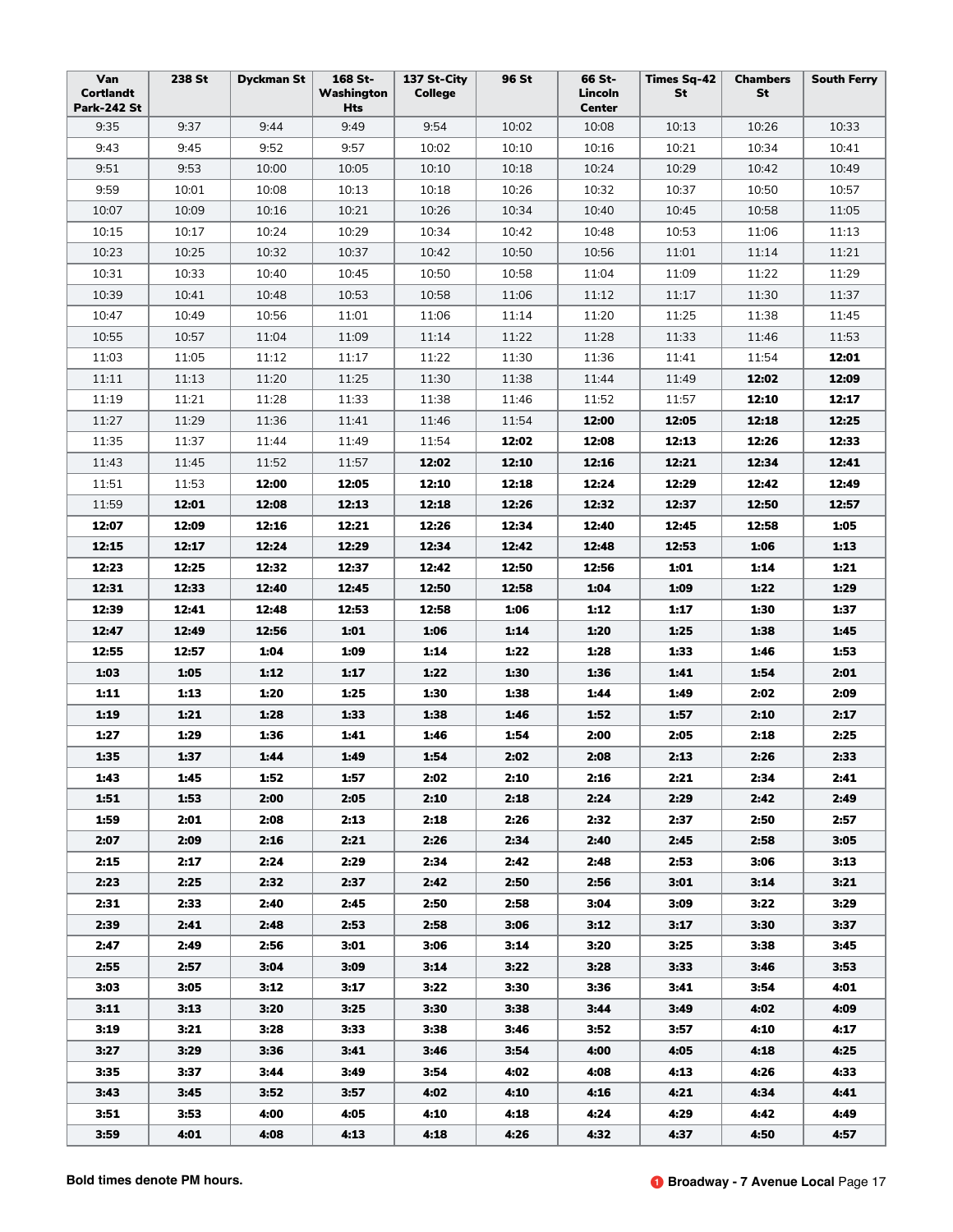| Van<br>Cortlandt<br><b>Park-242 St</b> | 238 St | <b>Dyckman St</b> | 168 St-<br>Washington<br>Hts | 137 St-City<br>College | 96 St | 66 St-<br>Lincoln<br><b>Center</b> | <b>Times Sq-42</b><br>St | <b>Chambers</b><br>St | <b>South Ferry</b> |
|----------------------------------------|--------|-------------------|------------------------------|------------------------|-------|------------------------------------|--------------------------|-----------------------|--------------------|
| 4:07                                   | 4:09   | 4:16              | 4:21                         | 4:26                   | 4:34  | 4:40                               | 4:45                     | 4:58                  | 5:05               |
| 4:15                                   | 4:17   | 4:24              | 4:29                         | 4:34                   | 4:42  | 4:48                               | 4:53                     | 5:06                  | 5:13               |
| 4:23                                   | 4:25   | 4:32              | 4:37                         | 4:42                   | 4:50  | 4:56                               | 5:01                     | 5:14                  | 5:21               |
| 4:31                                   | 4:33   | 4:40              | 4:45                         | 4:50                   | 4:58  | 5:04                               | 5:09                     | 5:22                  | 5:29               |
| 4:39                                   | 4:41   | 4:48              | 4:53                         | 4:58                   | 5:06  | 5:12                               | 5:17                     | 5:30                  | 5:37               |
| 4:47                                   | 4:49   | 4:56              | 5:01                         | 5:06                   | 5:14  | 5:20                               | 5:25                     | 5:38                  | 5:45               |
| 4:55                                   | 4:57   | 5:04              | 5:09                         | 5:14                   | 5:22  | 5:28                               | 5:33                     | 5:46                  | 5:53               |
| 5:03                                   | 5:05   | 5:12              | 5:17                         | 5:22                   | 5:30  | 5:36                               | 5:41                     | 5:54                  | 6:01               |
| 5:11                                   | 5:13   | 5:20              | 5:25                         | 5:30                   | 5:38  | 5:44                               | 5:49                     | 6:02                  | 6:09               |
| 5:19                                   | 5:21   | 5:28              | 5:33                         | 5:38                   | 5:46  | 5:52                               | 5:57                     | 6:10                  | 6:17               |
| 5:27                                   | 5:29   | 5:36              | 5:41                         | 5:46                   | 5:54  | 6:00                               | 6:05                     | 6:18                  | 6:25               |
| 5:35                                   | 5:37   | 5:44              | 5:49                         | 5:54                   | 6:02  | 6:08                               | 6:13                     | 6:26                  | 6:33               |
| 5:43                                   | 5:45   | 5:52              | 5:57                         | 6:02                   | 6:10  | 6:16                               | 6:21                     | 6:34                  | 6:41               |
| 5:51                                   | 5:53   | 6:00              | 6:05                         | 6:10                   | 6:18  | 6:24                               | 6:29                     | 6:42                  | 6:49               |
| 5:59                                   | 6:01   | 6:08              | 6:13                         | 6:18                   | 6:26  | 6:32                               | 6:37                     | 6:50                  | 6:57               |
| 6:07                                   | 6:09   | 6:16              | 6:21                         | 6:26                   | 6:34  | 6:40                               | 6:45                     | 6:58                  | 7:05               |
| 6:15                                   | 6:17   | 6:24              | 6:29                         | 6:34                   | 6:42  | 6:48                               | 6:53                     | 7:06                  | 7:13               |
| 6:23                                   | 6:25   | 6:32              | 6:37                         | 6:42                   | 6:50  | 6:56                               | 7:01                     | 7:14                  | 7:21               |
| 6:31                                   | 6:33   | 6:40              | 6:45                         | 6:50                   | 6:58  | 7:04                               | 7:09                     | 7:22                  | 7:29               |
| 6:39                                   | 6:41   | 6:48              | 6:53                         | 6:58                   | 7:06  | 7:12                               | 7:17                     | 7:30                  | 7:37               |
| 6:47                                   | 6:49   | 6:56              | 7:01                         | 7:06                   | 7:14  | 7:20                               | 7:25                     | 7:38                  | 7:45               |
| 6:55                                   | 6:57   | 7:04              | 7:09                         | 7:14                   | 7:22  | 7:28                               | 7:33                     | 7:46                  | 7:53               |
| 7:03                                   | 7:05   | 7:12              | 7:17                         | 7:22                   | 7:30  | 7:36                               | 7:41                     | 7:54                  | 8:01               |
| 7:11                                   | 7:13   | 7:20              | 7:25                         | 7:30                   | 7:38  | 7:44                               | 7:49                     | 8:02                  | 8:09               |
| 7:19                                   | 7:21   | 7:28              | 7:33                         | 7:38                   | 7:46  | 7:52                               | 7:57                     | 8:10                  | 8:17               |
| 7:27                                   | 7:29   | 7:36              | 7:41                         | 7:46                   | 7:54  | 8:00                               | 8:05                     | 8:18                  | 8:25               |
| 7:35                                   | 7:37   | 7:44              | 7:49                         | 7:54                   | 8:02  | 8:08                               | 8:13                     | 8:26                  | 8:33               |
| 7:43                                   | 7:45   | 7:52              | 7:57                         | 8:02                   | 8:10  | 8:16                               | 8:21                     | 8:34                  | 8:41               |
| 7:51                                   | 7:53   | 8:00              | 8:05                         | 8:10                   | 8:18  | 8:24                               | 8:29                     | 8:42                  | 8:49               |
| 7:59                                   | 8:01   | 8:08              | 8:13                         | 8:18                   | 8:26  | 8:32                               | 8:37                     | 8:50                  | 8:57               |
| 8:07                                   | 8:09   | 8:16              | 8:21                         | 8:26                   | 8:34  | 8:40                               | 8:45                     | 8:58                  | 9:05               |
| 8:15                                   | 8:17   | 8:24              | 8:29                         | 8:34                   | 8:42  | 8:48                               | 8:53                     | 9:06                  | 9:13               |
| 8:23                                   | 8:25   | 8:32              | 8:37                         | 8:42                   | 8:50  | 8:56                               | 9:01                     | 9:14                  | 9:21               |
| 8:31                                   | 8:33   | 8:40              | 8:45                         | 8:50                   | 8:58  | 9:04                               | 9:09                     | 9:22                  | 9:29               |
| 8:39                                   | 8:41   | 8:48              | 8:53                         | 8:58                   | 9:06  | 9:12                               | 9:17                     | 9:30                  | 9:37               |
| 8:47                                   | 8:49   | 8:56              | 9:01                         | 9:06                   | 9:14  | 9:20                               | 9:25                     | 9:38                  | 9:45               |
| 8:55                                   | 8:57   | 9:04              | 9:09                         | 9:14                   | 9:22  | 9:28                               | 9:33                     | 9:46                  | 9:53               |
| 9:03                                   | 9:05   | 9:12              | 9:17                         | 9:22                   | 9:30  | 9:36                               | 9:41                     | 9:54                  | 10:01              |
| 9:11                                   | 9:13   | 9:20              | 9:25                         | 9:30                   | 9:38  | 9:44                               | 9:49                     | 10:02                 | 10:09              |
| 9:19                                   | 9:21   | 9:28              | 9:33                         | 9:38                   | 9:46  | 9:52                               | 9:57                     | 10:10                 | 10:17              |
| 9:27                                   | 9:29   | 9:36              | 9:41                         | 9:46                   | 9:54  | 10:00                              | 10:05                    | 10:18                 | 10:25              |
| 9:35                                   | 9:37   | 9:44              | 9:49                         | 9:54                   | 10:02 | 10:08                              | 10:13                    | 10:26                 | 10:33              |
| 9:43                                   | 9:45   | 9:52              | 9:57                         | 10:02                  | 10:10 | 10:16                              | 10:21                    | 10:34                 | 10:41              |
| 9:51                                   | 9:53   | 10:00             | 10:05                        | 10:10                  | 10:18 | 10:24                              | 10:29                    | 10:42                 | 10:49              |
| 9:59                                   | 10:01  | 10:08             | 10:13                        | 10:18                  | 10:26 | 10:32                              | 10:37                    | 10:50                 | 10:57              |
| 10:07                                  | 10:09  | 10:16             | 10:21                        | 10:26                  | 10:34 | 10:40                              | 10:45                    | 10:58                 | 11:05              |
| 10:15                                  | 10:17  | 10:24             | 10:29                        | 10:34                  | 10:42 | 10:48                              | 10:53                    | 11:06                 | 11:13              |
| 10:23                                  | 10:25  | 10:32             | 10:37                        | 10:42                  | 10:50 | 10:56                              | 11:01                    | 11:14                 | 11:21              |
| 10:31                                  | 10:33  | 10:40             | 10:45                        | 10:50                  | 10:58 | 11:04                              | 11:09                    | 11:22                 | 11:29              |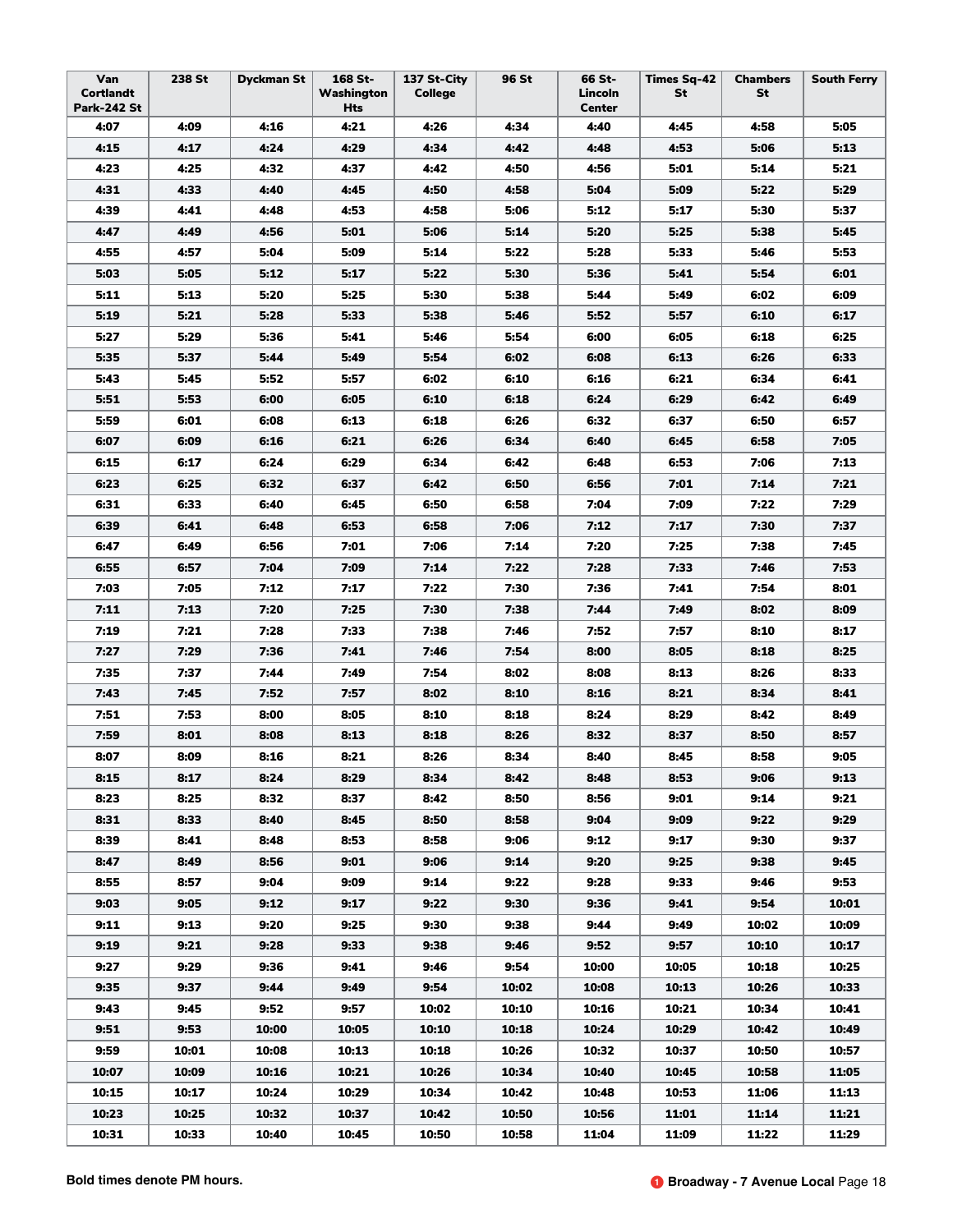| Van<br>Cortlandt<br><b>Park-242 St</b> | 238 St | <b>Dyckman St</b> | 168 St-<br>Washington<br><b>Hts</b> | 137 St-City<br><b>College</b> | 96 St | 66 St-<br>Lincoln<br><b>Center</b> | <b>Times Sq-42</b><br>St | <b>Chambers</b><br>St | <b>South Ferry</b> |
|----------------------------------------|--------|-------------------|-------------------------------------|-------------------------------|-------|------------------------------------|--------------------------|-----------------------|--------------------|
| 10:39                                  | 10:41  | 10:48             | 10:53                               | 10:58                         | 11:06 | 11:12                              | 11:17                    | 11:30                 | 11:37              |
| 10:47                                  | 10:49  | 10:56             | 11:01                               | 11:06                         | 11:14 | 11:20                              | 11:25                    | 11:38                 | 11:45              |
| 10:55                                  | 10:57  | 11:04             | 11:09                               | 11:14                         | 11:22 | 11:28                              | 11:33                    | 11:46                 | 11:53              |
| 11:03                                  | 11:05  | 11:12             | 11:17                               | 11:22                         | 11:30 | 11:36                              | 11:41                    | 11:54                 | 12:01              |
| 11:11                                  | 11:13  | 11:20             | 11:25                               | 11:30                         | 11:38 | 11:44                              | 11:49                    | 12:02                 | 12:09              |
| 11:19                                  | 11:21  | 11:28             | 11:33                               | 11:38                         | 11:46 | 11:52                              | 11:57                    | 12:10                 | 12:17              |
| 11:27                                  | 11:29  | 11:36             | 11:41                               | 11:46                         | 11:54 | 12:00                              | 12:05                    | 12:18                 | 12:25              |
| 11:35                                  | 11:37  | 11:44             | 11:49                               | 11:54                         | 12:02 | 12:08                              | 12:13                    | 12:26                 | 12:33              |
| 11:43                                  | 11:45  | 11:52             | 11:57                               | 12:02                         | 12:10 | 12:16                              | 12:21                    | 12:34                 | 12:41              |
| 11:52                                  | 11:54  | 12:01             | 12:06                               | 12:11                         | 12:19 | 12:25                              | 12:30                    | 12:42                 | 12:49              |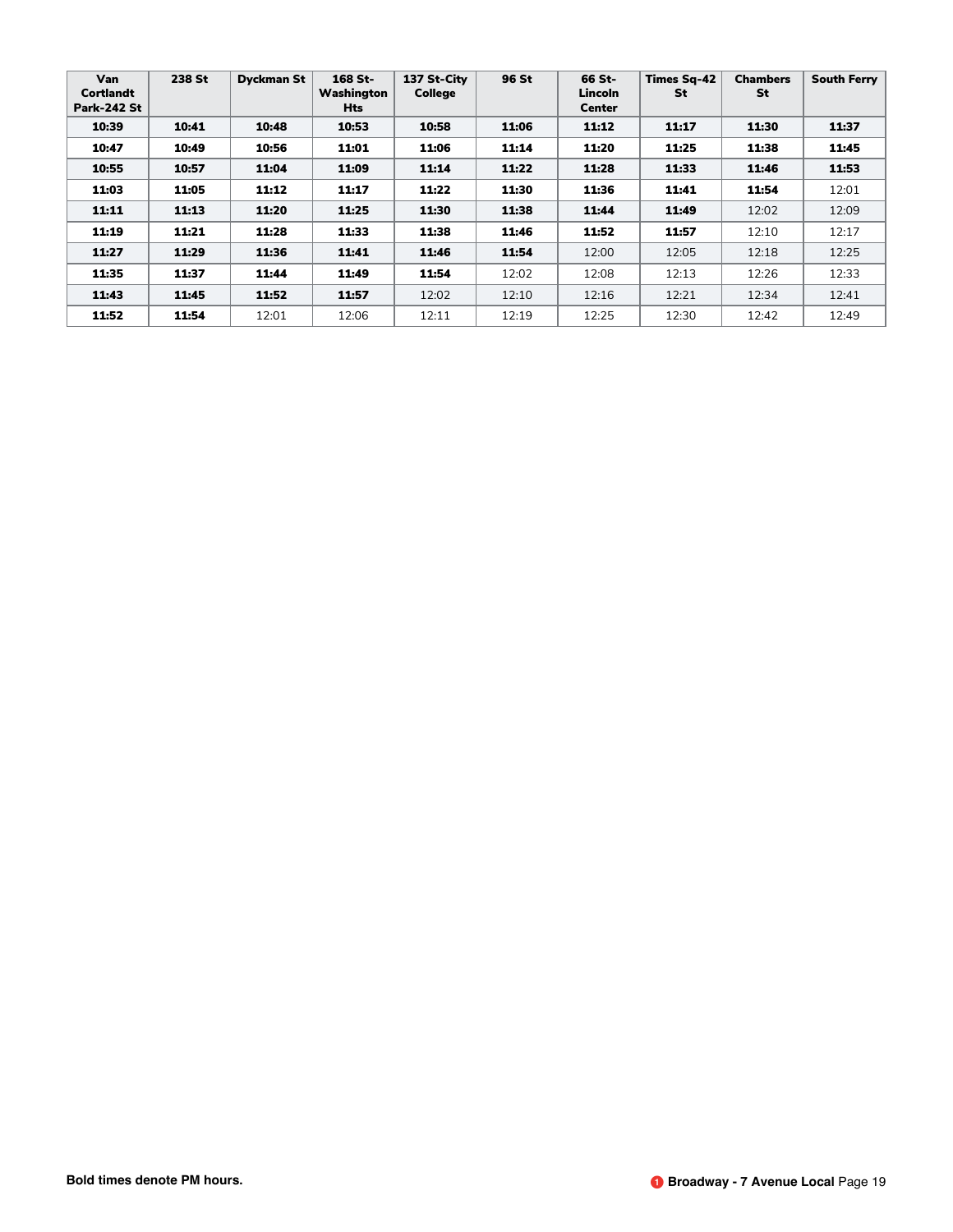| <b>O</b> Sunday    |                              |                          |                                            |       |                               |                              |        |        | <b>Bronx-bound</b>                            |
|--------------------|------------------------------|--------------------------|--------------------------------------------|-------|-------------------------------|------------------------------|--------|--------|-----------------------------------------------|
| <b>South Ferry</b> | <b>Chambers</b><br><b>St</b> | <b>Times Sq-42</b><br>St | 59 St-<br><b>Columbus</b><br><b>Circle</b> | 96 St | 137 St-City<br><b>College</b> | 168 St-<br>Washington<br>Hts | 215 St | 238 St | Van<br><b>Cortlandt</b><br><b>Park-242 St</b> |
| 1:12               | 1:16                         | 1:29                     | 1:33                                       | 1:40  | 1:48                          | 1:54                         | 2:01   | 2:06   | 2:10                                          |
| 1:32               | 1:36                         | 1:49                     | 1:53                                       | 2:00  | 2:08                          | 2:14                         | 2:21   | 2:26   | 2:30                                          |
| 1:52               | 1:56                         | 2:09                     | 2:13                                       | 2:20  | 2:28                          | 2:34                         | 2:41   | 2:46   | 2:50                                          |
| 2:12               | 2:16                         | 2:29                     | 2:33                                       | 2:40  | 2:48                          | 2:54                         | 3:01   | 3:06   | 3:10                                          |
| 2:32               | 2:36                         | 2:49                     | 2:53                                       | 3:00  | 3:08                          | 3:14                         | 3:21   | 3:26   | 3:30                                          |
| 2:52               | 2:56                         | 3:09                     | 3:13                                       | 3:20  | 3:28                          | 3:34                         | 3:41   | 3:46   | 3:50                                          |
| 3:12               | 3:16                         | 3:29                     | 3:33                                       | 3:40  | 3:48                          | 3:54                         | 4:01   | 4:06   | 4:10                                          |
| 3:32               | 3:36                         | 3:49                     | 3:53                                       | 4:00  | 4:08                          | 4:14                         | 4:21   | 4:26   | 4:30                                          |
| 3:52               | 3:56                         | 4:09                     | 4:13                                       | 4:20  | 4:28                          | 4:34                         | 4:41   | 4:46   | 4:50                                          |
| 4:12               | 4:16                         | 4:29                     | 4:33                                       | 4:40  | 4:48                          | 4:54                         | 5:01   | 5:06   | 5:10                                          |
| 4:32               | 4:36                         | 4:49                     | 4:53                                       | 5:00  | 5:08                          | 5:14                         | 5:21   | 5:26   | 5:27                                          |
| 4:52               | 4:56                         | 5:09                     | 5:13                                       | 5:20  | 5:28                          | 5:34                         | 5:41   | 5:46   | 5:47                                          |
| 5:12               | 5:16                         | 5:29                     | 5:33                                       | 5:40  | 5:48                          | 5:54                         | 6:01   | 6:06   | 6:07                                          |
| 5:32               | 5:36                         | 5:49                     | 5:53                                       | 6:00  | 6:08                          | 6:14                         | 6:21   | 6:26   | 6:27                                          |
| 5:52               | 5:56                         | 6:09                     | 6:13                                       | 6:20  | 6:28                          | 6:34                         | 6:41   | 6:46   | 6:47                                          |
| 6:12               | 6:16                         | 6:29                     | 6:33                                       | 6:40  | 6:48                          | 6:54                         | 7:01   | 7:06   | 7:07                                          |
| 6:32               | 6:36                         | 6:49                     | 6:53                                       | 7:00  | 7:08                          | 7:14                         | 7:21   | 7:26   | 7:27                                          |
| 6:52               | 6:56                         | 7:09                     | 7:13                                       | 7:20  | 7:28                          | 7:34                         | 7:41   | 7:46   | 7:47                                          |
| 7:12               | 7:16                         | 7:29                     | 7:33                                       | 7:40  | 7:48                          | 7:54                         | 8:01   | 8:06   | 8:07                                          |
| 7:32               | 7:36                         | 7:49                     | 7:53                                       | 8:00  | 8:08                          | 8:14                         | 8:21   | 8:26   | 8:27                                          |
| 7:52               | 7:56                         | 8:09                     | 8:13                                       | 8:20  | 8:28                          | 8:34                         | 8:41   | 8:46   | 8:47                                          |
| 8:08               | 8:13                         | 8:26                     | 8:30                                       | 8:37  | 8:45                          | 8:50                         | 8:58   | 9:02   | 9:04                                          |
| 8:22               | 8:26                         | 8:39                     | 8:43                                       | 8:50  | 8:58                          | 9:04                         | 9:11   | 9:16   | 9:19                                          |
| 8:34               | 8:38                         | 8:51                     | 8:55                                       | 9:02  | 9:10                          | 9:16                         | 9:23   | 9:28   | 9:29                                          |
| 8:46               | 8:51                         | 9:04                     | 9:08                                       | 9:15  | 9:23                          | 9:28                         | 9:36   | 9:40   | 9:42                                          |
| 8:58               | 9:03                         | 9:16                     | 9:20                                       | 9:27  | 9:35                          | 9:40                         | 9:48   | 9:52   | 9:54                                          |
| 9:10               | 9:15                         | 9:28                     | 9:32                                       | 9:39  | 9:47                          | 9:52                         | 10:00  | 10:04  | 10:07                                         |
| 9:22               | 9:27                         | 9:40                     | 9:44                                       | 9:51  | 9:59                          | 10:04                        | 10:12  | 10:16  | 10:18                                         |
| 9:32               | 9:37                         | 9:50                     | 9:54                                       | 10:01 | 10:09                         | 10:14                        | 10:22  | 10:26  | 10:30                                         |
| 9:42               | 9:47                         | 10:00                    | 10:04                                      | 10:11 | 10:19                         | 10:24                        | 10:32  | 10:36  | 10:39                                         |
| 9:52               | 9:57                         | 10:10                    | 10:14                                      | 10:21 | 10:29                         | 10:34                        | 10:42  | 10:46  | 10:48                                         |
| 10:02              | 10:07                        | 10:20                    | 10:24                                      | 10:31 | 10:39                         | 10:44                        | 10:52  | 10:56  | 10:58                                         |
| 10:12              | 10:17                        | 10:31                    | 10:35                                      | 10:42 | 10:50                         | 10:55                        | 11:03  | 11:07  | 11:11                                         |
| 10:20              | 10:25                        | 10:39                    | 10:43                                      | 10:50 | 10:59                         | 11:04                        | 11:11  | 11:16  | 11:19                                         |
| 10:28              | 10:33                        | 10:47                    | 10:51                                      | 10:58 | 11:07                         | 11:12                        | 11:19  | 11:24  | 11:27                                         |
| 10:36              | 10:41                        | 10:55                    | 10:59                                      | 11:06 | 11:15                         | 11:20                        | 11:27  | 11:32  | 11:35                                         |
| 10:44              | 10:49                        | 11:03                    | 11:07                                      | 11:14 | 11:23                         | 11:28                        | 11:35  | 11:40  | 11:43                                         |
| 10:52              | 10:57                        | 11:11                    | 11:15                                      | 11:22 | 11:31                         | 11:36                        | 11:43  | 11:48  | 11:51                                         |
| 11:00              | 11:05                        | 11:19                    | 11:23                                      | 11:30 | 11:39                         | 11:44                        | 11:51  | 11:56  | 11:59                                         |
| 11:08              | 11:13                        | 11:27                    | 11:31                                      | 11:38 | 11:47                         | 11:52                        | 11:59  | 12:04  | 12:07                                         |
| 11:16              | 11:21                        | 11:35                    | 11:39                                      | 11:46 | 11:55                         | 12:00                        | 12:07  | 12:12  | 12:15                                         |
| 11:24              | 11:29                        | 11:43                    | 11:47                                      | 11:54 | 12:03                         | 12:08                        | 12:15  | 12:20  | 12:23                                         |
| 11:32              | 11:37                        | 11:51                    | 11:55                                      | 12:02 | 12:11                         | 12:16                        | 12:23  | 12:28  | 12:31                                         |
| 11:40              | 11:45                        | 11:59                    | 12:03                                      | 12:10 | 12:19                         | 12:24                        | 12:31  | 12:36  | 12:39                                         |
| 11:48              | 11:53                        | 12:07                    | 12:11                                      | 12:18 | 12:27                         | 12:32                        | 12:39  | 12:44  | 12:47                                         |
| 11:56              | 12:01                        | 12:15                    | 12:19                                      | 12:26 | 12:35                         | 12:40                        | 12:47  | 12:52  | 12:55                                         |
| 12:04              | 12:09                        | 12:23                    | 12:27                                      | 12:34 | 12:43                         | 12:48                        | 12:55  | 1:00   | 1:03                                          |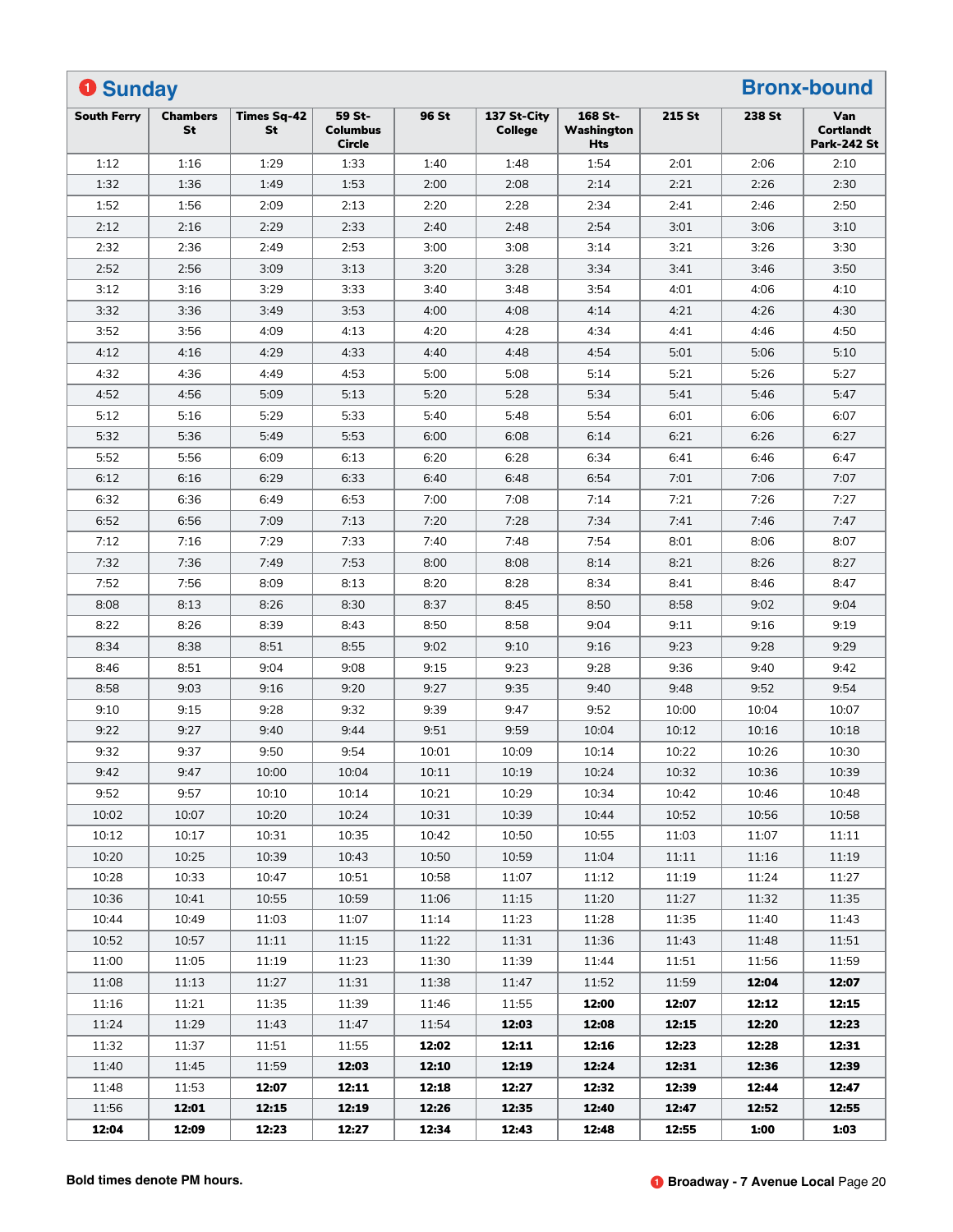| <b>South Ferry</b> | <b>Chambers</b><br>St | <b>Times Sq-42</b><br>St | 59 St-<br><b>Columbus</b><br><b>Circle</b> | 96 St | 137 St-City<br><b>College</b> | 168 St-<br>Washington<br>Hts | 215 St | 238 St | Van<br>Cortlandt<br><b>Park-242 St</b> |
|--------------------|-----------------------|--------------------------|--------------------------------------------|-------|-------------------------------|------------------------------|--------|--------|----------------------------------------|
| 12:12              | 12:17                 | 12:31                    | 12:35                                      | 12:42 | 12:51                         | 12:56                        | 1:03   | 1:08   | 1:11                                   |
| 12:20              | 12:25                 | 12:39                    | 12:43                                      | 12:50 | 12:59                         | 1:04                         | 1:11   | 1:16   | 1:19                                   |
| 12:28              | 12:33                 | 12:47                    | 12:51                                      | 12:58 | 1:07                          | 1:12                         | 1:19   | 1:24   | 1:27                                   |
| 12:36              | 12:41                 | 12:55                    | 12:59                                      | 1:06  | 1:15                          | 1:20                         | 1:27   | 1:32   | 1:35                                   |
| 12:44              | 12:49                 | 1:03                     | 1:07                                       | 1:14  | 1:23                          | 1:28                         | 1:35   | 1:40   | 1:43                                   |
| 12:52              | 12:57                 | 1:11                     | 1:15                                       | 1:22  | 1:31                          | 1:36                         | 1:43   | 1:48   | 1:51                                   |
| 1:00               | 1:05                  | 1:19                     | 1:23                                       | 1:30  | 1:39                          | 1:44                         | 1:51   | 1:56   | 1:59                                   |
| 1:08               | 1:13                  | 1:27                     | 1:31                                       | 1:38  | 1:47                          | 1:52                         | 1:59   | 2:04   | 2:07                                   |
| 1:16               | 1:21                  | 1:35                     | 1:39                                       | 1:46  | 1:55                          | 2:00                         | 2:07   | 2:12   | 2:15                                   |
| 1:24               | 1:29                  | 1:43                     | 1:47                                       | 1:54  | 2:03                          | 2:08                         | 2:15   | 2:20   | 2:23                                   |
| 1:32               | 1:37                  | 1:51                     | 1:55                                       | 2:02  | 2:11                          | 2:16                         | 2:23   | 2:28   | 2:31                                   |
| 1:40               | 1:45                  | 1:59                     | 2:03                                       | 2:10  | 2:19                          | 2:24                         | 2:31   | 2:36   | 2:39                                   |
| 1:48               | 1:53                  | 2:07                     | 2:11                                       | 2:18  | 2:27                          | 2:32                         | 2:39   | 2:44   | 2:47                                   |
| 1:56               | 2:01                  | 2:15                     | 2:19                                       | 2:26  | 2:35                          | 2:40                         | 2:47   | 2:52   | 2:55                                   |
| 2:04               | 2:09                  | 2:23                     | 2:27                                       | 2:34  | 2:43                          | 2:48                         | 2:55   | 3:00   | 3:03                                   |
| 2:12               | 2:17                  | 2:31                     | 2:35                                       | 2:42  | 2:51                          | 2:56                         | 3:03   | 3:08   | 3:11                                   |
| 2:20               | 2:25                  | 2:39                     | 2:43                                       | 2:50  | 2:59                          | 3:04                         | 3:11   | 3:16   | 3:19                                   |
| 2:28               | 2:33                  | 2:47                     | 2:51                                       | 2:58  | 3:07                          | 3:12                         | 3:19   | 3:24   | 3:27                                   |
| 2:36               | 2:41                  | 2:55                     | 2:59                                       | 3:06  | 3:15                          | 3:20                         | 3:27   | 3:32   | 3:35                                   |
| 2:44               | 2:49                  | 3:03                     | 3:07                                       | 3:14  | 3:23                          | 3:28                         | 3:35   | 3:40   | 3:43                                   |
| 2:52               | 2:57                  | 3:11                     | 3:15                                       | 3:22  | 3:31                          | 3:36                         | 3:43   | 3:48   | 3:51                                   |
| 3:00               | 3:05                  | 3:19                     | 3:23                                       | 3:30  | 3:39                          | 3:44                         | 3:51   | 3:56   | 3:59                                   |
| 3:08               | 3:13                  | 3:27                     | 3:31                                       | 3:38  | 3:47                          | 3:52                         | 3:59   | 4:04   | 4:07                                   |
| 3:16               | 3:21                  | 3:35                     | 3:39                                       | 3:46  | 3:55                          | 4:00                         | 4:07   | 4:12   | 4:15                                   |
| 3:24               | 3:29                  | 3:43                     | 3:47                                       | 3:54  | 4:03                          | 4:08                         | 4:15   | 4:20   | 4:23                                   |
| 3:32               | 3:37                  | 3:51                     | 3:55                                       | 4:02  | 4:11                          | 4:16                         | 4:23   | 4:28   | 4:31                                   |
| 3:40               | 3:45                  | 3:59                     | 4:03                                       | 4:10  | 4:19                          | 4:24                         | 4:31   | 4:36   | 4:39                                   |
| 3:48               | 3:53                  | 4:07                     | 4:11                                       | 4:18  | 4:27                          | 4:32                         | 4:39   | 4:44   | 4:47                                   |
| 3:56               | 4:01                  | 4:15                     | 4:19                                       | 4:26  | 4:35                          | 4:40                         | 4:47   | 4:52   | 4:55                                   |
| 4:04               | 4:09                  | 4:23                     | 4:27                                       | 4:34  | 4:43                          | 4:48                         | 4:55   | 5:00   | 5:03                                   |
| 4:12               | 4:17                  | 4:31                     | 4:35                                       | 4:42  | 4:51                          | 4:56                         | 5:03   | 5:08   | 5:11                                   |
| 4:20               | 4:25                  | 4:39                     | 4:43                                       | 4:50  | 4:59                          | 5:04                         | 5:11   | 5:16   | 5:19                                   |
| 4:28               | 4:33                  | 4:47                     | 4:51                                       | 4:58  | 5:07                          | 5:12                         | 5:19   | 5:24   | 5:27                                   |
| 4:36               | 4:41                  | 4:55                     | 4:59                                       | 5:06  | 5:15                          | 5:20                         | 5:27   | 5:32   | 5:35                                   |
| 4:44               | 4:49                  | 5:03                     | 5:07                                       | 5:14  | 5:23                          | 5:28                         | 5:35   | 5:40   | 5:43                                   |
| 4:52               | 4:57                  | 5:11                     | 5:15                                       | 5:22  | 5:31                          | 5:36                         | 5:43   | 5:48   | 5:51                                   |
| 5:00               | 5:05                  | 5:19                     | 5:23                                       | 5:30  | 5:39                          | 5:44                         | 5:51   | 5:56   | 5:59                                   |
| 5:08               | 5:13                  | 5:27                     | 5:31                                       | 5:38  | 5:47                          | 5:52                         | 5:59   | 6:04   | 6:07                                   |
| 5:16               | 5:21                  | 5:35                     | 5:39                                       | 5:46  | 5:55                          | 6:00                         | 6:07   | 6:12   | 6:15                                   |
| 5:24               | 5:29                  | 5:43                     | 5:47                                       | 5:54  | 6:03                          | 6:08                         | 6:15   | 6:20   | 6:23                                   |
| 5:32               | 5:37                  | 5:51                     | 5:55                                       | 6:02  | 6:11                          | 6:16                         | 6:23   | 6:28   | 6:31                                   |
| 5:40               | 5:45                  | 5:59                     | 6:03                                       | 6:10  | 6:19                          | 6:24                         | 6:31   | 6:36   | 6:39                                   |
| 5:48               | 5:53                  | 6:07                     | 6:11                                       | 6:18  | 6:27                          | 6:32                         | 6:39   | 6:44   | 6:47                                   |
| 5:56               | 6:01                  | 6:15                     | 6:19                                       | 6:26  | 6:35                          | 6:40                         | 6:47   | 6:52   | 6:55                                   |
| 6:04               | 6:09                  | 6:23                     | 6:27                                       | 6:34  | 6:43                          | 6:48                         | 6:55   | 7:00   | 7:03                                   |
| 6:12               | 6:17                  | 6:31                     | 6:35                                       | 6:42  | 6:51                          | 6:56                         | 7:03   | 7:08   | 7:11                                   |
| 6:20               | 6:25                  | 6:39                     | 6:43                                       | 6:50  | 6:59                          | 7:04                         | 7:11   | 7:16   | 7:19                                   |
| 6:28               | 6:33                  | 6:47                     | 6:51                                       | 6:58  | 7:07                          | 7:12                         | 7:19   | 7:24   | 7:27                                   |
| 6:36               | 6:41                  | 6:55                     | 6:59                                       | 7:06  | 7:15                          | 7:20                         | 7:27   | 7:32   | 7:35                                   |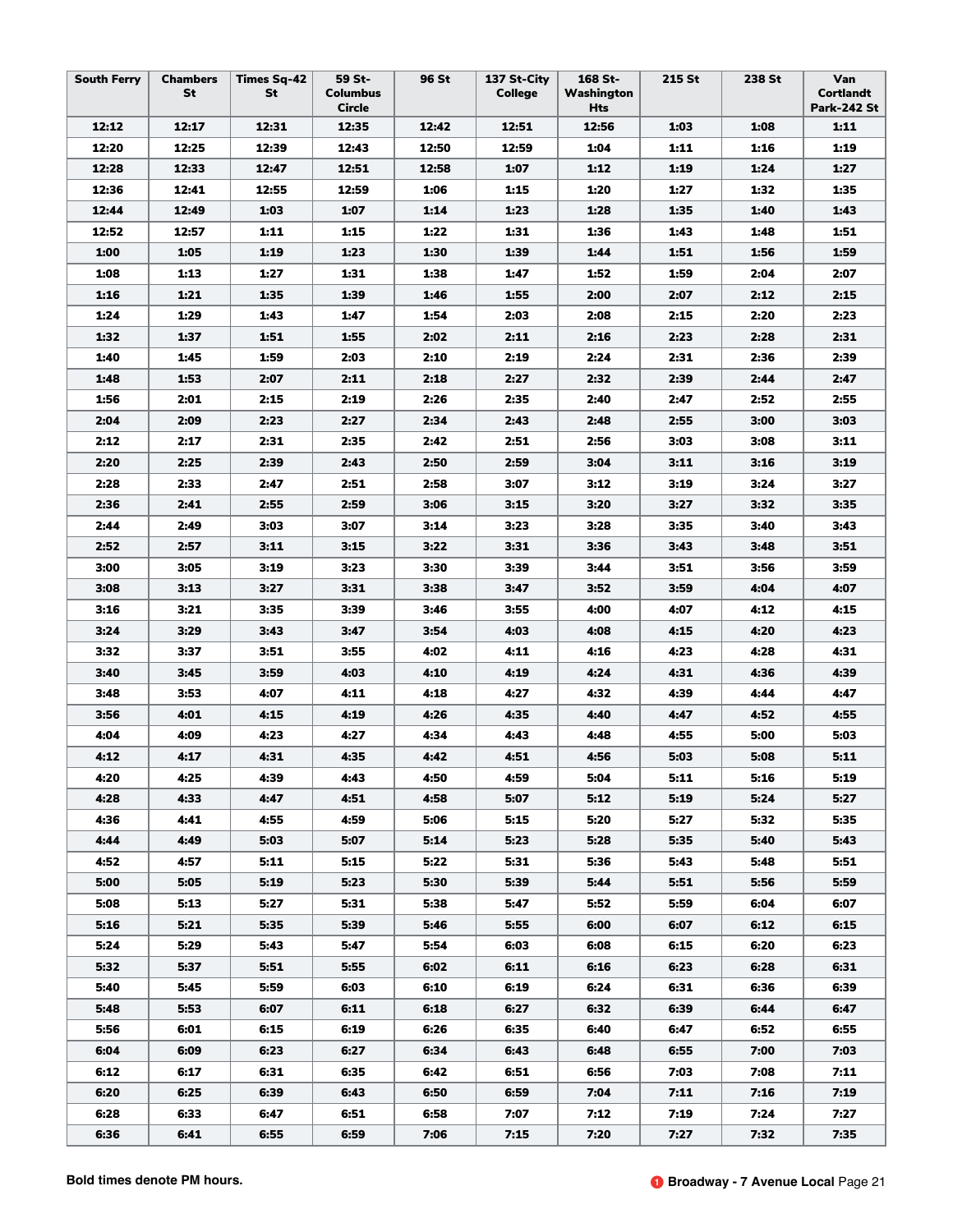| <b>South Ferry</b> | <b>Chambers</b><br>St | <b>Times Sq-42</b><br>St | 59 St-<br><b>Columbus</b><br>Circle | 96 St | 137 St-City<br><b>College</b> | 168 St-<br>Washington<br>Hts | 215 St | 238 St | Van<br><b>Cortlandt</b><br><b>Park-242 St</b> |
|--------------------|-----------------------|--------------------------|-------------------------------------|-------|-------------------------------|------------------------------|--------|--------|-----------------------------------------------|
| 6:44               | 6:49                  | 7:03                     | 7:07                                | 7:14  | 7:23                          | 7:28                         | 7:35   | 7:40   | 7:43                                          |
| 6:52               | 6:57                  | 7:11                     | 7:15                                | 7:22  | 7:31                          | 7:36                         | 7:43   | 7:48   | 7:51                                          |
| 7:00               | 7:05                  | 7:19                     | 7:23                                | 7:30  | 7:39                          | 7:44                         | 7:51   | 7:56   | 7:59                                          |
| 7:08               | 7:13                  | 7:27                     | 7:31                                | 7:38  | 7:47                          | 7:52                         | 7:59   | 8:04   | 8:07                                          |
| 7:16               | 7:21                  | 7:35                     | 7:39                                | 7:46  | 7:55                          | 8:00                         | 8:07   | 8:12   | 8:15                                          |
| 7:24               | 7:29                  | 7:43                     | 7:47                                | 7:54  | 8:03                          | 8:08                         | 8:15   | 8:20   | 8:23                                          |
| 7:32               | 7:37                  | 7:51                     | 7:55                                | 8:02  | 8:11                          | 8:16                         | 8:23   | 8:28   | 8:31                                          |
| 7:40               | 7:45                  | 7:59                     | 8:03                                | 8:10  | 8:19                          | 8:24                         | 8:31   | 8:36   | 8:39                                          |
| 7:48               | 7:53                  | 8:07                     | 8:11                                | 8:18  | 8:27                          | 8:32                         | 8:39   | 8:44   | 8:47                                          |
| 7:56               | 8:01                  | 8:15                     | 8:19                                | 8:26  | 8:35                          | 8:40                         | 8:47   | 8:52   | 8:55                                          |
| 8:04               | 8:09                  | 8:23                     | 8:27                                | 8:34  | 8:43                          | 8:48                         | 8:55   | 9:00   | 9:03                                          |
| 8:12               | 8:17                  | 8:31                     | 8:35                                | 8:42  | 8:51                          | 8:56                         | 9:03   | 9:08   | 9:09                                          |
| 8:20               | 8:25                  | 8:39                     | 8:43                                | 8:50  | 8:59                          | 9:04                         | 9:11   | 9:16   | 9:17                                          |
| 8:28               | 8:33                  | 8:47                     | 8:51                                | 8:58  | 9:07                          | 9:12                         | 9:19   | 9:24   | 9:25                                          |
| 8:36               | 8:41                  | 8:55                     | 8:59                                | 9:06  | 9:15                          | 9:20                         | 9:27   | 9:32   | 9:33                                          |
| 8:44               | 8:49                  | 9:03                     | 9:07                                | 9:14  | 9:23                          | 9:28                         | 9:35   | 9:40   | 9:41                                          |
| 8:52               | 8:57                  | 9:11                     | 9:15                                | 9:22  | 9:31                          | 9:36                         | 9:43   | 9:48   | 9:49                                          |
| 9:00               | 9:05                  | 9:19                     | 9:23                                | 9:30  | 9:39                          | 9:44                         | 9:51   | 9:56   | 9:57                                          |
| 9:08               | 9:13                  | 9:27                     | 9:31                                | 9:38  | 9:47                          | 9:52                         | 9:59   | 10:04  | 10:05                                         |
| 9:16               | 9:21                  | 9:35                     | 9:39                                | 9:46  | 9:55                          | 10:00                        | 10:07  | 10:12  | 10:17                                         |
| 9:24               | 9:29                  | 9:43                     | 9:47                                | 9:54  | 10:03                         | 10:08                        | 10:15  | 10:20  | 10:21                                         |
| 9:32               | 9:37                  | 9:51                     | 9:55                                | 10:02 | 10:11                         | 10:16                        | 10:23  | 10:28  | 10:29                                         |
| 9:40               | 9:45                  | 9:59                     | 10:03                               | 10:10 | 10:19                         | 10:24                        | 10:31  | 10:36  | 10:37                                         |
| 9:48               | 9:53                  | 10:07                    | 10:11                               | 10:18 | 10:27                         | 10:32                        | 10:39  | 10:44  | 10:45                                         |
| 9:56               | 10:01                 | 10:15                    | 10:19                               | 10:26 | 10:35                         | 10:40                        | 10:47  | 10:52  | 10:53                                         |
| 10:04              | 10:09                 | 10:23                    | 10:27                               | 10:34 | 10:43                         | 10:48                        | 10:56  | 11:00  | 11:02                                         |
| 10:12              | 10:17                 | 10:31                    | 10:35                               | 10:42 | 10:50                         | 10:55                        | 11:03  | 11:07  | 11:09                                         |
| 10:20              | 10:25                 | 10:38                    | 10:42                               | 10:49 | 10:57                         | 11:02                        | 11:10  | 11:14  | 11:16                                         |
| 10:30              | 10:35                 | 10:49                    | 10:53                               | 11:00 | 11:08                         | 11:13                        | 11:21  | 11:25  | 11:27                                         |
| 10:40              | 10:45                 | 10:59                    | 11:03                               | 11:10 | 11:18                         | 11:23                        | 11:31  | 11:35  | 11:37                                         |
| 10:50              | 10:55                 | 11:09                    | 11:13                               | 11:20 | 11:28                         | 11:33                        | 11:41  | 11:45  | 11:47                                         |
| 11:00              | 11:05                 | 11:19                    | 11:23                               | 11:30 | 11:38                         | 11:43                        | 11:51  | 11:55  | 11:57                                         |
| 11:10              | 11:15                 | 11:29                    | 11:33                               | 11:40 | 11:48                         | 11:53                        | 12:01  | 12:05  | 12:07                                         |
| 11:22              | 11:27                 | 11:41                    | 11:45                               | 11:52 | 12:00                         | 12:05                        | 12:13  | 12:17  | 12:19                                         |
| 11:34              | 11:39                 | 11:53                    | 11:57                               | 12:04 | 12:12                         | 12:17                        | 12:25  | 12:29  | 12:31                                         |
| 11:46              | 11:51                 | 12:05                    | 12:09                               | 12:16 | 12:24                         | 12:29                        | 12:37  | 12:41  | 12:43                                         |
| 12:00              | 12:04                 | 12:17                    | 12:21                               | 12:28 | 12:36                         | 12:42                        | 12:49  | 12:54  | 12:55                                         |
| 12:14              | 12:18                 | 12:31                    | 12:35                               | 12:42 | 12:50                         | 12:56                        | 1:03   | 1:08   | 1:09                                          |
| 12:28              | 12:32                 | 12:45                    | 12:49                               | 12:56 | 1:04                          | 1:10                         | 1:17   | 1:22   | 1:23                                          |
| 12:45              | 12:49                 | 1:02                     | 1:06                                | 1:13  | 1:21                          | 1:27                         | 1:34   | 1:39   | 1:40                                          |
| 1:00               | 1:04                  | 1:17                     | 1:21                                | 1:28  | 1:36                          | 1:42                         | 1:49   | 1:54   | 1:55                                          |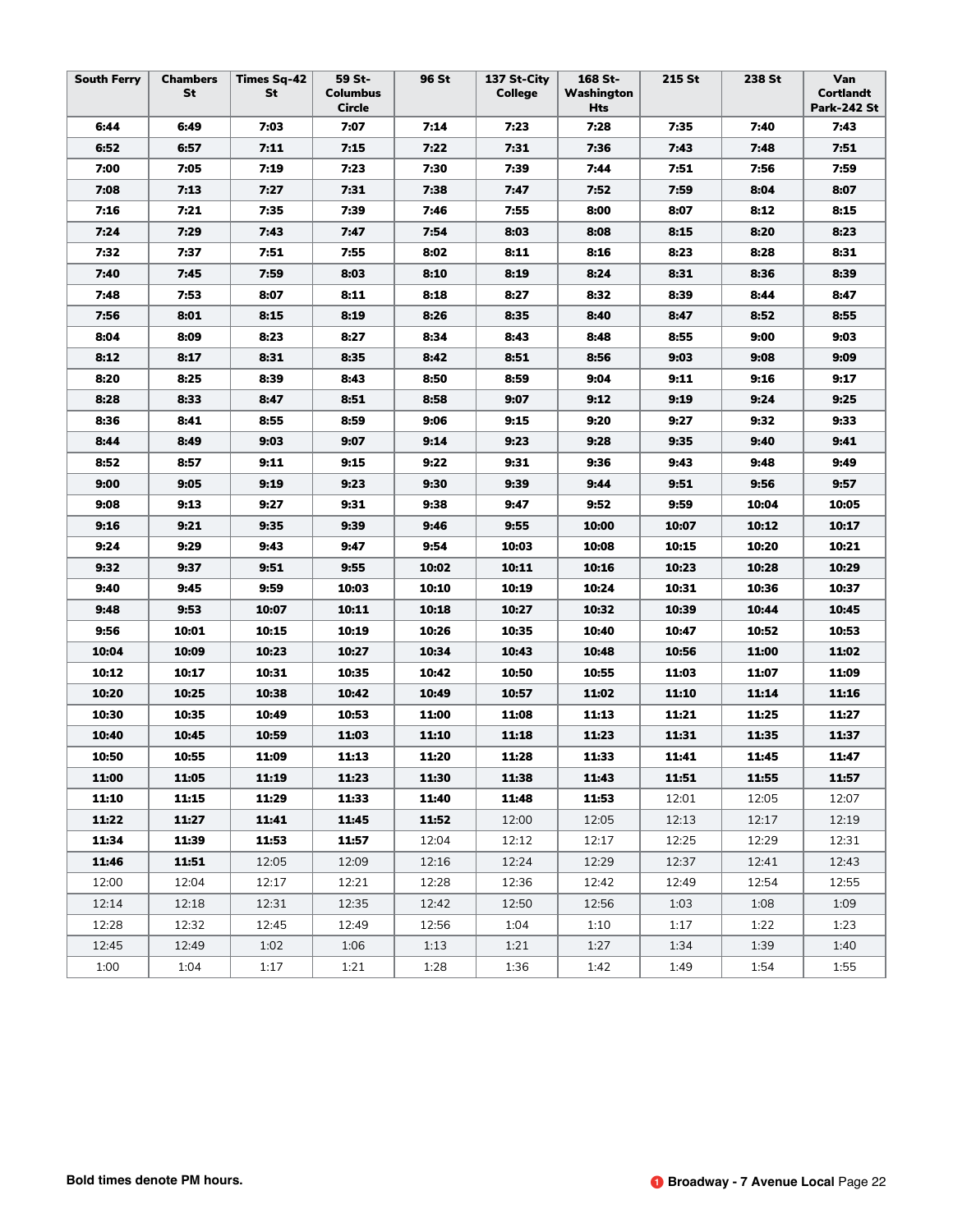| <b>O</b> Sunday                               |        |                   |                                     |                               |       |                                    |                          | <b>Manhattan-bound</b> |                    |
|-----------------------------------------------|--------|-------------------|-------------------------------------|-------------------------------|-------|------------------------------------|--------------------------|------------------------|--------------------|
| Van<br><b>Cortlandt</b><br><b>Park-242 St</b> | 238 St | <b>Dyckman St</b> | 168 St-<br>Washington<br><b>Hts</b> | 137 St-City<br><b>College</b> | 96 St | 66 St-<br>Lincoln<br><b>Center</b> | Times Sq-42<br><b>St</b> | <b>Chambers</b><br>St  | <b>South Ferry</b> |
| 12:06                                         | 12:07  | 12:14             | 12:19                               | 12:24                         | 12:32 | 12:38                              | 12:43                    | 12:56                  | 1:04               |
| 12:26                                         | 12:27  | 12:34             | 12:39                               | 12:44                         | 12:52 | 12:58                              | 1:03                     | 1:16                   | 1:24               |
| 12:46                                         | 12:47  | 12:54             | 12:59                               | 1:04                          | 1:12  | 1:18                               | 1:23                     | 1:36                   | 1:44               |
| 1:06                                          | 1:07   | 1:14              | 1:19                                | 1:24                          | 1:32  | 1:38                               | 1:43                     | 1:56                   | 2:04               |
| 1:26                                          | 1:27   | 1:34              | 1:39                                | 1:44                          | 1:52  | 1:58                               | 2:03                     | 2:16                   | 2:24               |
| 1:46                                          | 1:47   | 1:54              | 1:59                                | 2:04                          | 2:12  | 2:18                               | 2:23                     | 2:36                   | 2:44               |
| 2:06                                          | 2:07   | 2:14              | 2:19                                | 2:24                          | 2:32  | 2:38                               | 2:43                     | 2:56                   | 3:04               |
| 2:26                                          | 2:27   | 2:34              | 2:39                                | 2:44                          | 2:52  | 2:58                               | 3:03                     | 3:16                   | 3:24               |
| 2:46                                          | 2:47   | 2:54              | 2:59                                | 3:04                          | 3:12  | 3:18                               | 3:23                     | 3:36                   | 3:44               |
| 3:06                                          | 3:07   | 3:14              | 3:19                                | 3:24                          | 3:32  | 3:38                               | 3:43                     | 3:56                   | 4:04               |
| 3:26                                          | 3:27   | 3:34              | 3:39                                | 3:44                          | 3:52  | 3:58                               | 4:03                     | 4:16                   | 4:24               |
| 3:46                                          | 3:47   | 3:54              | 3:59                                | 4:04                          | 4:12  | 4:18                               | 4:23                     | 4:36                   | 4:44               |
| 4:06                                          | 4:07   | 4:14              | 4:19                                | 4:24                          | 4:32  | 4:38                               | 4:43                     | 4:56                   | 5:04               |
| 4:26                                          | 4:27   | 4:34              | 4:39                                | 4:44                          | 4:52  | 4:58                               | 5:03                     | 5:16                   | 5:24               |
| 4:46                                          | 4:47   | 4:54              | 4:59                                | 5:04                          | 5:12  | 5:18                               | 5:23                     | 5:36                   | 5:43               |
| 5:06                                          | 5:07   | 5:14              | 5:19                                | 5:24                          | 5:32  | 5:38                               | 5:43                     | 5:56                   | 6:03               |
| 5:26                                          | 5:27   | 5:34              | 5:39                                | 5:44                          | 5:52  | 5:58                               | 6:03                     | 6:16                   | 6:23               |
| 5:46                                          | 5:47   | 5:54              | 5:59                                | 6:04                          | 6:12  | 6:18                               | 6:23                     | 6:36                   | 6:43               |
| 6:04                                          | 6:06   | 6:13              | 6:18                                | 6:23                          | 6:31  | 6:37                               | 6:42                     | 6:54                   | 7:01               |
| 6:23                                          | 6:25   | 6:32              | 6:37                                | 6:42                          | 6:50  | 6:56                               | 7:01                     | 7:13                   | 7:20               |
| 6:42                                          | 6:44   | 6:51              | 6:56                                | 7:01                          | 7:09  | 7:15                               | 7:20                     | 7:32                   | 7:39               |
| 6:58                                          | 7:00   | 7:07              | 7:12                                | 7:17                          | 7:25  | 7:31                               | 7:36                     | 7:48                   | 7:55               |
| 7:14                                          | 7:15   | 7:22              | 7:27                                | 7:32                          | 7:40  | 7:46                               | 7:51                     | 8:04                   | 8:11               |
| 7:27                                          | 7:29   | 7:36              | 7:41                                | 7:46                          | 7:54  | 8:00                               | 8:05                     | 8:17                   | 8:24               |
| 7:37                                          | 7:39   | 7:46              | 7:51                                | 7:56                          | 8:04  | 8:10                               | 8:15                     | 8:27                   | 8:34               |
| 7:47                                          | 7:49   | 7:56              | 8:01                                | 8:06                          | 8:14  | 8:20                               | 8:25                     | 8:37                   | 8:44               |
| 7:57                                          | 7:59   | 8:06              | 8:11                                | 8:16                          | 8:24  | 8:30                               | 8:35                     | 8:47                   | 8:52               |
| 8:07                                          | 8:09   | 8:16              | 8:21                                | 8:26                          | 8:34  | 8:40                               | 8:45                     | 8:57                   | 9:04               |
| 8:17                                          | 8:19   | 8:26              | 8:31                                | 8:36                          | 8:44  | 8:50                               | 8:55                     | 9:07                   | 9:14               |
| 8:27                                          | 8:29   | 8:36              | 8:41                                | 8:46                          | 8:54  | 9:00                               | 9:05                     | 9:17                   | 9:24               |
| 8:37                                          | 8:39   | 8:46              | 8:51                                | 8:56                          | 9:04  | 9:10                               | 9:15                     | 9:27                   | 9:34               |
| 8:47                                          | 8:49   | 8:56              | 9:01                                | 9:06                          | 9:14  | 9:20                               | 9:25                     | 9:37                   | 9:44               |
| 8:57                                          | 8:59   | 9:06              | 9:11                                | 9:16                          | 9:24  | 9:30                               | 9:35                     | 9:47                   | 9:54               |
| 9:07                                          | 9:09   | 9:16              | 9:21                                | 9:26                          | 9:34  | 9:40                               | 9:45                     | 9:57                   | 10:04              |
| 9:17                                          | 9:19   | 9:26              | 9:31                                | 9:36                          | 9:44  | 9:50                               | 9:55                     | 10:07                  | 10:14              |
| 9:25                                          | 9:27   | 9:34              | 9:39                                | 9:44                          | 9:52  | 9:58                               | 10:03                    | 10:16                  | 10:22              |
| 9:33                                          | 9:35   | 9:42              | 9:47                                | 9:52                          | 10:00 | 10:06                              | 10:11                    | 10:24                  | 10:30              |
| 9:41                                          | 9:43   | 9:50              | 9:55                                | 10:00                         | 10:08 | 10:14                              | 10:19                    | 10:32                  | 10:38              |
| 9:49                                          | 9:51   | 9:58              | 10:03                               | 10:08                         | 10:16 | 10:22                              | 10:27                    | 10:40                  | 10:46              |
| 9:57                                          | 9:59   | 10:06             | 10:11                               | 10:16                         | 10:24 | 10:30                              | 10:35                    | 10:48                  | 10:54              |
| 10:05                                         | 10:07  | 10:14             | 10:19                               | 10:24                         | 10:32 | 10:38                              | 10:43                    | 10:56                  | 11:02              |
| 10:13                                         | 10:15  | 10:22             | 10:27                               | 10:32                         | 10:40 | 10:46                              | 10:51                    | 11:04                  | 11:10              |
| 10:21                                         | 10:23  | 10:30             | 10:35                               | 10:40                         | 10:48 | 10:54                              | 10:59                    | 11:12                  | 11:18              |
| 10:29                                         | 10:30  | 10:38             | 10:43                               | 10:48                         | 10:56 | 11:02                              | 11:07                    | 11:20                  | 11:26              |
| 10:37                                         | 10:39  | 10:46             | 10:51                               | 10:56                         | 11:04 | 11:10                              | 11:15                    | 11:28                  | 11:34              |
| 10:45                                         | 10:47  | 10:54             | 10:59                               | 11:04                         | 11:12 | 11:18                              | 11:23                    | 11:36                  | 11:42              |
| 10:53                                         | 10:55  | 11:02             | 11:07                               | 11:12                         | 11:20 | 11:26                              | 11:31                    | 11:44                  | 11:50              |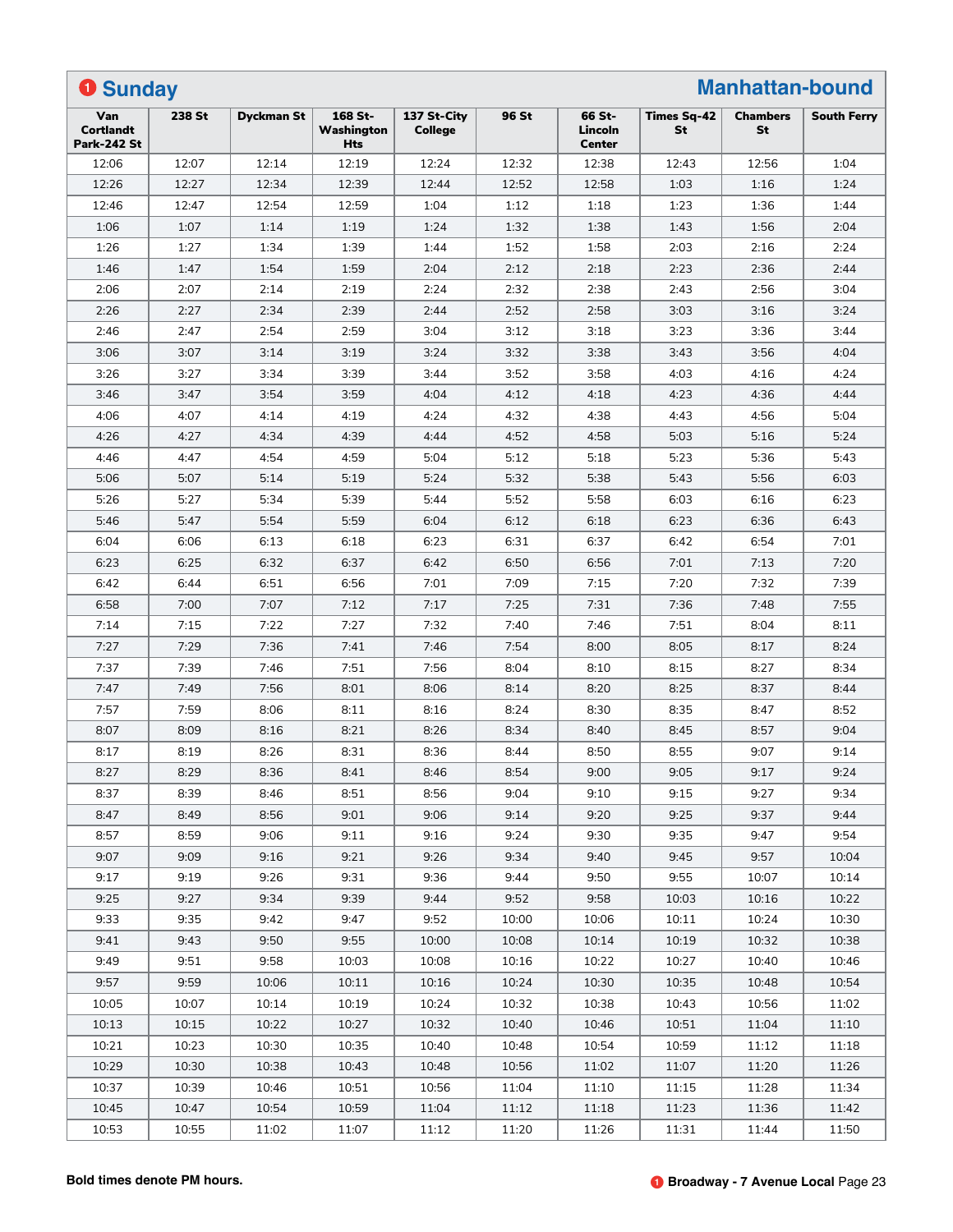| Van<br>Cortlandt<br><b>Park-242 St</b> | 238 St | <b>Dyckman St</b> | 168 St-<br>Washington<br>Hts | 137 St-City<br>College | 96 St | 66 St-<br>Lincoln<br><b>Center</b> | <b>Times Sq-42</b><br><b>St</b> | <b>Chambers</b><br>St | <b>South Ferry</b> |
|----------------------------------------|--------|-------------------|------------------------------|------------------------|-------|------------------------------------|---------------------------------|-----------------------|--------------------|
| 11:01                                  | 11:03  | 11:10             | 11:15                        | 11:20                  | 11:28 | 11:34                              | 11:39                           | 11:52                 | 11:58              |
| 11:09                                  | 11:11  | 11:18             | 11:23                        | 11:28                  | 11:36 | 11:42                              | 11:47                           | 12:00                 | 12:06              |
| 11:17                                  | 11:19  | 11:26             | 11:31                        | 11:36                  | 11:44 | 11:50                              | 11:55                           | 12:08                 | 12:14              |
| 11:25                                  | 11:27  | 11:34             | 11:39                        | 11:44                  | 11:52 | 11:58                              | 12:03                           | 12:16                 | 12:22              |
| 11:33                                  | 11:35  | 11:42             | 11:47                        | 11:52                  | 12:00 | 12:06                              | 12:11                           | 12:24                 | 12:30              |
| 11:41                                  | 11:43  | 11:50             | 11:55                        | 12:00                  | 12:08 | 12:14                              | 12:19                           | 12:32                 | 12:38              |
| 11:49                                  | 11:51  | 11:58             | 12:03                        | 12:08                  | 12:16 | 12:22                              | 12:27                           | 12:40                 | 12:46              |
| 11:57                                  | 11:59  | 12:06             | 12:11                        | 12:16                  | 12:24 | 12:30                              | 12:35                           | 12:48                 | 12:54              |
| 12:05                                  | 12:07  | 12:14             | 12:19                        | 12:24                  | 12:32 | 12:38                              | 12:43                           | 12:56                 | 1:02               |
| 12:13                                  | 12:15  | 12:22             | 12:27                        | 12:32                  | 12:40 | 12:46                              | 12:51                           | 1:04                  | 1:10               |
| 12:21                                  | 12:23  | 12:30             | 12:35                        | 12:40                  | 12:48 | 12:54                              | 12:59                           | 1:12                  | 1:18               |
| 12:29                                  | 12:31  | 12:38             | 12:43                        | 12:48                  | 12:56 | 1:02                               | 1:07                            | 1:20                  | 1:26               |
| 12:37                                  | 12:39  | 12:46             | 12:51                        | 12:56                  | 1:04  | 1:10                               | 1:15                            | 1:28                  | 1:34               |
| 12:45                                  | 12:47  | 12:54             | 12:59                        | 1:04                   | 1:12  | 1:18                               | 1:23                            | 1:36                  | 1:42               |
| 12:53                                  | 12:55  | 1:02              | 1:07                         | 1:12                   | 1:20  | 1:26                               | 1:31                            | 1:44                  | 1:50               |
| 1:01                                   | 1:03   | 1:10              | 1:15                         | 1:20                   | 1:28  | 1:34                               | 1:39                            | 1:52                  | 1:58               |
| 1:09                                   | 1:11   | 1:18              | 1:23                         | 1:28                   | 1:36  | 1:42                               | 1:47                            | 2:00                  | 2:06               |
| 1:17                                   | 1:19   | 1:26              | 1:31                         | 1:36                   | 1:44  | 1:50                               | 1:55                            | 2:08                  | 2:14               |
| 1:25                                   | 1:27   | 1:34              | 1:39                         | 1:44                   | 1:52  | 1:58                               | 2:03                            | 2:16                  | 2:22               |
| 1:33                                   | 1:35   | 1:42              | 1:47                         | 1:52                   | 2:00  | 2:06                               | 2:11                            | 2:24                  | 2:30               |
| 1:41                                   | 1:43   | 1:50              | 1:55                         | 2:00                   | 2:08  | 2:14                               | 2:19                            | 2:32                  | 2:38               |
| 1:49                                   | 1:51   | 1:58              | 2:03                         | 2:08                   | 2:16  | 2:22                               | 2:27                            | 2:40                  | 2:46               |
| 1:57                                   | 1:59   | 2:06              | 2:11                         | 2:16                   | 2:24  | 2:30                               | 2:35                            | 2:48                  | 2:54               |
| 2:05                                   | 2:07   | 2:14              | 2:19                         | 2:24                   | 2:32  | 2:38                               | 2:43                            | 2:56                  | 3:02               |
| 2:13                                   | 2:15   | 2:22              | 2:27                         | 2:32                   | 2:40  | 2:46                               | 2:51                            | 3:04                  | 3:10               |
| 2:21                                   | 2:23   | 2:30              | 2:35                         | 2:40                   | 2:48  | 2:54                               | 2:59                            | 3:12                  | 3:18               |
| 2:29                                   | 2:31   | 2:38              | 2:43                         | 2:48                   | 2:56  | 3:02                               | 3:07                            | 3:20                  | 3:26               |
| 2:37                                   | 2:39   | 2:46              | 2:51                         | 2:56                   | 3:04  | 3:10                               | 3:15                            | 3:28                  | 3:34               |
| 2:45                                   | 2:47   | 2:54              | 2:59                         | 3:04                   | 3:12  | 3:18                               | 3:23                            | 3:36                  | 3:42               |
| 2:53                                   | 2:55   | 3:02              | 3:07                         | 3:12                   | 3:20  | 3:26                               | 3:31                            | 3:44                  | 3:50               |
| 3:01                                   | 3:03   | 3:10              | 3:15                         | 3:20                   | 3:28  | 3:34                               | 3:39                            | 3:52                  | 3:58               |
| 3:09                                   | 3:11   | 3:18              | 3:23                         | 3:28                   | 3:36  | 3:42                               | 3:47                            | 4:00                  | 4:06               |
| 3:17                                   | 3:19   | 3:26              | 3:31                         | 3:36                   | 3:44  | 3:50                               | 3:55                            | 4:08                  | 4:14               |
| 3:25                                   | 3:27   | 3:34              | 3:39                         | 3:44                   | 3:52  | 3:58                               | 4:03                            | 4:16                  | 4:22               |
| 3:33                                   | 3:35   | 3:42              | 3:47                         | 3:52                   | 4:00  | 4:06                               | 4:11                            | 4:24                  | 4:30               |
| 3:41                                   | 3:43   | 3:50              | 3:55                         | 4:00                   | 4:08  | 4:14                               | 4:19                            | 4:32                  | 4:38               |
| 3:49                                   | 3:51   | 3:58              | 4:03                         | 4:08                   | 4:16  | 4:22                               | 4:27                            | 4:40                  | 4:46               |
| 3:57                                   | 3:59   | 4:06              | 4:11                         | 4:16                   | 4:24  | 4:30                               | 4:35                            | 4:48                  | 4:54               |
| 4:05                                   | 4:07   | 4:14              | 4:19                         | 4:24                   | 4:32  | 4:38                               | 4:43                            | 4:56                  | 5:02               |
| 4:13                                   | 4:15   | 4:22              | 4:27                         | 4:32                   | 4:40  | 4:46                               | 4:51                            | 5:04                  | 5:10               |
| 4:21                                   | 4:23   | 4:30              | 4:35                         | 4:40                   | 4:48  | 4:54                               | 4:59                            | 5:12                  | 5:18               |
| 4:29                                   | 4:31   | 4:38              | 4:43                         | 4:48                   | 4:56  | 5:02                               | 5:07                            | 5:20                  | 5:26               |
| 4:37                                   | 4:39   | 4:46              | 4:51                         | 4:56                   | 5:04  | 5:10                               | 5:15                            | 5:28                  | 5:34               |
| 4:45                                   | 4:47   | 4:54              | 4:59                         | 5:04                   | 5:12  | 5:18                               | 5:23                            | 5:36                  | 5:42               |
| 4:53                                   | 4:55   | 5:02              | 5:07                         | 5:12                   | 5:20  | 5:26                               | 5:31                            | 5:44                  | 5:50               |
| 5:01                                   | 5:03   | 5:10              | 5:15                         | 5:20                   | 5:28  | 5:34                               | 5:39                            | 5:52                  | 5:58               |
| 5:09                                   | 5:11   | 5:18              | 5:23                         | 5:28                   | 5:36  | 5:42                               | 5:47                            | 6:00                  | 6:06               |
| 5:17                                   | 5:19   | 5:26              | 5:31                         | 5:36                   | 5:44  | 5:50                               | 5:55                            | 6:08                  | 6:14               |
| 5:25                                   | 5:27   | 5:34              | 5:39                         | 5:44                   | 5:52  | 5:58                               | 6:03                            | 6:16                  | 6:22               |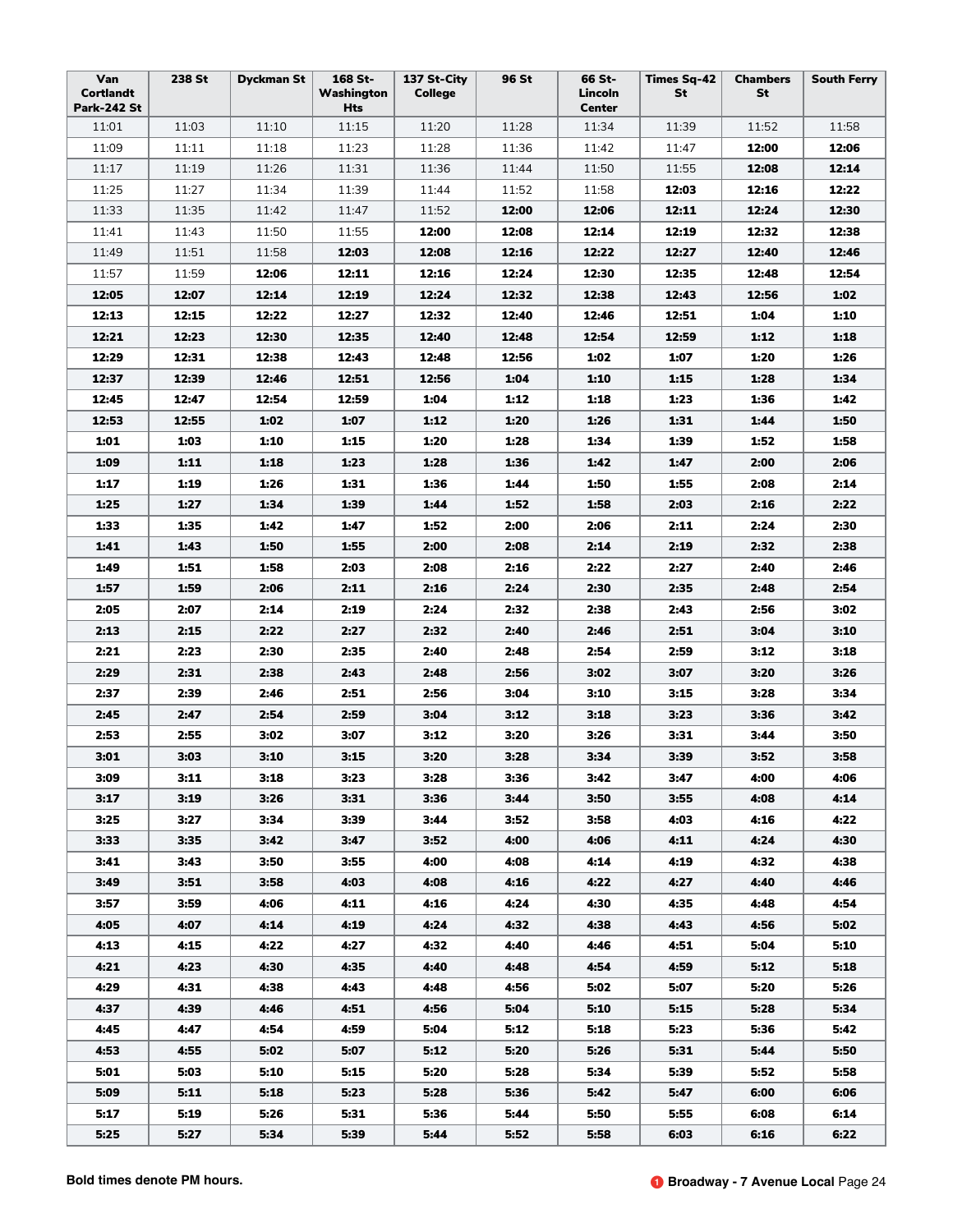| Van<br><b>Cortlandt</b><br>Park-242 St | 238 St | <b>Dyckman St</b> | 168 St-<br>Washington<br>Hts | 137 St-City<br><b>College</b> | 96 St | 66 St-<br>Lincoln<br><b>Center</b> | Times Sq-42<br>St | <b>Chambers</b><br>St | <b>South Ferry</b> |
|----------------------------------------|--------|-------------------|------------------------------|-------------------------------|-------|------------------------------------|-------------------|-----------------------|--------------------|
| 5:33                                   | 5:35   | 5:42              | 5:47                         | 5:52                          | 6:00  | 6:06                               | 6:11              | 6:24                  | 6:30               |
| 5:41                                   | 5:43   | 5:50              | 5:55                         | 6:00                          | 6:08  | 6:14                               | 6:19              | 6:32                  | 6:38               |
| 5:49                                   | 5:51   | 5:58              | 6:03                         | 6:08                          | 6:16  | 6:22                               | 6:27              | 6:40                  | 6:46               |
| 5:57                                   | 5:59   | 6:06              | 6:11                         | 6:16                          | 6:24  | 6:30                               | 6:35              | 6:48                  | 6:54               |
| 6:05                                   | 6:07   | 6:14              | 6:19                         | 6:24                          | 6:32  | 6:38                               | 6:43              | 6:56                  | 7:02               |
| 6:13                                   | 6:15   | 6:22              | 6:27                         | 6:32                          | 6:40  | 6:46                               | 6:51              | 7:04                  | 7:10               |
| 6:21                                   | 6:23   | 6:30              | 6:35                         | 6:40                          | 6:48  | 6:54                               | 6:59              | 7:12                  | 7:18               |
| 6:29                                   | 6:31   | 6:38              | 6:43                         | 6:48                          | 6:56  | 7:02                               | 7:07              | 7:20                  | 7:26               |
| 6:37                                   | 6:39   | 6:46              | 6:51                         | 6:56                          | 7:04  | 7:10                               | 7:15              | 7:28                  | 7:34               |
| 6:45                                   | 6:47   | 6:54              | 6:59                         | 7:04                          | 7:12  | 7:18                               | 7:23              | 7:36                  | 7:42               |
| 6:53                                   | 6:55   | 7:02              | 7:07                         | 7:12                          | 7:20  | 7:26                               | 7:31              | 7:44                  | 7:50               |
| 7:01                                   | 7:03   | 7:10              | 7:15                         | 7:20                          | 7:28  | 7:34                               | 7:39              | 7:52                  | 7:58               |
| 7:09                                   | 7:11   | 7:18              | 7:23                         | 7:28                          | 7:36  | 7:42                               | 7:47              | 8:00                  | 8:06               |
| 7:17                                   | 7:19   | 7:26              | 7:31                         | 7:36                          | 7:44  | 7:50                               | 7:55              | 8:08                  | 8:14               |
| 7:25                                   | 7:27   | 7:34              | 7:39                         | 7:44                          | 7:52  | 7:58                               | 8:03              | 8:16                  | 8:22               |
| 7:33                                   | 7:35   | 7:42              | 7:47                         | 7:52                          | 8:00  | 8:06                               | 8:11              | 8:24                  | 8:30               |
| 7:41                                   | 7:43   | 7:50              | 7:55                         | 8:00                          | 8:08  | 8:14                               | 8:19              | 8:32                  | 8:38               |
| 7:49                                   | 7:51   | 7:58              | 8:03                         | 8:08                          | 8:16  | 8:22                               | 8:27              | 8:40                  | 8:46               |
| 7:57                                   | 7:59   | 8:06              | 8:11                         | 8:16                          | 8:24  | 8:30                               | 8:35              | 8:48                  | 8:54               |
| 8:05                                   | 8:07   | 8:14              | 8:19                         | 8:24                          | 8:32  | 8:38                               | 8:43              | 8:56                  | 9:02               |
| 8:13                                   | 8:15   | 8:22              | 8:27                         | 8:32                          | 8:40  | 8:46                               | 8:51              | 9:04                  | 9:10               |
| 8:21                                   | 8:23   | 8:30              | 8:35                         | 8:40                          | 8:48  | 8:54                               | 8:59              | 9:12                  | 9:18               |
| 8:29                                   | 8:31   | 8:38              | 8:43                         | 8:48                          | 8:56  | 9:02                               | 9:07              | 9:20                  | 9:26               |
| 8:37                                   | 8:39   | 8:46              | 8:51                         | 8:56                          | 9:04  | 9:10                               | 9:15              | 9:28                  | 9:34               |
| 8:45                                   | 8:47   | 8:54              | 8:59                         | 9:04                          | 9:12  | 9:18                               | 9:23              | 9:36                  | 9:42               |
| 8:53                                   | 8:55   | 9:02              | 9:07                         | 9:12                          | 9:20  | 9:26                               | 9:31              | 9:44                  | 9:50               |
| 9:01                                   | 9:03   | 9:10              | 9:15                         | 9:20                          | 9:28  | 9:34                               | 9:39              | 9:52                  | 9:58               |
| 9:11                                   | 9:13   | 9:20              | 9:25                         | 9:30                          | 9:38  | 9:44                               | 9:49              | 10:01                 | 10:08              |
| 9:21                                   | 9:23   | 9:30              | 9:35                         | 9:40                          | 9:48  | 9:54                               | 9:59              | 10:11                 | 10:18              |
| 9:31                                   | 9:33   | 9:40              | 9:45                         | 9:50                          | 9:58  | 10:04                              | 10:09             | 10:23                 | 10:30              |
| 9:41                                   | 9:43   | 9:50              | 9:55                         | 10:00                         | 10:08 | 10:14                              | 10:19             | 10:31                 | 10:38              |
| 9:51                                   | 9:53   | 10:00             | 10:05                        | 10:10                         | 10:18 | 10:24                              | 10:29             | 10:41                 | 10:48              |
| 10:03                                  | 10:05  | 10:12             | 10:17                        | 10:22                         | 10:30 | 10:36                              | 10:41             | 10:53                 | 11:00              |
| 10:15                                  | 10:17  | 10:24             | 10:29                        | 10:34                         | 10:42 | 10:48                              | 10:53             | 11:05                 | 11:12              |
| 10:27                                  | 10:29  | 10:36             | 10:41                        | 10:46                         | 10:54 | 11:00                              | 11:05             | 11:17                 | 11:24              |
| 10:39                                  | 10:41  | 10:48             | 10:53                        | 10:58                         | 11:06 | 11:12                              | 11:17             | 11:29                 | 11:36              |
| 10:51                                  | 10:53  | 11:00             | 11:05                        | 11:10                         | 11:18 | 11:24                              | 11:29             | 11:41                 | 11:48              |
| 11:05                                  | 11:07  | 11:14             | 11:19                        | 11:24                         | 11:32 | 11:38                              | 11:43             | 11:55                 | 12:02              |
| 11:20                                  | 11:22  | 11:29             | 11:34                        | 11:39                         | 11:47 | 11:53                              | 11:58             | 12:10                 | 12:17              |
| 11:35                                  | 11:37  | 11:44             | 11:49                        | 11:54                         | 12:02 | 12:08                              | 12:13             | 12:25                 | 12:32              |
| 11:52                                  | 11:54  | 12:01             | 12:06                        | 12:11                         | 12:19 | 12:25                              | 12:30             | 12:42                 | 12:49              |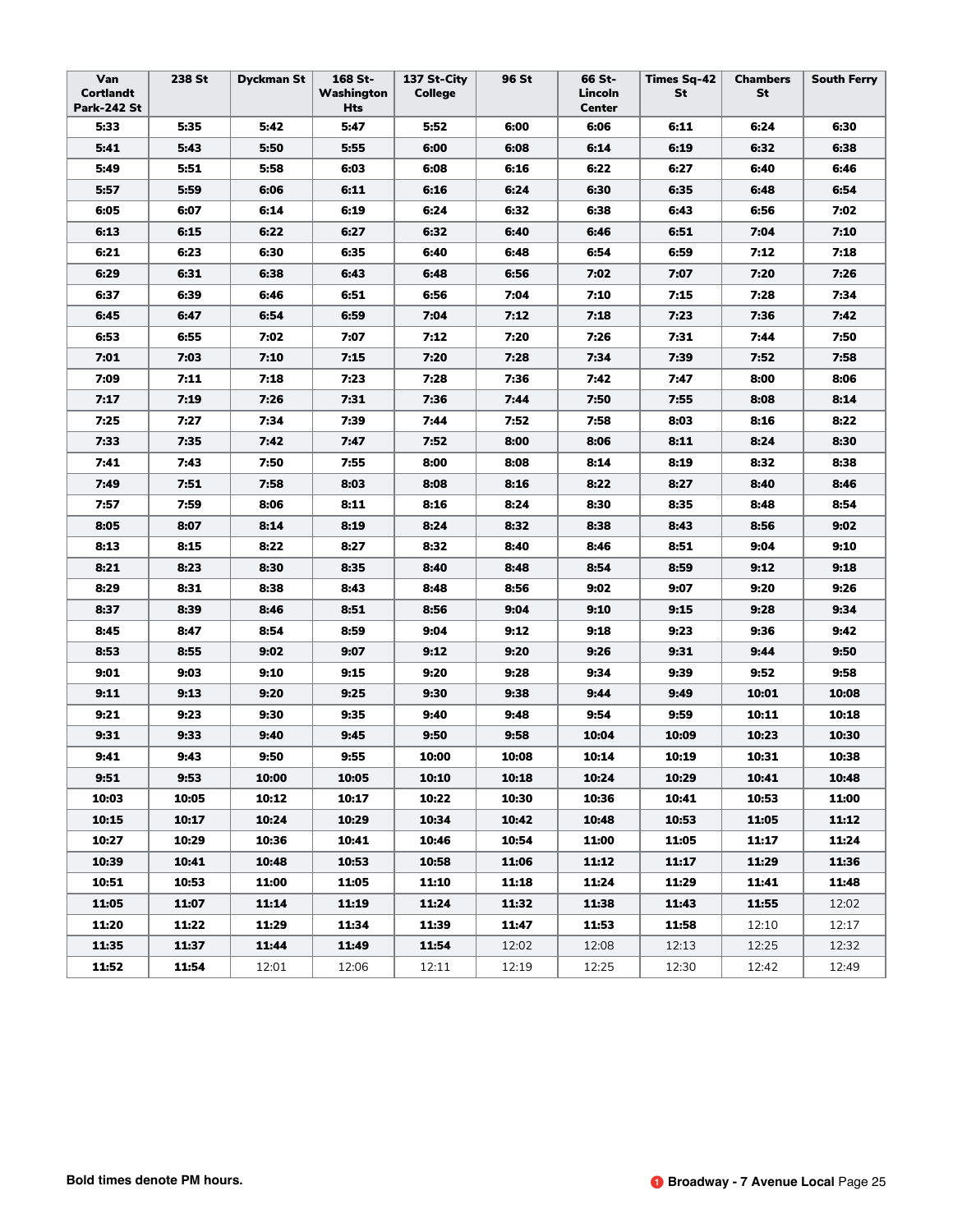